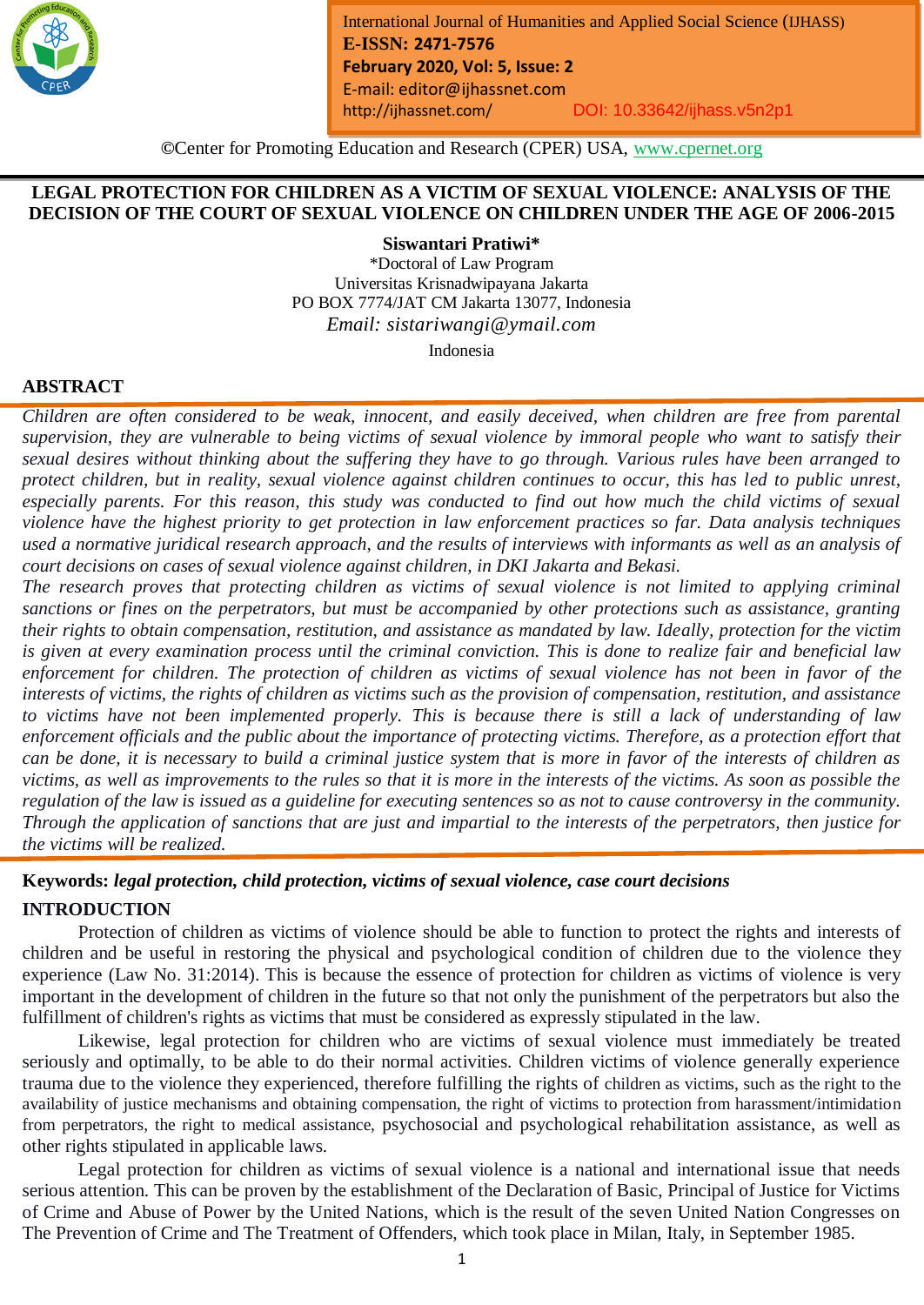

**©**Center for Promoting Education and Research (CPER) USA, www.cpernet.org

*Month Year: January2019*

The Declaration of Basic Principles of Justice for Victims of Crime and Abuse of Power contains the following conditions: a). victims are entitled to immediate compensation for the losses they suffered; b). they must be informed of their rights to receive compensation; c). the perpetrators or third parties must provide fair restitution for the victims, their families, and their responsibilities. Such compensation must include the return of ownership or payment of suffering or loss suffered, reimbursement of costs incurred as a result of victimization, and the provision of services and restoration of rights; d). When compensation is not fully obtained from actors or other sources, the state must try to provide financial compensation; e). Victims must receive the necessary material, medical, psychological and social support and assistance.

The United Nations (UN) with UN General Assembly Resolution No. 56/138 of 2001 assigned the UN Secretary-General to hold a special study on violence against children in the world. This study is a global initiative that recognizes the occurrence of violence against children in the world community. This proves a case of violence against children has become a serious concern from all corners of the world.

In the view of Yulia (2010), there are 4 (four) important things that must be considered about the UN Declaration, namely: a). access to justice and fair treatment; b). Restitution by the perpetrators of criminal acts to victims, their families or other people whose lives are formulated in the form of criminal sanctions in applicable legislation; c). if the convict is unable, the state is expected to pay financial compensation to victims, their families or those who are victims of the victims; d). material, medical, psychological and social assistance to victims, through the state, volunteers and the community (assistance). Immediate reimbursement for the loss caused by the victim, especially as a result of sexual violence, will greatly assist the victim in recovering her disrupted health condition.

The fulfillment of children's rights as victims is a right that must not be ignored. The perpetrators of sexual violence or parties who have harmed the victim should assist the victim, either in the form of restitution for the needs of the initial examination and treatment caused by the victim's suffering, as well as reimbursement of further medical and/or psychological care costs of the victim. If the victim dies, restitution is given to the victim's family who is the victim's heir. The law is quite firm in regulating the rights of victims, all that remains is how to implement it in judicial practice. Aside from being a form of protection for victims provided by the state, if the perpetrator is unable to provide full compensation which is his responsibility to the victim or his family, compensation can be requested from the state through the Witness and Victim Protection Agency (LPSK).

In Indonesia, sexual violence against children received attention from the community because of its development, cases of violence against children from year to year showed a quite alarming increase. The Attorney General's official data, in 2006, there were 600 cases of violence against children who have permanent legal force consisting of fornication cases 41.3%, rape 40.5%, mistreatment 7.2%, sexual abuse 5.3%, acts criminal trafficking in persons 3%, and murder 2.7% (Regulation of the Minister of State for the Empowerment of Women and Child Protection of the Republic of Indonesia Number 02 of 2011). This data shows the number of cases of violence against children that lead to sexual shows at 91%. If grouped in the age group, of the 600 cases 57.3% were 13-18 years old, 35.4% were 6-12 years old, and 7.3% were less than 5 years old. This data shows, there is no longer a safe age limit for children free from the terrible threat of child predators.

The Indonesian Child Protection Commission records cases of child complaints based on child protection clusters from 2011 to 2017 as follows. 1. Child victims of online sexual crime 418 cases; 2. Children as victims of sexual violence (rape, molestation, sodomy, pedophilia) 2171 cases, 3. Children as victims of online prostitution 498 cases, and 4. Children as victims of commercial sexual exploitation of children (CSEC) 400 cases (Indonesian Child Protection Commission for Information and Complaints Data 2017).

LPSK data records, almost every week there are at least 4 (four) cases of sexual violence that are decided (handled), where the numbers from 2016 to 2019 continue to increase significantly based on the number of requests that enter LPSK (DetikNews. July 24, 2019). This number is certainly not the real number of sexual violence, because there are likely to be many cases of sexual violence that do not reach the LPSK. In the LPSK notes, there was an increase in cases of sexual violence against children that occurred from 2016 to 2018. In 2016 sexual violence against children amounted to 25 cases, increasing to 81 cases in 2017, and the peak in 2018 to 206 cases. While the number of children victims of sexual violence in 2016 was 35 victims, in 2017 it increased to 70 people, and 2018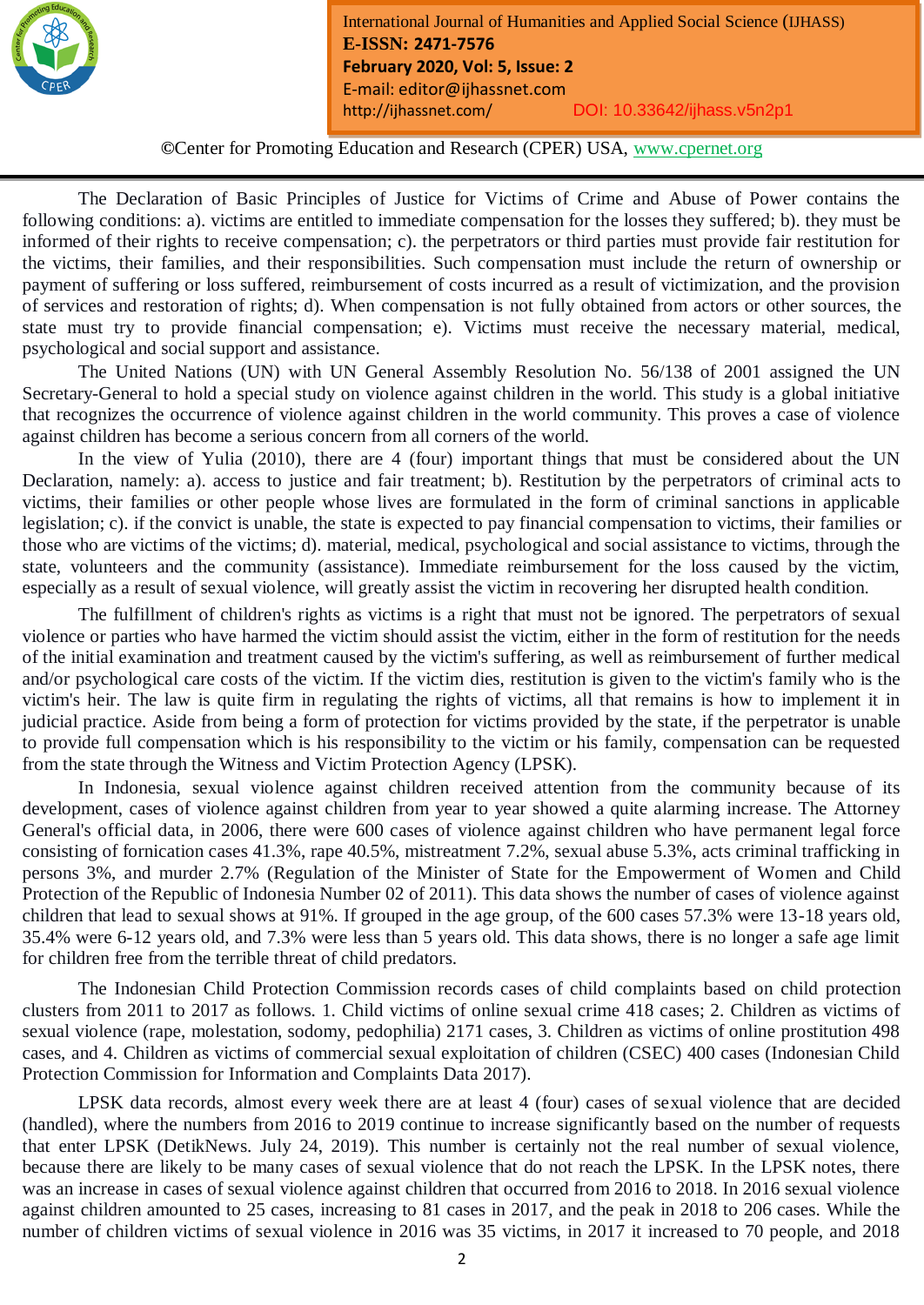

*Month Year: January2019*

amounted to 149. Until June 2019, requests for cases of sexual violence against children had reached 78 cases (Matthew, 2019). While the perpetrators of sexual violence against children are dominated by closest people, that are 80.23 percent, the remaining 19.77 percent is committed by unknown people.

This data proves cases of sexual violence by making children victims from time to time continues to occur, even there is a tendency to continue to increase, so it cannot be ignored to get serious attention given the child's future is threatened. This data is only based on complaints, meaning that there may be cases of sexual violence that are not reported or processed legally. Based on these data, it is clear that some children are in an insecure position, meaning that the danger of sexual violence can threaten children at any time.

Legislation that can be used as a legal umbrella for children who are victims of sexual violence, including the Declaration of Basic Principles of Justice for Victims of Crime and Abuse of Power, Law Number 23 of 2002 concerning Child Protection which has been amended by the Law Number 35 of 2014 and amended by Law Number 17 of 2016 concerning Child Protection, Act Number 23 of 2004 concerning the Elimination of Domestic Violence (Article 10); Law Number 13 of 2006 concerning Protection of Witnesses and Victims which has been amended by Law Number 31 of 2014, along with the implementing regulations.

The provision of guarantees for the protection of children's rights as victims of sexual violence has an important role in the criminal justice process so that witnesses and victims are provided free from fear and threat to reveal a criminal act. Guaranteed legal protection provided for in this law will provide benefits for victims, witnesses, and the public as well as for law enforcement to uncover criminal acts.

Child protection is a joint responsibility between the state, the Government, the family community and also parents as regulated in Article 20 of Law Number 23 Year 2002 concerning Child Protection, which determines: "The state, government, community, family, and parents are obliged to and responsible for the implementation of child protection ". Ensuring child protection is the responsibility of every member of the community following their abilities with various businesses in certain situations and conditions.

The principles of child protection contained in Article 2 of Law Number 23 of 2002 concerning Child Protection, which reads "The implementation of child protection based on Pancasila and based on the 1945 Constitution of the Republic of Indonesia and the basic principles of the Convention on the Rights of the Child which includes: a. non-discrimination; b. the best interests of the child; c. the right to life, survival, and development; and d. respect for children's opinions. The principles of child protection are following the convention on the right of the child.

The principle of best interests for children, as referred to in the explanation of Article 2 of Law Number 23 of 2002 concerning child protection, is intended in all actions concerning children carried out by the government, community, legislative and judicial bodies, the best interests of the child must be the main consideration. This means that everything that aims for the best interests of the child is a top priority.

Law Number 35 the Year 2014, which is a change from Law Number 23 the Year 2002, regulates several "special protections" aimed at children, namely a. children who are exploited economically and/or sexually (Article 66); b. children from the influence of pornography (Article 67A), c. children who are victims of pornography (Article 67B); d. child victims of abduction, sale and/or trafficking (Article 68); and child victims of sexual violence (Article 69A).

Schools that should provide protection and a safe place for children to gain education for victims, sometimes actually become unsafe places for children. KPAI noted some violations of children's rights in the field of education throughout 2018, victims of sexual violence in 2018 were dominated by boys (Malia, 2018). Perpetrators of sexual violence include sports teachers by molesting 16 junior high school students with a shared learning mode to the promise of giving supernatural powers to children, as happened in DKI Jakarta in January 2018 (Malia, 2018). In the city of Surabaya, in February 2018 as many as 65 elementary students became victims of sexual violence by teachers/homeroom teachers using a persuasion approach towards victims (Keminfo, 2017). Even though the threat of punishment has been exacerbated, in reality, cases of violence against children have increased; even in 2015 it was declared an emergency of sexual violence (Keminfo, 2017).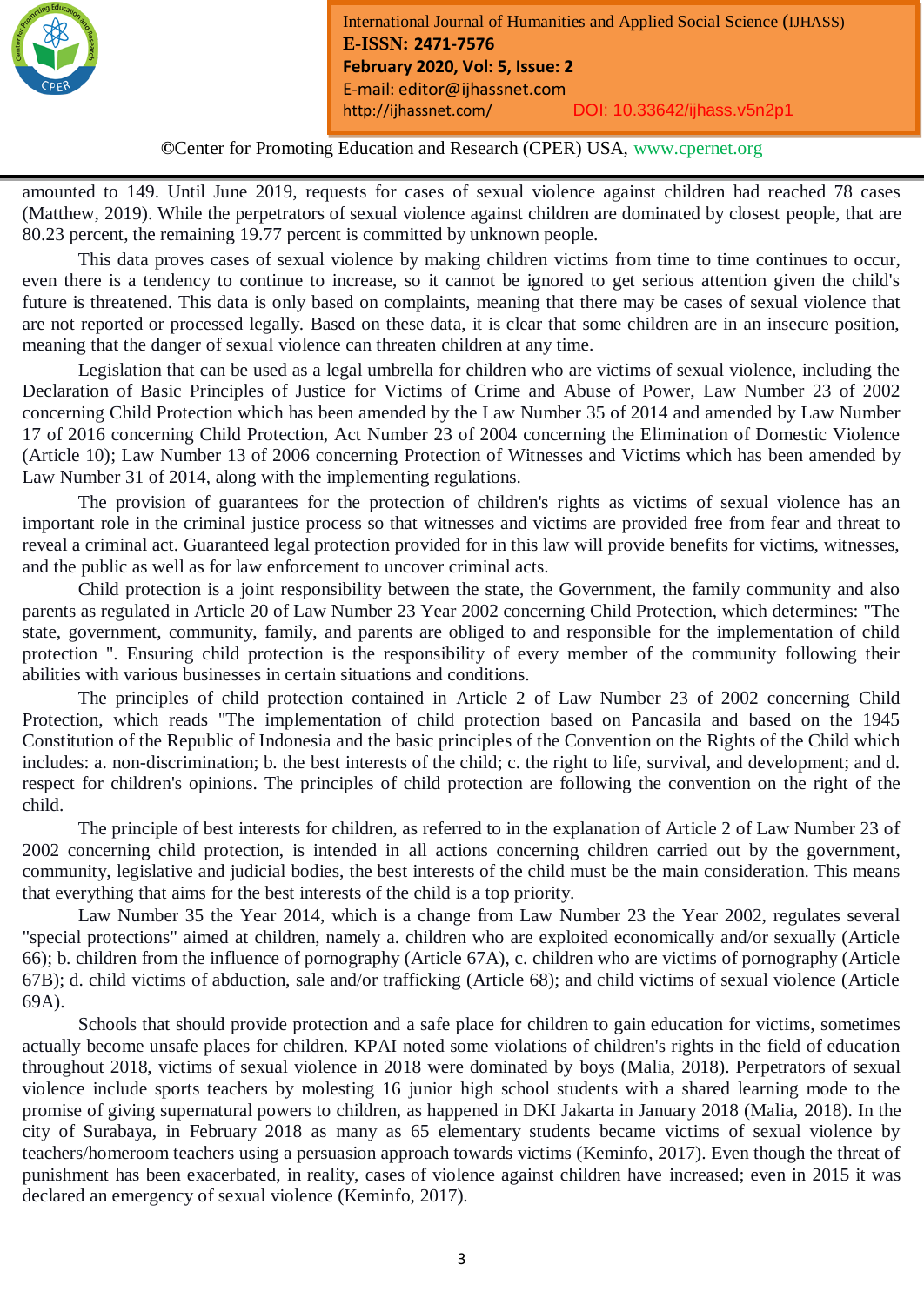

**©**Center for Promoting Education and Research (CPER) USA, www.cpernet.org

*Month Year: January2019*

### **LITERATURE REVIEW**

# *1. Children as Victims of Violent Crimes*

Schafer (2017) state explicitly that every potential individual human being is a victim, meaning that everyone without exception can be a victim. Likewise, children have the potential to become victims. The emphasis here is on victims in the sense of victims of violence in the form of violence. Because not all victims are caused by violence and not every violence is a crime. Like, a mother who yelled at her child for having dared to fight when admonished was violent, but not a crime. The purpose of the mother to yell is to make the child not fight when admonished, and that is intended so that children become better in the future.

Schafer (2017) states there are types of victims that are associated with accountability, there are 4 (four) types, namely: (a) unrelated victims, are those who do not have any relationship with the criminal unless the criminal has committed a crime against him. For example, victims of sexual violence are raped by people they do not know or have known. In this type the responsibility rests with the criminal; (b) provocative victims are those who do something to the perpetrators and consequently they become victims. For example, the victim intentionally provokes the offender's emotions by saying hurtful things, as a result, the offender's emotions and vents his frustration on the victim by committing unlawful acts. In this case, the victim is the main perpetrator. In this type, the responsibility lies with the two parties, namely the victim and the perpetrator; (c) precipitative victims are the behavior of victims who unwittingly encourage perpetrators to do evil. For example, victims who deliberately allow perpetrators to invite the perpetrators to play at the victim's house, even though the house is quiet. At that moment, the perpetrators' evil intentions appear, namely by deceiving the victims. In this case, the responsibility lies with the offender; (d) biologically weak victims are those who have certain physical and mental forms that encourage people to commit crimes against them, such as children, old age, and women, people who are physically and mentally disabled, because the condition makes the perpetrators have the intention to commit a crime.

#### *2. Violence against Children*

According to Anwar (1981) violence as a means of coercion, a means that results in resistance from people who are forced to become weak. Not infrequently the result of such violence results in minor injuries or serious injuries of the victims, some even end in the death of the victim.

Herkuntanto, (2000), an act said as violence against children, can be seen in its characteristics as follows: a. actions taken can be physical or non-physical (psychological); b. the action is carried out actively (by doing) or passively (not doing); c. the action is desired (chill) by the perpetrator; d. Such actions have consequences/potential adverse consequences for victims (physical or psychological) that the victim does not want (for example death of the victim, or injury to the victim).

#### *Factors That Cause Children Become Victims of Violence*

In the Regulation of the Minister of State for the Empowerment of Women and Child Protection of the Republic of Indonesia Number 02 of 2011 concerning Guidelines for the Management of Children Victims of Violence, explained the factors causing children to be victims of violence, are: a. poverty factor; b. education factor; c. socio-cultural factors; d. factors in the use of advances in information technology (IT) and communication without adult supervision; e. abusive behavior factors; and f. environmental factor.

Some things that affect the involvement of children in the family economy include a. the child is considered an asset. In some community members, children are still used as family assets, so from early age children are required to help parents make a living. b. Waiver of children's rights. The lack of understanding of children's rights is right among some members of the community. As a result, the child was still considered a part that can be arranged with the will of his parents. c. Consumptive lifestyle/lifestyle. Fulfillment of consumerist lifestyles and cannot stand seeing other children have a luxurious lifestyle, tends to cause children to meet their needs in various ways.

In addition to economic factors, the lack of parental knowledge about children's rights and parenting causes parents to abuse children. For example, parents who always beat their children if children do not want to obey their parents' orders. Socio-cultural factors can also be a factor causing violence in children. Various acts of violence experienced by children, often caused by an act of violence that is considered normal during society. For example, the coercive measures carried out by parents/customs for children to get married at the age of din. Likewise advances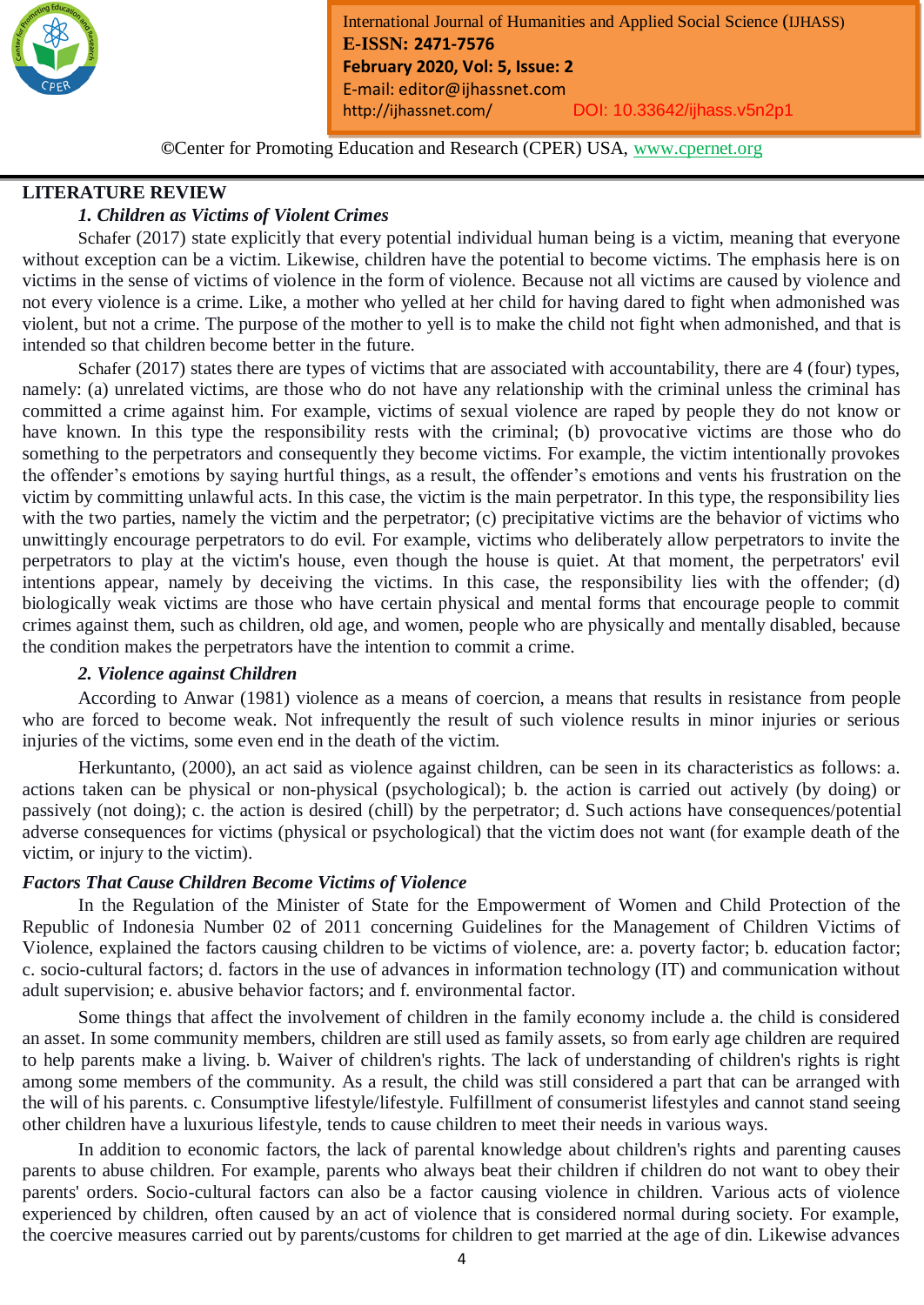

*Month Year: January2019*

in science and technology such as the ease of accessing the internet without the supervision of parents/community/government so that various child pornography shows that circulate on the internet cannot be monitored by parents. Likewise with the screening of films that generally contain elements of violence in various television broadcasts and print media which result in children doing and imitating the scene.

# *Children's Rights as Victims*

Declaration of basic principles of justice for victims of crime and abuse of power, states some of the basic rights of victims of crime that should be guaranteed and protected by the state, including a). The right of the victim to the availability of a justice mechanism and obtain compensation immediately; b). The victim's right to information regarding her rights including in seeking compensation and obtaining information on the progress of the ongoing legal process including compensation; c). The right of the victim to express her views and give opinions; d). The victim's right to the availability of assistance/support during the legal process; e). The victim's right to protection from harassment/intimidation/reprisal from the perpetrator, protection of personal freedom and safety of both personal and family; f). The victim's right to a quick and simple justice mechanism/process/absence of delay.

The rule of law against children as victims is not only a rule that guarantees the rights of children as victims of crime in Indonesia, but several countries also regulate it, such as the United States and Britain. Some of the legal rules can be seen in the law as follows:

# *a. Children's Rights as Victims in Legislation.*

In Indonesia, in regulating the rights of children as victims have adopted the principles and rights of victims as stated in the Declaration of Justice for victims in several large countries such as in the United States and the United Kingdom, as well as trends in the development of law at the international level. However, the challenge in implementing these rights is how the implementation of the rights of victims of crime is improved in practice and law enforcement.

The criminal procedure code regarding victims is regulated in several articles as follows. a). the right of the victim to report (Article 108 paragraph 1) regulating that every person who experiences, sees, witnesses and or becomes a victim of an event that constitutes a criminal offense has the right to submit a report or complaint to the investigator and or investigator, both oral and written. b). justice interests of a victim submitting expert statements, (Article 133 paragraph 1); c). in the case where it is necessary that for postmortem examination it is no longer possible to be avoided, the investigator must first notify the victim's family (Article 134 paragraph 1); d). In the case of the victim being questioned, (Article 160 paragraph 1 b), the testimony of the victim is the witness who is first heard.

# *b. Children's Rights as Victims in the Trial Process*

The rights of children as victims in the trial process are divided into three parts, namely: the rights of children as victims before the trial, the rights of children as victims during the trial, and the rights of children as victims after the trial (Gultom, 2014). The development of children's rights in the criminal justice process is a result of the interaction of children with families, the community, law enforcement, and mutual influence. Families, communities and law enforcement need to raise awareness of the protection and care for children's rights for the welfare of children.

# **3. Protection of Children as Victims in the Criminal Justice System**

Victims in the criminal justice system are those who seek justice which has often been neglected. Victims of criminal acts and the public are automatically represented by the state by prosecuting and imposing penalties on the perpetrators. This according to Kerper (2010) is different from ancient times, where victims or their families can immediately ask for compensation or retaliation from the perpetrators. Victim protection arrangements, especially in the Indonesian criminal justice system, have not shown a clear pattern (Shopia, 2014). In the current positive criminal law, the protection of more victims constitutes abstract protection or indirect protection (Arif (1996). Protection of victims in the form of material compensation can be sued directly to the perpetrators of the crime, whereas compensation is immaterial if the perpetrator is unable, charged to the country.

In Indonesia, awareness of the rights of victims of crime and other violations of the law is still far from victims' expectations. A strong commitment from the state as the holder of the security control and citizen protection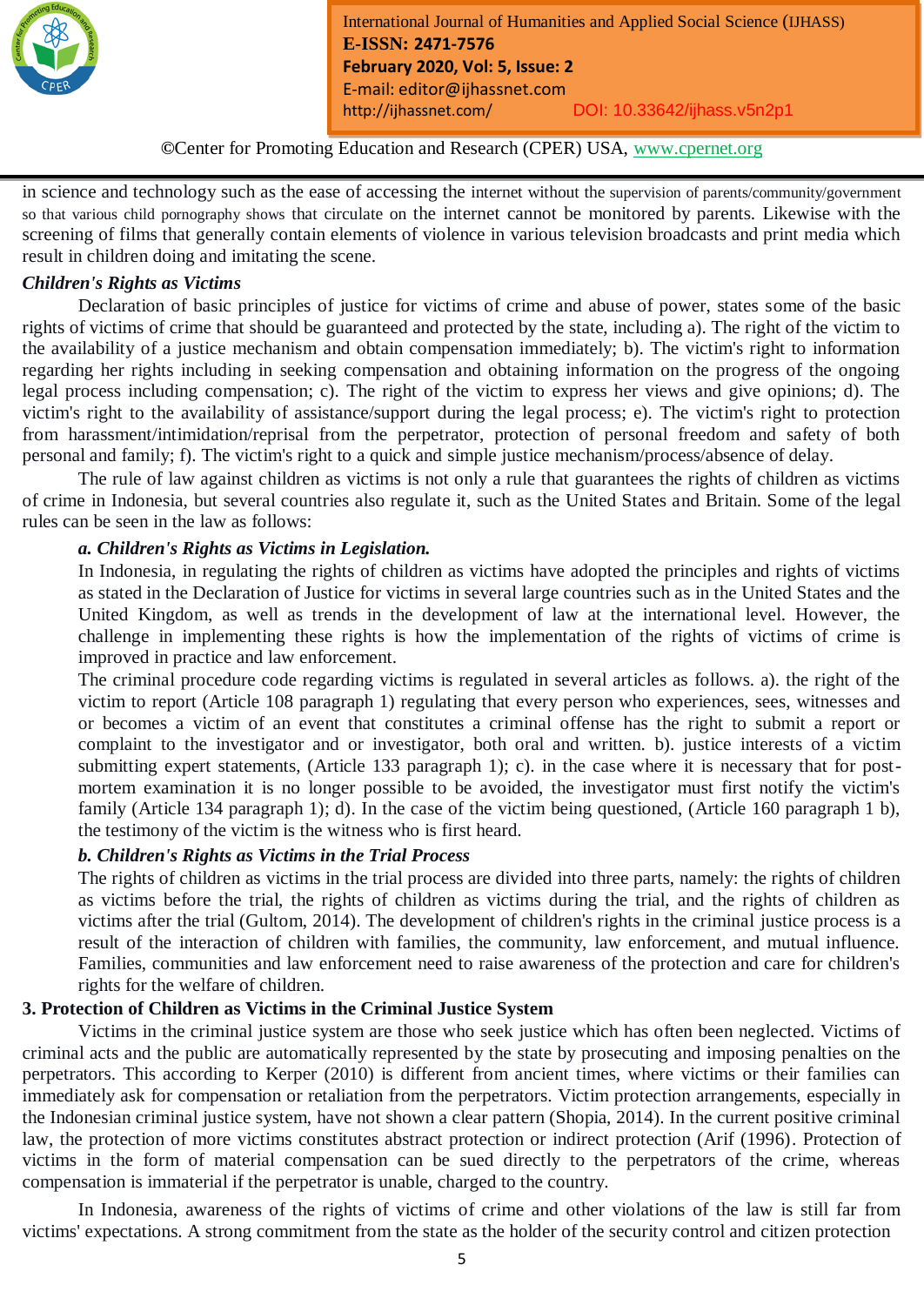

**©**Center for Promoting Education and Research (CPER) USA, www.cpernet.org

*Month Year: January2019*

authority is needed. The state is responsible for fulfilling the rights of victims and all victims' suffering. The experience faced by crime victims and their companions with law enforcement officers proves that Indonesia's criminal justice system still leaves some problems. Law enforcement officials have not been oriented to the experiences and interests of victims, both in the process in the police, prosecutors' offices and testifying in court. One thing that cannot be denied and is a longstanding criticism of the dissatisfaction of the current system is that there is no place for victims to participate directly. The presence of the concept of restorative justice seems to be the key to reopening the position of the victim in the settlement of a criminal case and offering different views and approaches in understanding and handling a crime. Restorative justice, the meaning of a crime is the same as the view of criminal law in general. In the restorative justice approach, the victim is the main thing that receives a direct impact on the occurrence of a crime. Therefore there is an obligation of the offender to fix the relationship damage due to a criminal act.

One effective method of enacting the principle of simple justice quickly and low cost in criminal justice is to apply the concept of restorative justice, both at the first instance, appeal and appeal at the Supreme Court. The measure of justice in restorative justice is no longer based on the equal retribution of the victim to the offender (physical, psychological, or punishment), but the painful act is cured by giving support to the victim and requiring the offender to be responsible, with the help of family and community when needed. Indonesia has adopted the concept of restorative justice in juvenile justice processes. This is considered to better guarantee the fulfillment of a sense of justice between victims and perpetrators.

In ordinary criminal proceedings, victims feel very little justice because the Prosecutor as the public prosecutor as a representative of the state emphasizes retributive justice with demands for criminal justice and restitutive justice which emphasizes more justice on the provision of compensation which only gives authority to the state delegated to the enforcement apparatus laws such as police, prosecutors and judges, while justice for victims is very minimal.

This restorative justice approach emphasizes the responsibility of the perpetrators as an effort in restoring the suffering of the victims without ignoring the interests of rehabilitation of the perpetrators and creating and maintaining public order (Shopia,2014). The restorative justice approach is a paradigm that aims to address dissatisfaction with the work of the existing criminal justice system. This approach is used as a strategy frame for handling criminal cases. The application of the concept of restorative justice in the courts of the first instance up to the Supreme Court is considered quite effective in reducing the pile of cases of the supreme judges.

The restorative justice approach is assumed to be the most recent shift from the various models and mechanisms that work in the criminal justice system in handling criminal cases today. The United Nations, through the outlined basic principles, considers that a restorative justice approach is an approach that can be used in a rational criminal justice system.

After going through a long journey of discussion about the protection of victims of crime, to be able to realize protection for victims, especially children who are victims of sexual violence, the participation of various parties is needed so that what is the demand for justice for victims can be realized. The parties that are expected to work together in providing legal protection to the child are law enforcers and their officials, which include the police, prosecutors, judiciary, advocates, and other related institutions such as LPSK, KPAI, and LBH and so on. The parties who are competent in providing such protection have an important role in providing legal protection to children as victims who have the following duties.

#### *1) Police*

Legal protection for victims is given during the examination process, which is from the time of the investigation to the investigation, which is in the form of examining witnesses and/or victims' information, examining evidence related to criminal acts experienced by the victim, including accompanying the victim at the time of medical examination and request for post mortem report from the hospital, the process of criminal acts includes arresting suspected offenders to detaining suspected offenders if they are deemed to have met the elements of a criminal offense.

#### *2) Prosecutors' Office*

Legal protection given to victims is to sue the defendant following his guilt as regulated in the law. By using the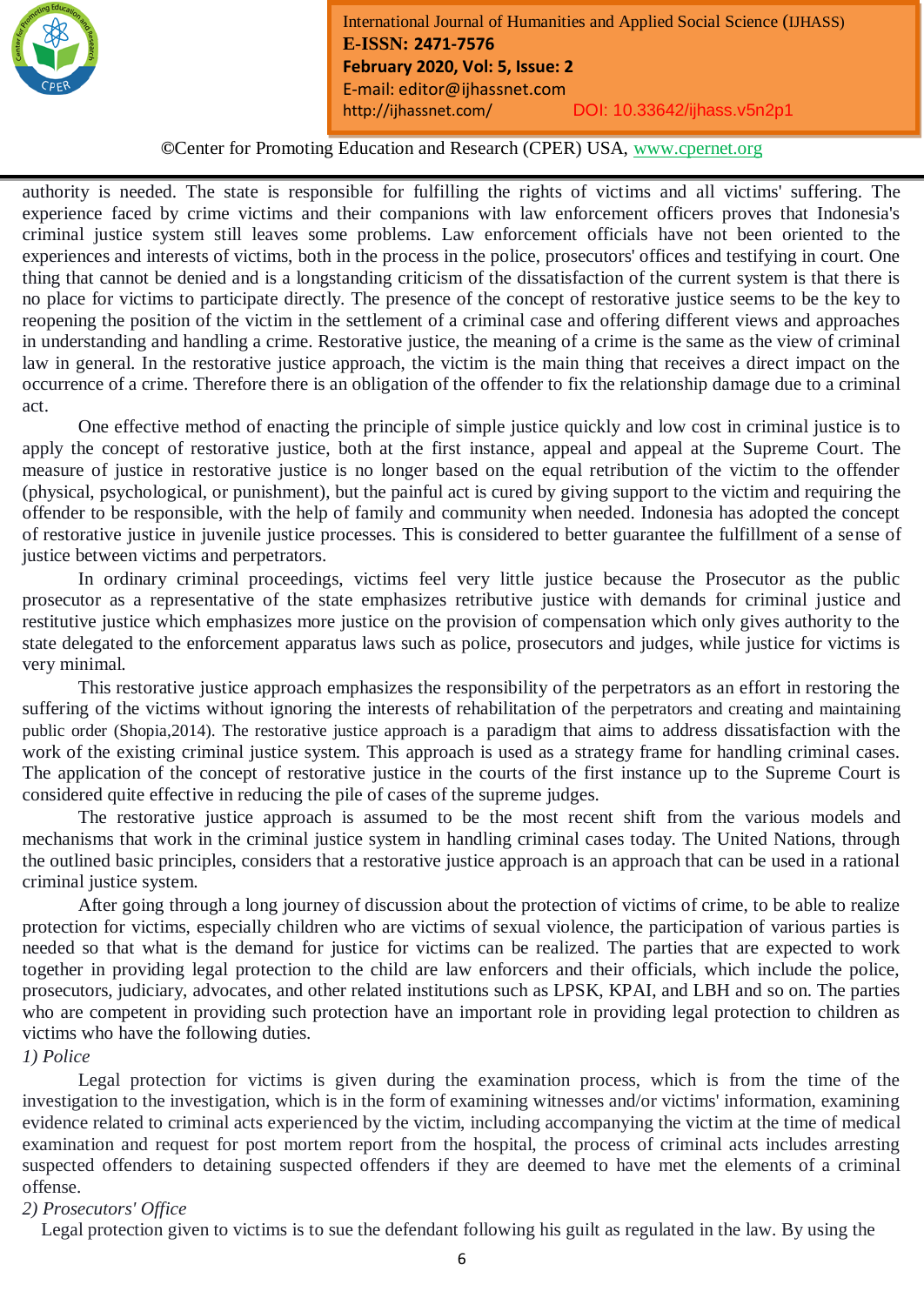

# **©**Center for Promoting Education and Research (CPER) USA, www.cpernet.org

*Month Year: January2019*

defendant according to the defendant's mistake, at least makes the victim feel safe and protected because of the presence of the state to protect the rights of children as victims.

# *3) Justice*

The protection given by the judge to the victim is to give a fair verdict following the act/mistake of the culprit and following applicable law. Judges must pay attention, in cases with child victims, not only criminal sanctions (prison/confinement) and fines imposed on the perpetrators, but there is an obligation of the perpetrators to assist the victim and his family as a form of sympathy for the perpetrators of the suffering felt by the victim or his family due to the perpetrators of crimes, including costs for initial treatment or recovery of physical or psychological condition of the victim in the future. Besides, the judge in his decision, at the request of the victim and his family can provide additional sanctions on the offender, namely the obligation of the offender to provide restitution to the victim. If the offender is unable, the victim is entitled to compensation from the state.

#### *4) Advocate*

Advocates in Law Number 18 the Year 2003 concerning Advocates are people who work in providing legal services, both inside and outside the court, who fulfill the requirements based on the provisions of this law (Article 1 number 1). Whereas what is meant by legal services are services provided by lawyers in the form of providing legal consultation, legal assistance, exercising power, representing, assisting, defending, and carrying out other legal actions for the client's legal interests.

# *5) Integrated Service Center for Empowering Women and Children (P2TP2A).*

P2TP2A is an integrated activity center that provides services for women and children victims of violence. P2TP2A is an integrated service center in efforts to empower women in various fields of development and protection of women and children from various forms of discrimination and acts of violence, formed by the government or community-based, can be a referral center, legal consultation center, reproductive health consultation center, integrated crisis center (PKT), trauma recovery center, integrated service center (PPT), women's crisis management center, shelter, and others.

6) The protection provided includes medical services, legal services, psychological services, and social rehabilitation services. While the experts involved in P2TP2A include psychologists, doctors / medical personnel, legal experts, social workers, and religious experts.

P2TP2A in carrying out its functions can make referrals to provide follow-up services to women and children who experience problems with categories of services related to law enforcement. Legal aid services include legal consultation, assistance, and defense by officers in charge of the law.

#### *7) Witness and Victim Protection Agency (LPSK)*

LPSK is an independent institution established and is responsible for handling the provision of protection and assistance to Witnesses and Victims based on their duties and authorities as stipulated in the Act. LPSK aims to fight for the rights of witnesses and victims in the criminal justice process. In realizing this goal, LPSK cooperated with several agencies, one of which was the Indonesian national police.

The protection provided by LPSK in the form of assistance and psychological services. Assistance here includes when giving information at the police level to the court. Providing security and comfort for witnesses and/or child victims of sexual violence, in the process of investigation, investigation, and trial. The forms of assistance provided by LPSK are assistance, relocation to safe houses, monitoring of circumstances and cases that witnesses and/or child victims are undergoing until the process is completed (judge's decision), as well as helping to submit requests for compensation, restitution, and assistance.

#### *8) Legal Aid*

Legal aid according to Article 1 number 1 of Law Number 16 of 2011 concerning Legal Aid is legal services provided by legal aid providers for free to legal aid recipients. The implementation of legal aid aims to: a. guarantee and fulfill the right for legal aid recipients to get access to justice, b. realize the constitutional rights of all citizens following the principle of equality in law, c. guaranteeing the certainty that legal aid will be carried out evenly throughout the territory of the Republic of Indonesia, and. d. realizing an effective, efficient and accountable court. (article 3 of Law Number 16 of 2011).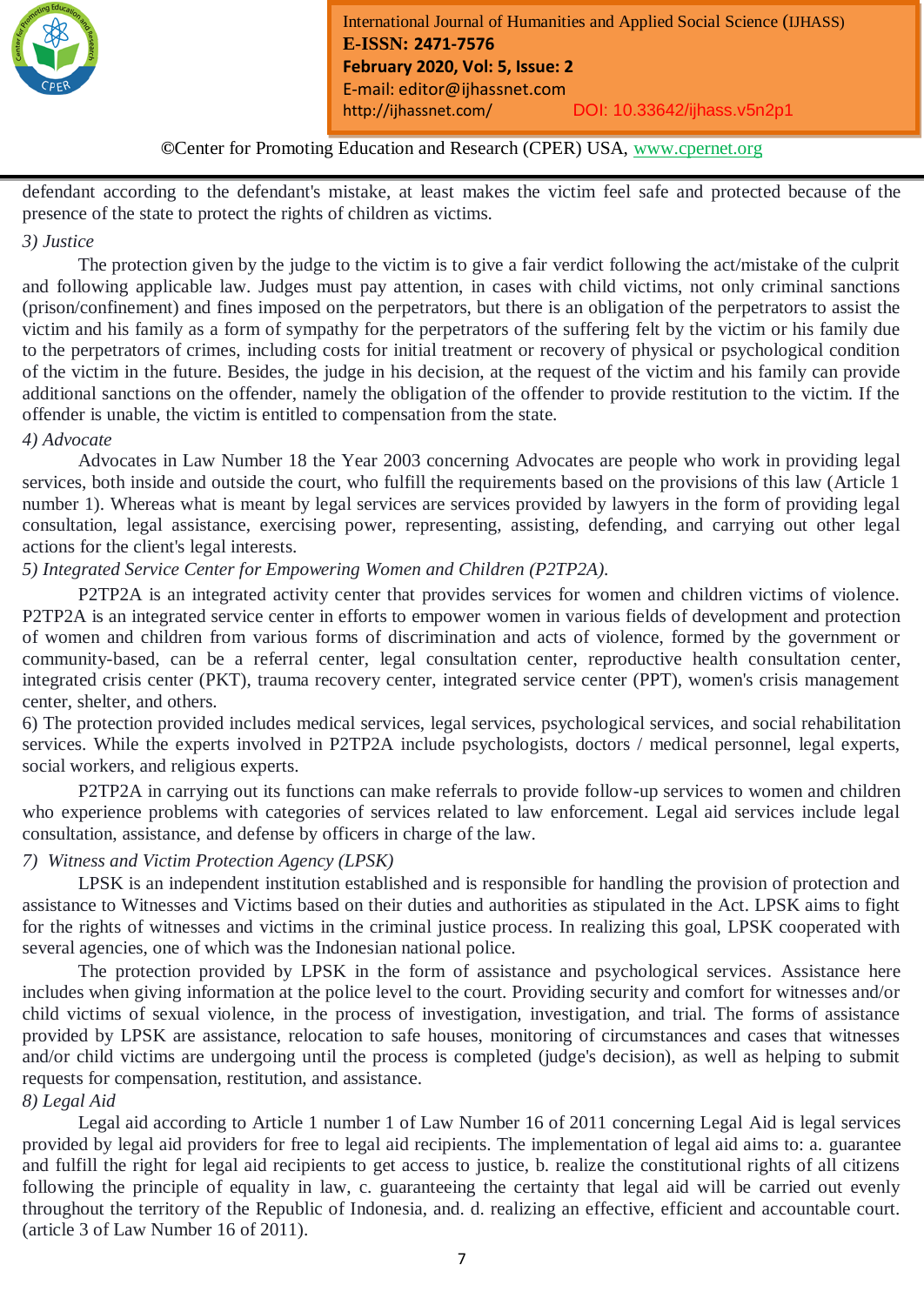

**©**Center for Promoting Education and Research (CPER) USA, www.cpernet.org

*Month Year: January2019*

#### **4. Compensation, Restitution, and Provision of Aid to Victims of Crime**

Article 7 (1) Law Number 13 of 2006 concerning the protection of witnesses and victims, regulating victims through LPSK has the right to submit to the court in the form of a. the right to compensation in cases of gross human rights violations; and b. the right to restitution or compensation which is the responsibility of the perpetrators of crime, then as an implementation regulation of this provision is government regulation number 44 of 2008 concerning the granting of compensation, restitution, and assistance to witnesses and victims and has been updated with government regulation number 7 of 2018 concerning provision of compensation, restitution, and assistance to witnesses and victims.

Article 98 to Article 101 of the criminal procedure code regulates the filing of claims for compensation, in connection with that the parties need to pay attention to the following matters. 1). Losses incurred must be caused by the crime itself, meaning that no losses may be incurred by other criminal acts which are used as the basis for claims for compensation. 2). Losses caused by criminal acts or other people who suffer losses (victims) as a direct result of these criminal acts. 3). the claim for compensation resulting from the criminal offense is addressed to the perpetrator (the defendant). 4). Claims for compensation submitted to the defendant were combined or examined and decided together at the same time in the examination and decision of the criminal case that was charged to the defendant and in the form of a decision.

Compensation, according to Schafer (2017) is defined as payment by the state to victims who have suffered. Compensation according to Article 1 number 4 of government regulation number 44 of 2008 concerning the provision of compensation, restitution, and assistance to witnesses and victims, is intended as "compensation given by the state because the perpetrators are unable to provide full compensation which is their responsibility".

Compensation in Article 1 number 4 of government regulation No. 7 of 2018 concerning the provision of compensation, restitution, and assistance to witnesses and victims are defined as "compensation provided by the State because the perpetrator is unable to provide full compensation for which he is responsible for the victim or his family". The new provisions of this rule, namely government regulation No. 7 of 2018 governing this compensation, there are a few additional sentences that give more emphasis to which compensation is given, namely the sentence "to the victim or his family".

Restitution is the payment of compensation which is charged to the perpetrator of a crime for the victim. Restitution according to Article 1 number 13 of Law No. 21 of 2007 concerning the eradication of trafficking in persons is "payment of compensation which is charged to the perpetrator based on a court decision that has permanent legal force for material and/or immaterial losses suffered by the victim or his heir."

Article 1 number 5 PP No. 44 of 2008 regulates, restitution is "compensation given to victims or their families by perpetrators or third parties, can be in the form of a return of the property, payment of compensation for loss or suffering, or reimbursement for certain actions". There is a change in this provision in Article 1 number 5 PP No. 7 of 2018, according to this regulation, what is meant by Restitution is "compensation given to victims or their families by perpetrators or third parties". The new provisions on restitution do not regulate the form of restitution that can be given to victims, namely the omission of the sentence "can be in the form of returning property, compensation for loss or suffering, or reimbursement for certain acts".

The use of the term "assistance" in Article 1 number 7 PP No. 44 of 2008 implies services provided to victims and/or witnesses by LPSK in the form of medical assistance and psycho-social rehabilitation assistance. In PP No. 7 of 2018, the meaning of assistance stipulated in Article 1 number 7 is defined as "services provided to witnesses and / or victims by LPSK in the form of medical assistance and psycho-social and psychological rehabilitation assistance". In this new regulation, it seems that this assistance emphasizes first witnesses before victims, and there are additional aspects of 'psychological"

According to Weda (2017) the need for payment of compensation to victims (crime), the State is the most obliged to pay attention to the condition of its citizens. The state through its apparatus is obliged to maintain public order and security. Therefore, crimes that occur are the responsibility of the state. That is, the emergence of victims of crime is the responsibility of the state. Weda (2017) quoted Kunter's opinion, which reminded that victims have the right to claim the state.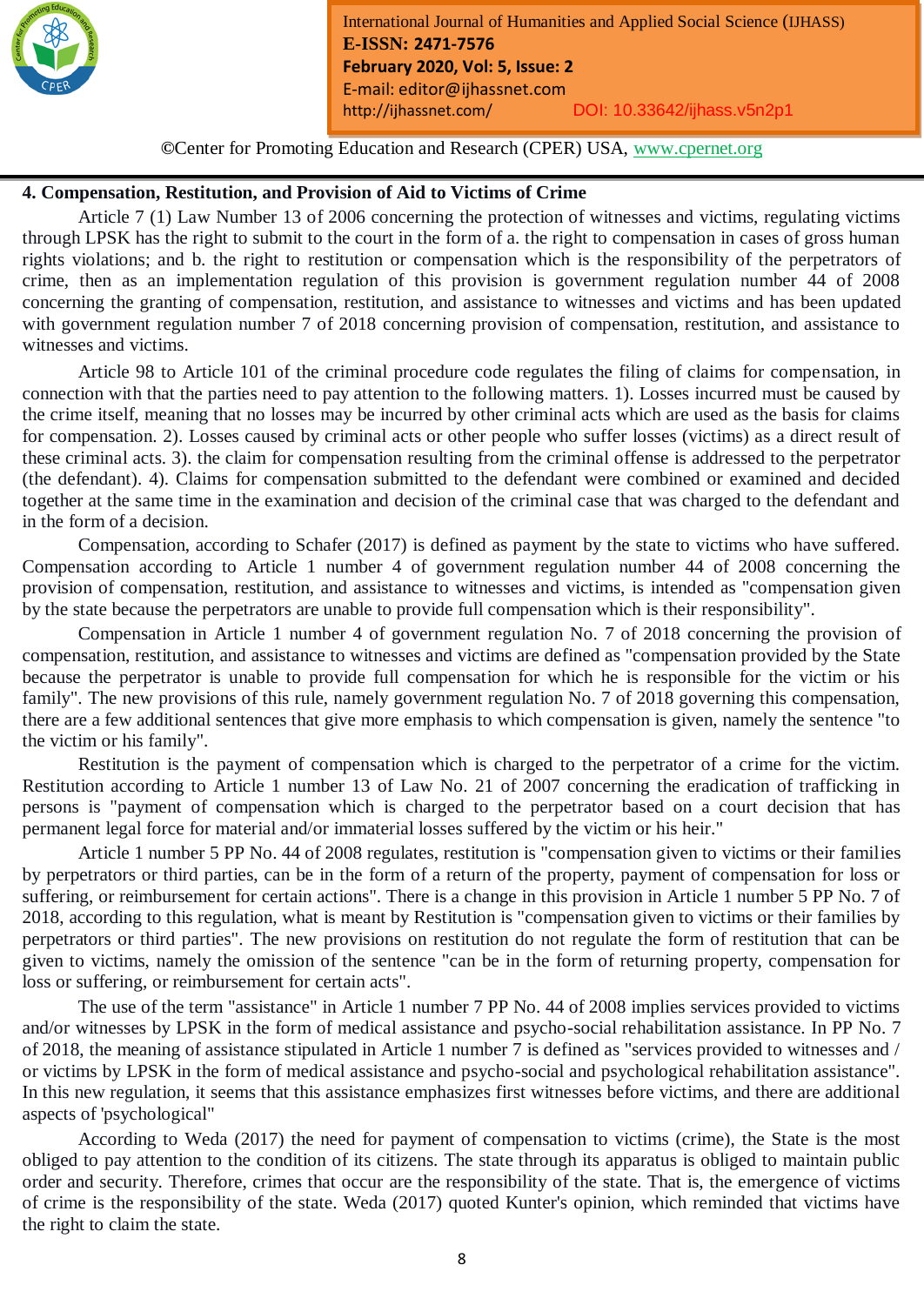

**©**Center for Promoting Education and Research (CPER) USA, www.cpernet.org

*Month Year: January2019*

Article 7 paragraph (3) of Law No. 31 of 2014 concerning Amendments to Law Number 13 of 2006 concerning Protection of Witnesses and Victims, the application for Restitution can be done in 2 ways, namely: a. before a court decision that has obtained permanent legal force; or b. after a court decision that has obtained permanent legal force, which is made through the LPSK. If a request for restitution is submitted before a court decision which has obtained permanent legal force, LPSK may submit restitution to the public prosecutor to be included in the claim (Article 7 paragraph 4).

A request for restitution is submitted after a court decision has obtained permanent legal force, LPSK can submit restitution to the court for a decision. (Article 7 paragraph 5). If the victim of crime dies, Restitution is given to the Victim's Family who is the Victim's heirs. (Article 7 paragraph 6).

Further provisions regarding the procedure for requesting and granting compensation and restitution as referred to in Article 7 and Article 7A above, are regulated by government regulation (Article 7B), namely government regulation (PP) Number 44 of 2008 concerning granting compensation, restitution, and assistance to victim-witnesses.

Looking at the conditions and situations that occur, with consideration to implement the provisions of Article 7 paragraph (3) and Article 34 paragraph (3) of Law Number 13 of 2006 concerning Protection of Witnesses and Victims which has been amended by Law Number 31 of 2014 concerning amendment to law number 13 Year 2016 concerning Witness Protection, the government considers it necessary to replace Government Regulation (PP) Number 44 of 2008 concerning provision of compensation, restitution, and assistance to victim-witnesses.

Based on these considerations, on March 1, 2018, President Joko Widodo had signed Government Regulation No. 7 of 2018 concerning Provision of Compensation, Restitution, and Assistance to Victim Witnesses. According to this PP, victims of gross human rights violations are entitled to Compensation, the application of which is submitted by the victim, family or proxy to the court through the witness and victim protection agency (Article 2).

Restitution is the right of a victim of a criminal offense (Article 19 PP No.7 of 2018). An application for restitution is submitted by the victim, family or proxy (Article 19 paragraph (2). The form of restitution which is the victim's right can be in the form of a. Compensation for loss of wealth or income; directly as a result of a criminal act, and/or c. reimbursement of medical and/or psychological care costs Providing assistance, given to witnesses and/or victims of gross human rights violations, criminal acts of terrorism, criminal acts of trafficking in persons, acts of torture, criminal acts of sexual violence, and severe torture are entitled to receive assistance (Article 37 paragraph (1).

Victims' rights are regulated in PP No. 7 of 2018 concerning the provision of compensation, restitution, and assistance to victim-witnesses, which are as follows. For compensation, it is the right of victims of gross human rights violations granted by the State, at state expense, victims who are entitled to compensation are victims of gross human rights violations (Article 2 paragraph number (1). Request to obtain compensation is submitted by the victim, family or their attorney (Article 2 paragraph (2). Request to obtain compensation shall be submitted in writing in the Indonesian language on sufficiently stamped paper to the court through LPSK (article 2 paragraphs (3). Submission of a request for compensation can be made when investigating human rights violations which are severe or before being read by the prosecutor (Article 3).

If the compensation request is declared complete, according to this pp, lpsk immediately conducts a substantive examination (article 6) and can request information from the victim, family, or his attorney and other relevant parties (Article 7). The results of the examination of the substance referred to, according to this PP, are determined by the LPSK decision, accompanied by its consideration, and recommendations to grant or reject the request for compensation to the attorney general (Article 10). Furthermore, the Attorney General included the request for compensation along with the decision and consideration of LPSK in its claim (Article 11).

The human rights court checks and decides on the Compensation request following the provisions of the legislation, (Article 13 paragraph (1).) Furthermore, the attorney general carries out a human rights court decision which includes the provision of compensation by submitting a copy of the court's decision to LPSK no later than 7 (seven) days from the receipt of a court decision and LPSK submits a copy of the court decision referred to the victim, family or his proxy no later than 7 (seven) days after the copy of the court decision is received (Article 13 paragraph (4).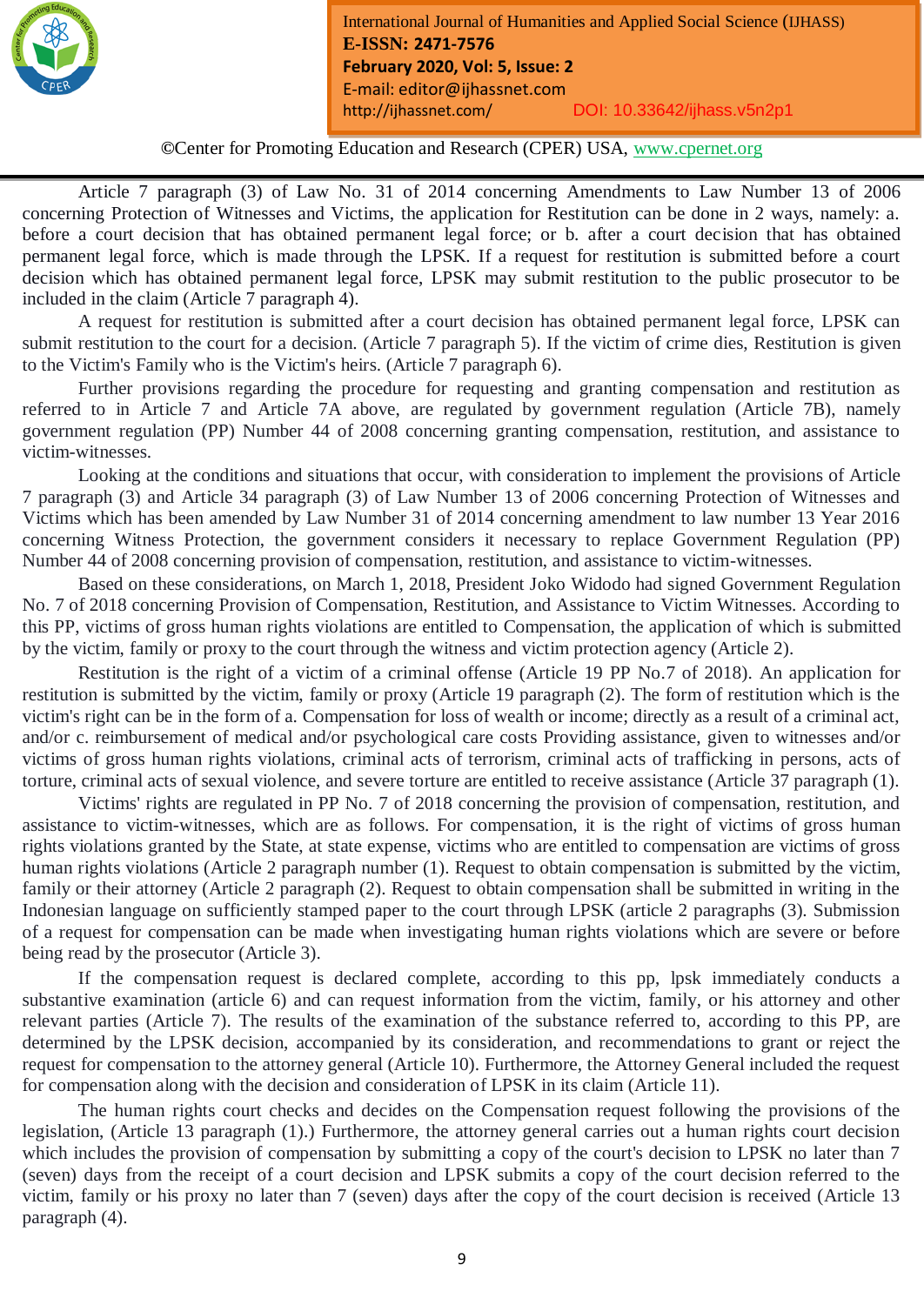

*Month Year: January2019*

LPSK carries out the granting of compensation based on the decision of the human rights court as referred to no later than 30 (thirty) days from the date the copy of the court decision is received by LPSK, "said Article 13 paragraph (4) of this PP. Further provisions regarding the procedure for granting and reporting compensation, according to this PP, are regulated by LPSK Regulation.

# **5. The Role of the Witness and Victim Protection Agency (LPSK) in Protecting Victims**

The existence of a fair criminal trial is a demand and basic principle of universal human rights and the characteristics of a democratic state (Syamsuddin, 2006). The smoothness and success of a criminal justice process are highly dependent on the evidence that has been successfully presented in court. One of the evidence that can facilitate and determine the success of the criminal justice process is the testimony of witnesses and victims. The success of a criminal justice process is very dependent on the evidence that has been successfully revealed or found. In the trial process, especially concerning Witnesses, many cases were not revealed due to the absence of Witnesses who could support law enforcement duties. The existence of Witnesses and Victims is a very decisive element in the criminal justice process. The presence of witnesses and victims in the criminal justice process has so far received little attention from the public and law enforcement.

Cases that are not revealed and are not resolved are mostly caused by witnesses and victims afraid to give testimony to law enforcement because they are threatened by certain parties who feel disturbed if their evil deeds are revealed and must deal with the authorities. Therefore, all methods are used so that witnesses and victims do not dare to testify and drag him to court.

Legal protection and security guarantees for everyone who knows or discovers something that can help uncover a crime are necessary but because of the witness's fear if he reports an event that he sees or knows makes a case difficult to disclose. Therefore it is necessary to foster community participation to help law enforcement in uncovering criminal acts. There is a guarantee of legal protection and security for people who witness an event that violates the law is expected to create a situation that allows people to no longer feel afraid to report a crime that is known to law enforcement because they are worried or afraid that their lives are threatened by certain parties.

Based on the principle of equality before the law which is one of the characteristics of the rule of law, witnesses and victims in the criminal justice process must be guaranteed legal protection. The subject matter of the matter stipulated in the Law concerning the Protection of Witnesses and Victims includes a. Protection and rights of Witnesses and Victims; b. Witness and Victim Protection Agency; c. Terms and procedures for providing protection and assistance; and D. Criminal provisions.

Seeing the importance of better protection for witnesses and victims, Law Number 13 of 2006 concerning Witness and Victim Protection was amended by Law of the Republic of Indonesia Number 31 of 2014 concerning Amendment to Law Number 13 of 2006 concerning Witness Protection and victim. This Law shall come into force when it is promulgated (Article 11), namely October 17, 2014, by the Minister of Law and Human Rights of the Republic of Indonesia, Amir Syamsudin.

The Witness and Victim Protection Agency, which was established based on Law No. 13 of 2006, has a very important role in law enforcement and handling human rights violations. The development of the current criminal justice system is not only oriented towards the perpetrators but also oriented towards the interests of the Witnesses and Victims. Therefore, the LPSK institution must be developed and strengthened so that in carrying out its duties, functions, and authorities it can be synergistic with the duties, functions, and authority of law enforcement agencies within the criminal justice system.

The existence of Witnesses and Victims is crucial in the disclosure of criminal acts in the criminal justice process. Therefore, the protection of witnesses and victims is given at all stages of the criminal justice process. Provisions regarding legal subjects protected in this law are expanded in line with legal developments in society.

In addition to witnesses and victims, other parties also have a large contribution to uncover certain criminal acts, namely witness perpetrators (justice collaborators), whistleblowers and experts, including people who can provide information relating to a criminal case. Although he has not heard it himself, he has not seen it himself, and he has not experienced it himself, as long as the person's statement is related to a crime so that they need to be given protection. The aforementioned specific criminal offenses namely the gross violation of human rights, the criminal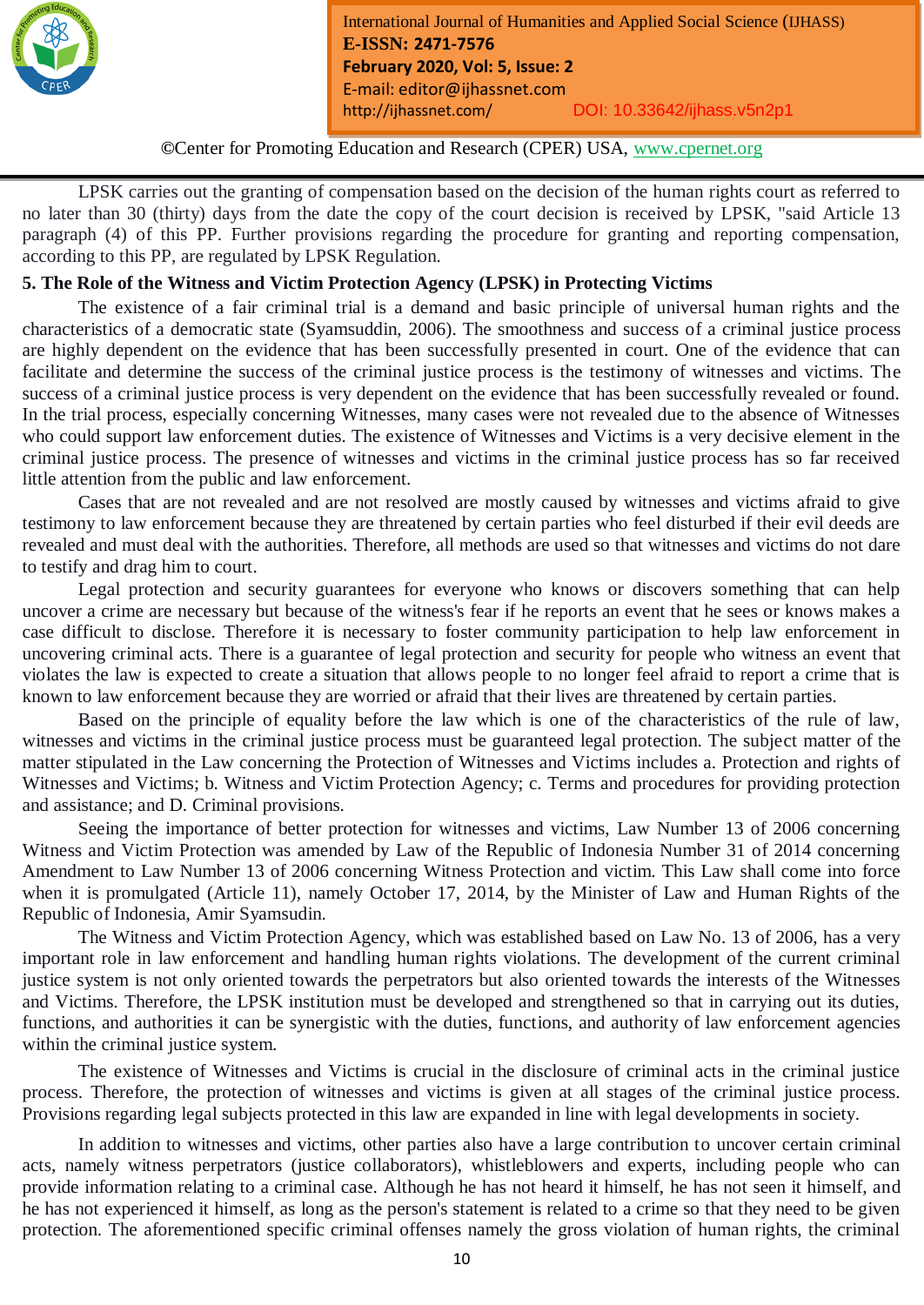

*Month Year: January2019*

act of corruption, the crime of money laundering, the criminal act of terrorism, the crime of trafficking in persons, the criminal act of narcotics, the criminal act of psychotropic, the criminal act of sexual acts against children, and the act of other crimes that result in the position of witness and/or victim are faced with a very life-threatening situation.

Based on the development of the substance above, there appear to be some significant weaknesses in the implementation of Law Number 13 of 2006 concerning the protection of witnesses and victims, specifically regarding: a). insufficient institutions to support the duties and functions of LPSK in providing Protection for Witnesses and Victims; b0. The limited authority regarding the substance of the elaboration of the duties and functions of the LPSK which has implications for the quality of service delivery of Witness Protection, Victim, Witness Actors, Reporters, and experts; c0. Interagency coordination in the implementation of the granting of Compensation and Restitution; and d). Protection of children in conflict with the law.

From these weaknesses, it is necessary to change the regulation on witness and victim protection in the Law on Amendment to Law Number 13 of 2006 concerning Protection of Witnesses and Victims, which regulates, among others: 1). strengthening the LPSK institutions, including increasing the secretariat to a general secretariat and the formation of an advisory board; 2). strengthening the authority of LPSK; 3). extension of the subject of protection; 4). expansion of protection services for victims; 5). increasing cooperation and coordination between institutions; 6). the awarding and special handling given to Acting Witnesses; 7). The mechanism for replacing LPSK members between times; 8). amendments to criminal provisions, including criminal offenses committed by corporations.

# **RESEARCH METHODS**

This research is a case of sexual violence with child victims committed by adults and children and has been legally processed through court proceedings. The legal basis used to conduct the case analysis examined includes the Criminal Code; UU no.23 of 2002 concerning Child Protection, along with amendments namely Law No.35 of 2014, Law No.17 of 2016, Law No.13 of 2006 concerning Protection of Witnesses and Victims; Law Number 31 Year 2014, PP No. 44 of 2008 concerning the Granting of Compensation, Restitution and Assistance to Witnesses and Victims, as well as their derivative regulations namely PP No.44 of 2008 concerning Provision of Compensation, Restitution and Assistance to Witnesses and Victims, PP No. 07 of 2018 concerning Provision of Compensation, Restitution, and Assistance to Witnesses and Victims, PP No.17 of 2017 concerning Implementation of Restitution for Children Who Become Victims of Crime, PP No.7 of 2018 concerning Provision of Compensation, Restitution, and Assistance to Witnesses and Victims; UU no.3 of 1997 concerning Juvenile Justice; UU no.11 of 2012 concerning SPPA.

This research is more devoted to protecting victims of sexual violence, in the form of criminal punishment to the perpetrators as well as providing compensation by the state, granting restitution by the perpetrators, and providing assistance as compensation for victims as a result of sexual violence experienced by children, which was first done through a process of proof in the court. The approach taken is to use a normative legal research approach. This means that this research belongs to normative juridical research, which is related to two main aspects, namely the formation of law and the application of law (Simatupang, 2011). This research will lead to aspects of the application of the law through articles in the law specifically relating to the protection of the rights of children victims of sexual violence. Furthermore, to prove the element of wrongdoing as the basis for punishment is based on Article 183 and 184 of the Criminal Procedure Code (KUHAP) which will be used as a basis for judges to impose criminal sanctions on the perpetrators, whether in the form of imprisonment, fines or granting compensation, restitution or assisting the victim, if indeed the defendant's mistakes cannot be proven then the judge will release the defendant from the snares of the law.

In terms of form, this research is directed as an evaluative study that assesses the content of the laws and regulations related to the process of proving the existence of an element of wrongdoing, the aim of punishing with the protection of children as victims of sexual violence. By considering this type of research, the data used in this study are secondary data, which includes primary legal material in the form of legislation. The rules relating to acts of sexual violence that make children victims are used several rules, namely: in the relationship of victim protection used Number 23 of 2002 concerning Child Protection; Law Number 23 of 2004 concerning the Elimination of Domestic Violence; Law Number 21 of 2007 concerning Eradication of Trafficking in Persons; Law Number 35 of 2014 concerning Amendments to Law Number 23 of 2002 concerning Child Protection. Law number 17 of 2016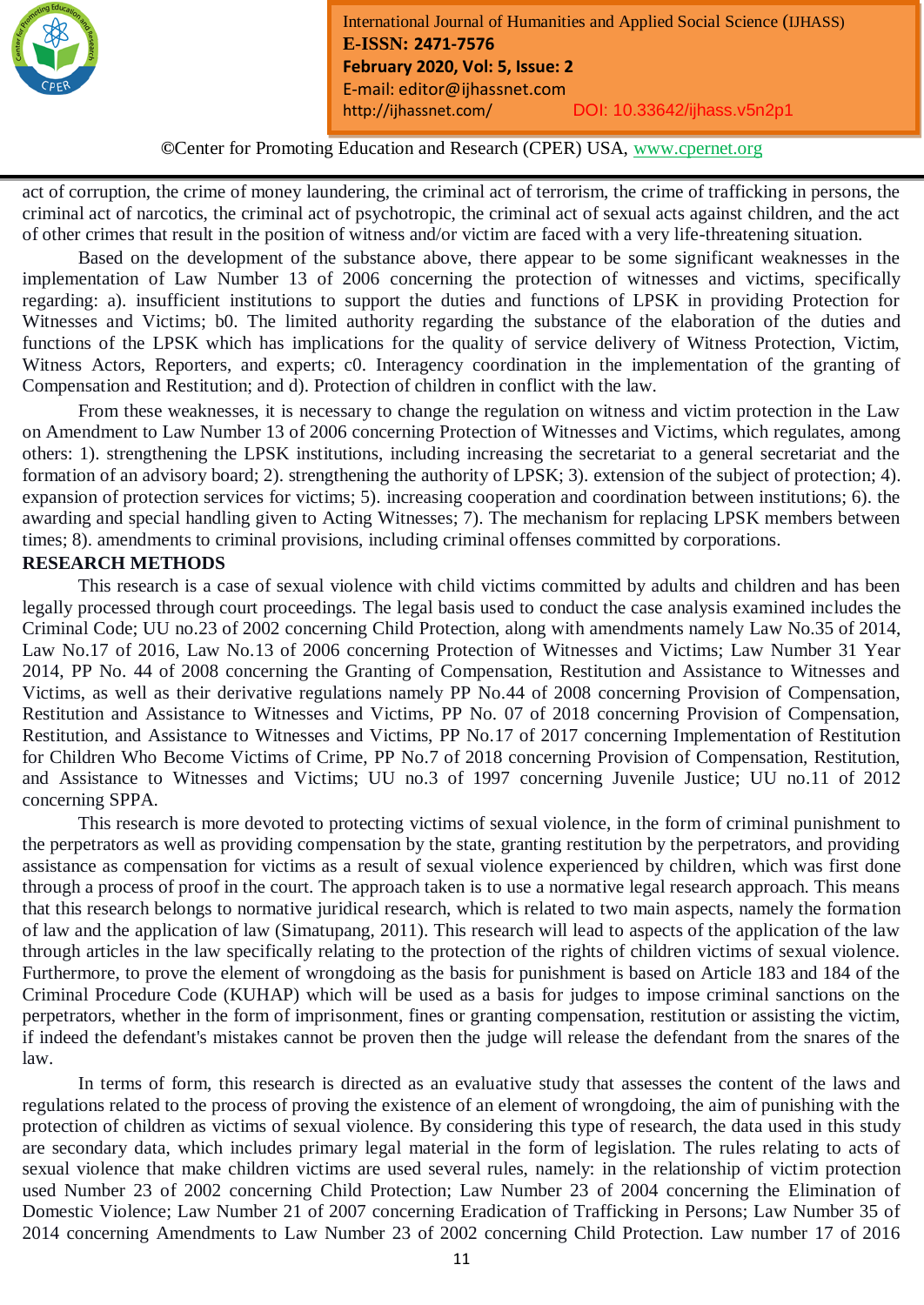

**©**Center for Promoting Education and Research (CPER) USA, www.cpernet.org

*Month Year: January2019*

concerning the stipulation of Government Regulations instead of Law Number 1 of 2016 concerning the Second Amendment to Law Number 23 of 2002 concerning Child Protection Into the Act, along with its implementing regulations and Act Number 13 of 2006 concerning Protection of Witnesses and Victims along with the rules for amendment namely Law Number 31 of 2014 concerning Amendments to Law Number 13 of 2006 concerning Protection of Witnesses and Victims along with their derivative rules such as Government Regulation Number 44 of 2008 concerning Provision of Compensation, Restitution, and Assistance to Witnesses and Victims that have been amended by Government Regulation No.7 of 2018 concerning Compensation, Restitution and Assistance to Witnesses and Victims promulgated on March 5, 2018, by the Minister of Law and Human Rights.

Furthermore, related to the evidence as a basis for punishment, Law No. 8 of 1981 concerning the Criminal Procedure Code is used. Whereas in the case of children involved as perpetrators the rules used in Law Number 1 of 1946 concerning the Criminal Code; Law Number 3 of 1997 (for cases that occurred before the entry into force of Law Number 11 of 2012 concerning the Child Criminal Justice System), Law Number 11 of 2012 concerning the Child Criminal Justice System.

This research also uses secondary legal materials which include various books, papers both in the form of published journals that are related to the protection of victims of sexual violence, as well as tertiary legal materials such as legal dictionaries, the internet and so on. In addition to the legal material above, to obtain maximum results, interviews were conducted with informants who are related to this writing, including PPA police who specifically handle cases of children, prosecutors, judges, advocates who have handled cases of sexual violence with child victims, as well as agencies that have concern for children's problems such as LPSK, KPAI. From the data and legal materials collected, then an analysis of the results of the study was carried out, and the construction of the data was carried out qualitatively, emphasizing the aspect of protection of children as victims of sexual violence.

Some of the assumptions put forward in this paper are as follows.

- 1. Placing the interests of children who are victims of sexual violence as a top priority in the law enforcement process gives the meaning that the law is in favor of the victim. This is because the essence of the protection of victims has a very important role and benefits in the recovery of physical and psychological conditions of victims after sexual violence they experience.
- 2. The process of law enforcement in the criminal justice system that occurs in practice so far tends to side with the perpetrators, not the victims, so that it has not given a place for children as victims of sexual violence to get justice.
- 3. Applying appropriate legal rules through an integrated criminal justice system and based on the principle of justice that upholds morals will provide benefits in protecting children as victims of sexual violence.

#### **RESEARCH RESULTS AND DISCUSSION**

#### *1. Description of Sexual Violence against Children in DKI Jakarta and Bekasi.*

The Special Capital Region of Jakarta (DKI Jakarta) covers 5 (five) regions, namely, Central Jakarta, East Jakarta, South Jakarta, West Jakarta, and North Jakarta, are areas with heterogeneous populations, because they consist of various ethnic groups, races, and religions and culture in Indonesia. The population of DKI Jakarta has reached 10.6 million people (BPS, 2019). while Bekasi is an area bordering Jakarta on the east side, along with the times, as an area close to the capital, Bekasi has experienced various changes in the progress of development as well as facilities and infrastructure in various government and private sectors which are almost evenly distributed throughout the region. In addition to the progress of various sectors in DKI Jakarta and Bekasi, the development of crime has also increased, so has the crime that threatens the safety of children to become objects of sexual violence.

The rise of cases of sexual violence against children raises the concerns of parents because acts of sexual violence can occur at anytime and anywhere, both in the private sphere (home environment) and the public sphere (public places) such as public toilets, security posts, and so on. Where there is an opportunity, the child is threatened to be victimized. Protection and supervision of the existence of children are needed, whether by family, community or country. In the event of sexual violence against children, various forms of protection for children must continue to be provided.

Dissemination of the knowledge of the dangers of free sex to children through outreach to schools and the dissemination of activities outside of school are prevention efforts that can be done by various parties to be able to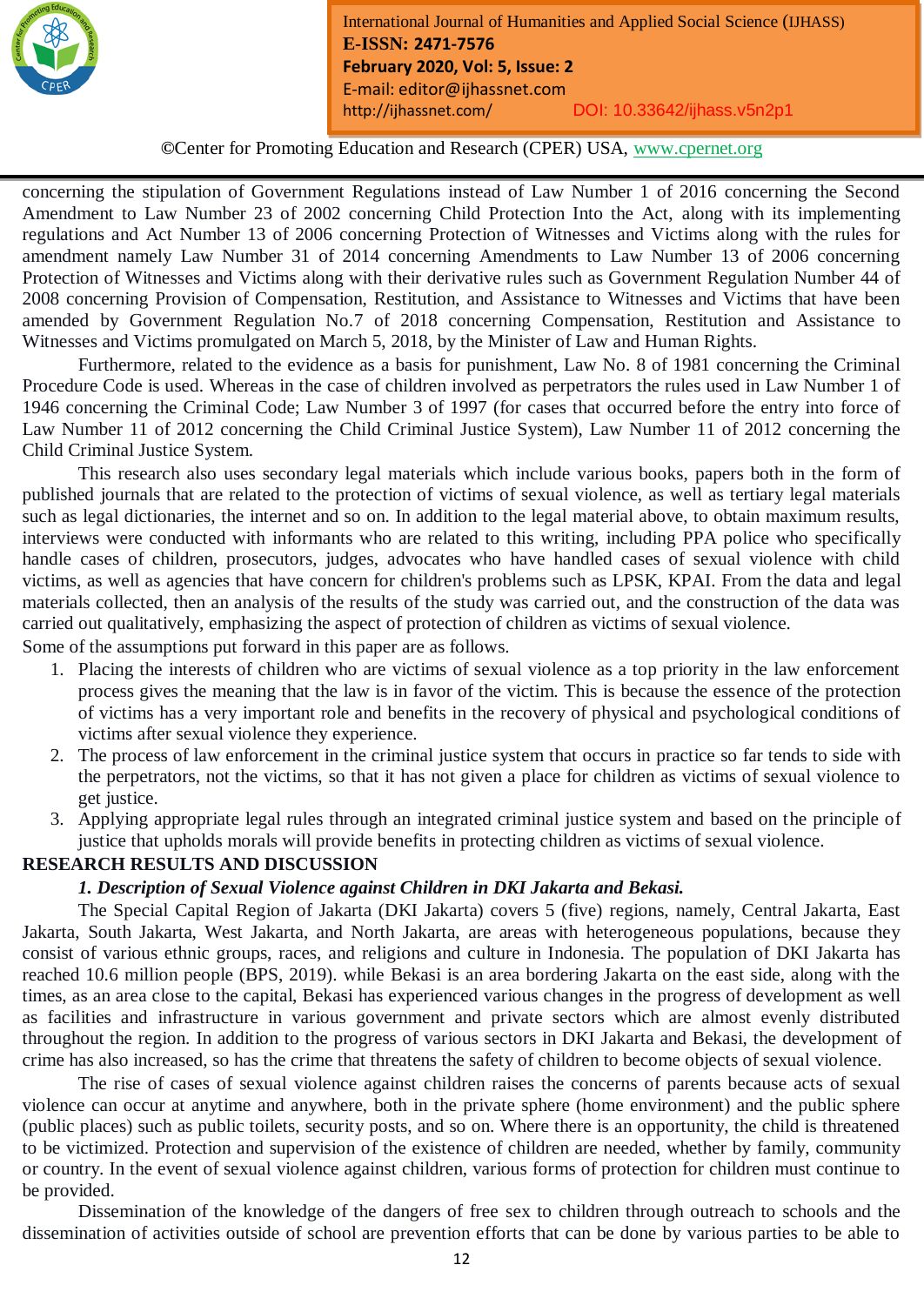

*Month Year: January2019*

help reduce the level of sexual violence on children. To provide an overview of the rampant cases of sexual violence against children, it can be seen data on cases of children who are victims of sexual violence that occurred between 2011 and 2017 issued by the Indonesian Child Protection Commission.

# *2. Data on Cases of Children Victims of Sexual Violence*

Based on data obtained from the Indonesian Child Protection Commission (KPAI), the forms of sexual violence crimes experienced by children as victims between 2011 and 2017 include a. 418 cases of children who were victims of sexual violence through online; b. children as victims of sexual violence in the form of rape, fornication, sodomy (pedophilia) in 2171 cases; c. Children as victims of prostitution online as many as 558 cases, and d. 400 children as victims of commercial sexual exploitation of children. In detail, the data is described as follows. In 2011 there were 216 cases, in 2012 there were 412 cases, in 2013 there were 343 cases, in 2014 there were 656 cases, in 2015 there were 218 cases, in 2016 there were 192 cases, and in 2017 there were 134 cases. From the data of cases of sexual violence that occurred from 2011 to 2017, 2014 showed very prominent case data compared to the years before and afterward. For more details can be seen in Table 1 below:

| Table 1. Data on Child Complaints Cases Based on Child Protection Clusters |
|----------------------------------------------------------------------------|
| <b>Indonesian Child Protection Commission 2011-2017</b>                    |

| <b>Protection Case</b><br><b>Children as Victims</b>                                  | 2011 | 2012 | 2013 | 2014 | 2015 | 2016 | 2017 | <b>Total</b> |
|---------------------------------------------------------------------------------------|------|------|------|------|------|------|------|--------------|
| Child victims of sexual crime online                                                  | 17   | 11   | 23   | 53   | 133  | 112  | 69   | 418          |
| Children as victims of sexual violence<br>(Rape, Sexual Abuse, Sodomy)<br>Pedophilia) | 216  | 412  | 343  | 656  | 218  | 192  | 134  | 2171         |
| victims<br>Children<br>of<br>online<br><b>as</b><br>prostitution                      | 16   | 27   | 60   | 83   | 177  | 112  | 83   | 558          |
| Children as victims of Commercial<br>Exploitation of<br>Children<br>Sexual<br>(CSEC)  | 59   | 37   | 51   | 46   | 72   | 69   | 66   | 400          |

Source: Data of the Indonesian Child Protection Commission 2017 Information and Complaints Data Section, processed 2018.

Children who are victims of sexual violence are at various ages, the perpetrators looking for the target of children do not look at his age, even children under five years old did not escape the target of predators of children to vent their sexual appetite. It can also occur perpetrators of sexual violence against children of the same sex with the offender. This shows that there is a wrong/distorted behavior of the perpetrators, namely same-sex enthusiasts.

Increased sexual violence against children shows that parents must take care of their children seriously; negligence of parents in looking after children is an opportunity or opportunity awaited by the offender to carry out his evil intentions. Parents who are too busy with their respective affairs for one reason or another even consider their affairs to be the most important; sometimes do not realize the condition of their children being troubled by being victims of sexual violence. It must be realized, not every child has sensitivity to what is happening to him, when in fact the child has become a victim of a crime of sexual violence. This is due to various reasons, among others, the age of children who are toddlers who do not know what has happened to him can only cry because of pain in his organs due to sexual violence experienced or fear when meeting with strangers or people who have made themselves an object sexual assault. Only then did the parents realize that their child had become a victim.

The state, through the law, has given severe criminal threats to the perpetrators of sexual violence as sanctions for their actions, their implementation being the duties and responsibilities of law enforcement officials following their respective functions as mandated by the law. Likewise, agencies that have the responsibility in protecting children such as KPAI, LPSK, Komnas HAM, and LBH and so on must be committed to being able to establish cooperation with law enforcement officials and the community to realize legal protection for children victims of sexual violence as well and maximally.

Parents and the public who dare to report to the authorities when they find out the child has been victimized by sexual violence is very meaningful in saving and protecting children, then the perpetrators can be legally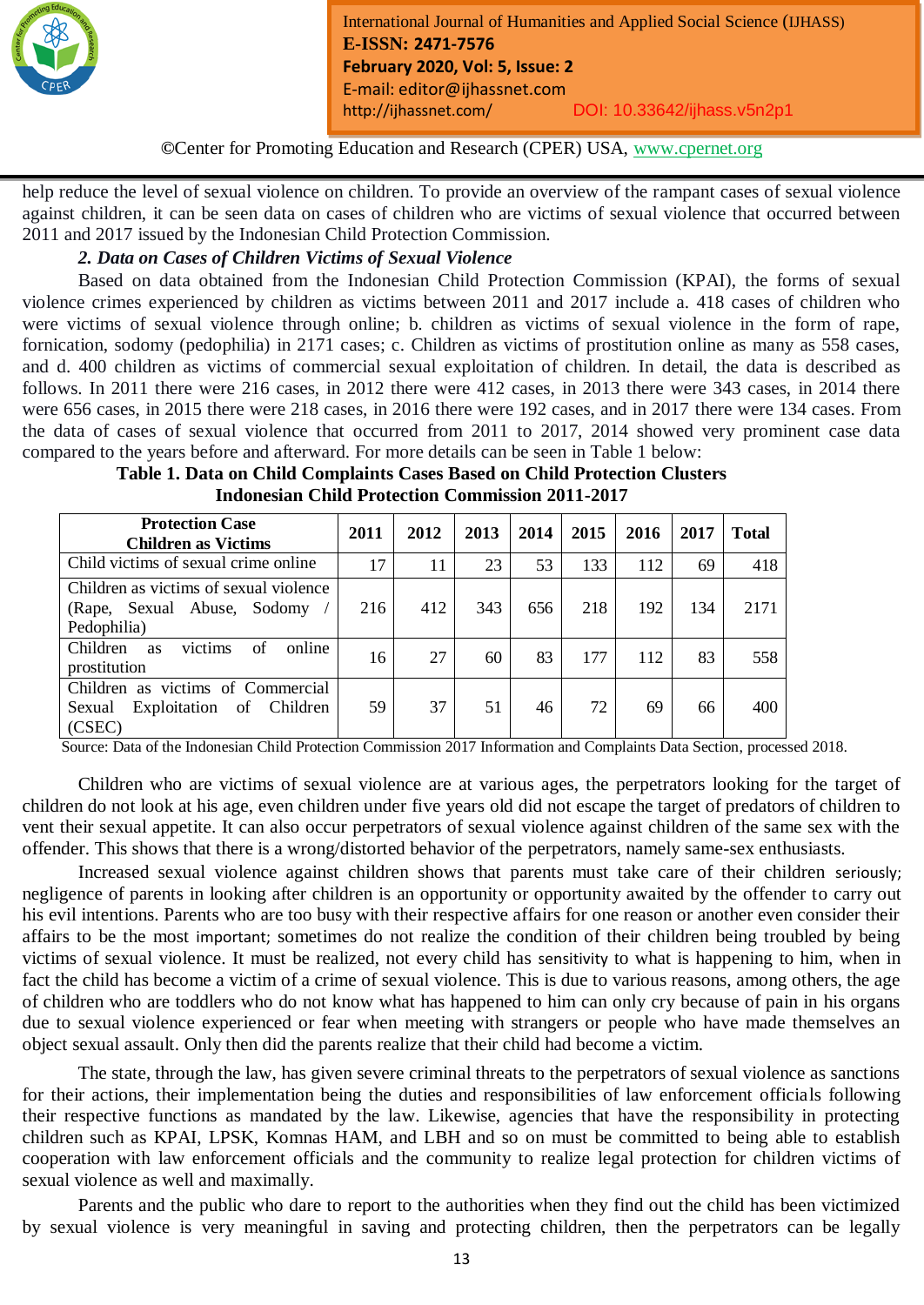

*Month Year: January2019*

processed to take responsibility for their actions. What happens to child victims of sexual violence must immediately be sought for protection, and do not let events just pass without reporting on the grounds the offender is the closest person, the offender is a public figure that must be respected and will become a family disgrace. If the parents of children who become victims or the public do not dare to report on sexual violence experienced by children, then it is possible for sexual offenders to rampant in search of prey.

Even though the case of sexual violence based on the data shows a fairly high number, but there are still many cases that might not be revealed because the victim or her family did not dare to report. Thus, the freer the perpetrators to carry out their evil actions to find prey for children to be made to satisfy their sexual desires without fear.

# *3. Sexual Violence against Children in Special Capital Region of Jakarta*

Jakarta as the capital city of the Republic of Indonesia, with all the modernization and rapid technological advances, is often accompanied by negative impacts that hurt the community if not used properly. This can be seen in the influence of technological advances in the form of communication tools that are extremely fast in providing information to the public, by some people being abused, such as the inclusion of information that has sexual elements that can easily be seen by anyone so that it can stimulate people to do things negatively.

Jakarta cannot be denied that every event that happens will certainly be the spotlight of various communities throughout the country. Likewise, if there is a case of sexual violence by making children victims, because the influence of the news technology will quickly spread and become a conversation in the community. An unavoidable reality, in busyness and all the activities of the community, children who escaped from surveillance have been victims of sexual violence by irresponsible people who only seek sexual satisfaction alone without thinking about the suffering of the victim. Perpetrators of sexual violence who use children as victims not only adults but also children, those with all persuasion and even threats of violence or violence carry out their evil intentions that are forcing children to satisfy their sexual desires.

#### *4. Sexual Violence against Children in Bekasi*

The high case of sexual violence against children in Bekasi shows that Bekasi is one of the unsafe places for children. The National Commission for Child Protection (Komnas PA) mentions Bekasi is in an emergency of sexual crimes against children (Surjaya, 2017). In recent years several cases of sexual violence against children have been found in Bekasi. The data recorded, from the last five years of 2013 to 2017, the number of cases involving children has fluctuated. In 2013 there were 125 cases, in 2014 there were 105 cases, in 2015 there were 100 cases. Based on the records of the Bekasi City Government, cases of violence against children in Bekasi City increased in 2016 an increase of 27% compared to 2015 (Noersativa, 2018). In 2016, a crime against children recorded 127 cases received by the government, which included 42 cases of sexual harassment, 24 cases of sexual intercourse, 11 cases of rape, and the rest were cases of violence against other children (physical violence, neglect, theft, care, and abortion).

The Bekasi City Women's Empowerment and Child Protection Agency (DPPPA) recorded 198 cases involving children in Bekasi during 2017 (Noersativa, 2018). From these data, the highest number of cases of sexual harassment are 67 cases, 24 cases of rape/fornication, the rest are other cases such as physical violence, struggle for child custody. This condition shows that cases of sexual violence against children show a very high number compared to other cases, which occurred in the Bekasi area. The socialization to schools is a prevention effort carried out by the child protection sector, the Women's Empowerment Agency and the Protection of Children and Family Planning (BP3 AKB) Bekasi City (Noersativa, 2018).

# **DISCUSSION**

Based on the results of research based on interviews conducted directly or through questionnaires to informants (PPA police, prosecutors, judges, advocates. LPSK, KPAI), and analysis of cases of sexual violence against children in several court decisions between 2006 and 2016 which occurred in the Special Capital Region of Jakarta and Bekasi, the following results can be obtained:

# *1. PPA Informant's Opinion Related To The Factors That Cause, Safeguards, and Obstacles in Protecting Children Victims of Sexual Violence.*

In providing an understanding of the factors causing children to be victims of sexual violence, efforts made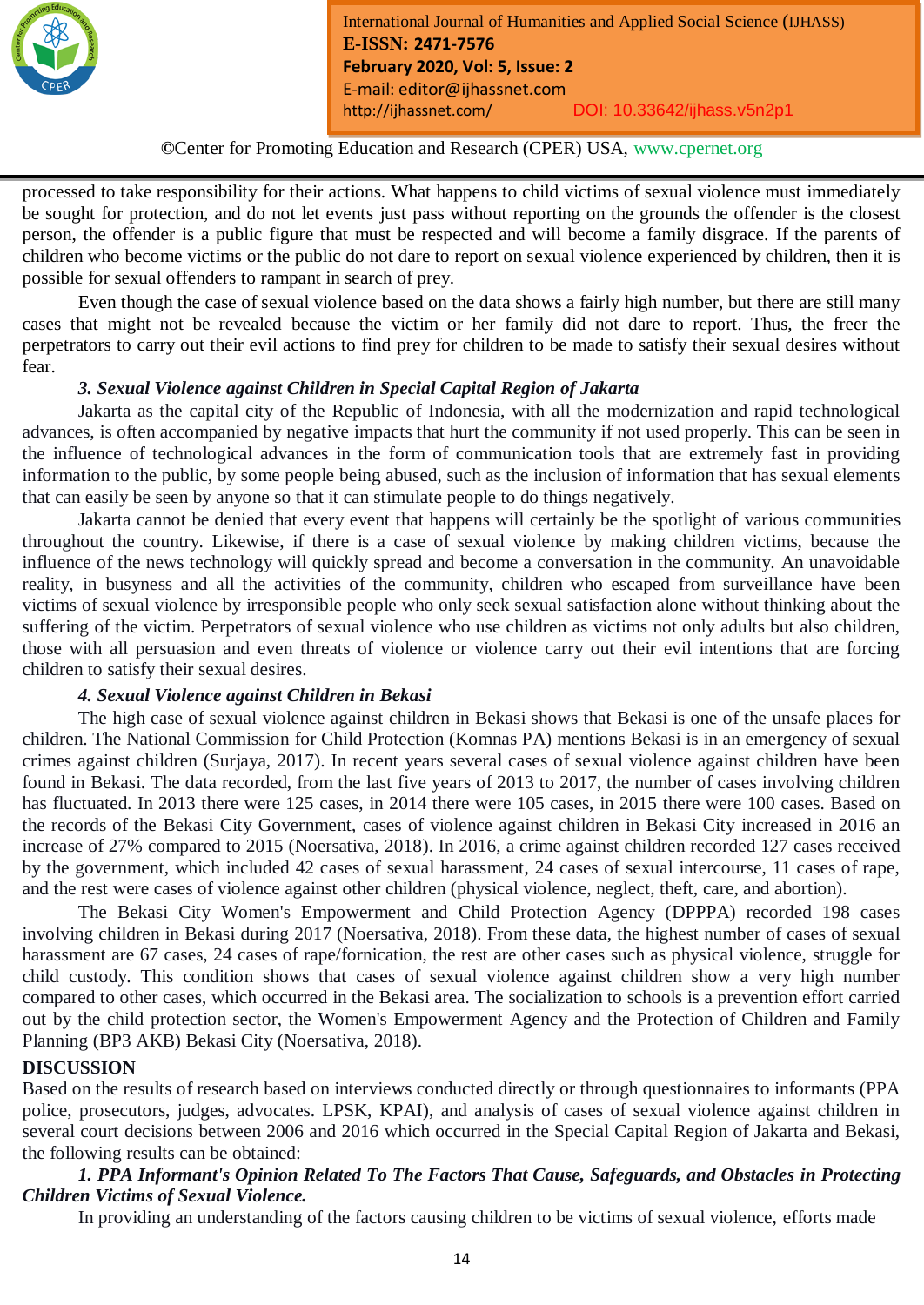

*Month Year: January2019*

in protecting children as victims of sexual violence as well as obstacles in protecting children as victims of sexual violence, then the writing of this dissertation is requested by the police as the party directly involved in handling children as victims of sexual violence.

The selection of informants for law enforcement officers, the PPA police, is based on the consideration of the police as the front guard of law enforcement dealing directly with the victims, in this case, children who are victims of sexual violence. Informants were taken randomly at the Women's and Children's Services Unit (PPA) Police, including PPA units from several Polres and Polsek in DKI Jakarta and Bekasi, namely Central Jakarta Police, West Jakarta Police, Metro Bekasi City Police, Tanjung Priok Police Precincts, Tanjung Priok Police Precincts Cilincing, Ciracas Police Station, Tambora Police Station conducted between October and November 2018. The questionnaire was open-ended, which included the following questions: 1. Factors causing children to be victims of sexual violence; 2. the efforts made by the police in protecting child victims of sexual violence as well as 3. The obstacles faced by the police in protecting child victims of sexual violence, the following research findings are obtained.

# *2. Factors That Cause Children Are Victims of Sexual Violence*

Based on the results of research on 10 PPA informants, about the factors that cause children to be victims of sexual violence, obtained answers that are quite diverse according to what they met when providing examination and assistance to victims of sexual violence. The PPA police answers to the questions raised regarding the factors causing children to be victims of sexual violence obtained the following answers.

Factors that caused children to become victims of sexual violence in the opinion of 10 PPA informants obtained quite diverse answers. Lack of supervision and protection of parents/family, the most dominant answer, where children have often left alone or care is left to others on the grounds of busy parents. The solitude of children is used as an opportunity for perpetrators to carry out their intentions for sexual violence against children. Moreover, seeing the situation of children who look afraid/tend to be timid, weak, and do not dare to fight when threatened, making it easier for perpetrators to carry out these evil intentions. Likewise, the victim's mistake in finding social partners, where children associate with friends who have too free lives, without ethical manners, do as they please without being prohibited, which is a negative environment and is not good for the victim.

In addition to the answers above, another factor that causes children to be victims of sexual violence is a child's lack of understanding of sexual subjects because parents do not teach them. Parents sometimes feel no need to tell about matters relating to sex because they feel that one day their children will naturally know about sexuality as the child grows, there are feelings of feeling uncomfortable or do not know how to convey to children about sexuality. This situation makes children less sensitive when they are touched by others when it leads to their sexuality. Thus the child is easily exploited by the perpetrators as an outlet for the sexual passions of those around who do have evil intentions towards the child. One of the informants' answers about the cause of children being victims of sexual violence which is quite surprising is that the perpetrators have been victims of sexual violence. Anger, disappointment buried perpetrators who during the age of children have been victims of sexual violence make the perpetrators have the potential to take revenge so that when there is an opportunity and no longer able to control themselves, the offender vents his intention to sexually abuse children. More information about the answers to these informants can be seen in Table. 2, this below:

| No             | <b>Description</b>                                                                                                         |
|----------------|----------------------------------------------------------------------------------------------------------------------------|
| $\overline{1}$ | Lack of supervision and protection of people/families, often left alone and care given to others makes opportunities for   |
|                | perpetrators to sexually abuse children.                                                                                   |
| $\mathfrak{D}$ | Children tend to be timid, weak, do not dare to fight, so that when threatened by the offender immediately obey.           |
| 3              | Associating children who are too free with a negative environment and are not good for the victim.                         |
| $\overline{4}$ | Lack of teaching about sex, and the absence of parental notice so that children do not want to be touched certain parts of |
|                | their bodies by others (even if it's their siblings).                                                                      |
| 5              | The family is not harmonious so that makes children often leave the house.                                                 |
| 6              | The nature of a child who is still innocent, so easily persuaded, seduced or lied to by others.                            |
| 7              | Perpetrators have been victims of sexual violence so that the potential for sexual violence against children.              |
| 8              | Excessive use of television and internet media, especially those that display multiple shows and images, is free to access |
|                | pornography on the internet.                                                                                               |
| 9              | Lack of moral and religious education.                                                                                     |
| 10             | Economic factors / economic crush so that children are easily lured.                                                       |

#### **Table 2. Factors That Cause Children Are Made Victims of Sexual Violence**

Source: processed questionnaire data, 2018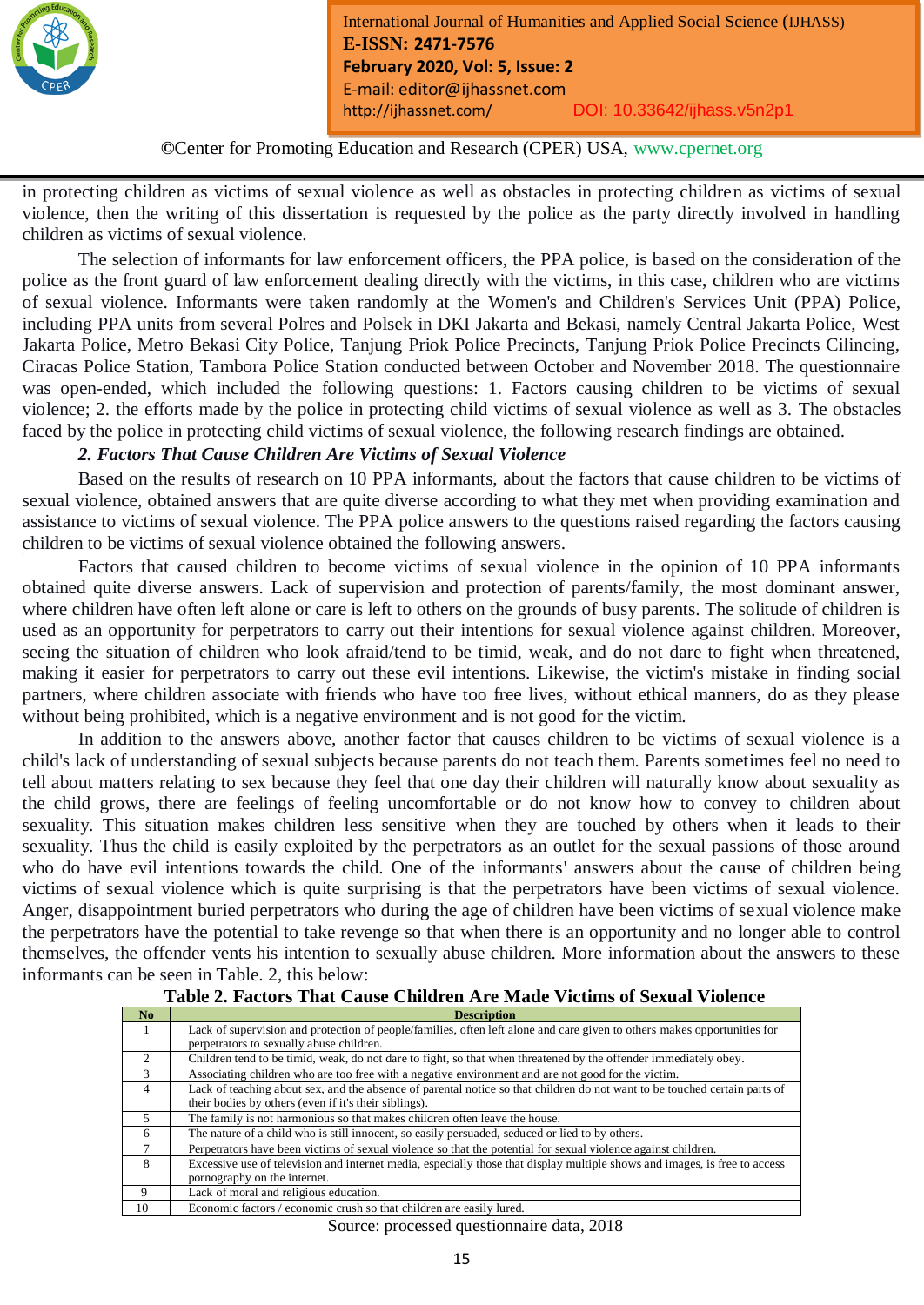

*Month Year: January2019*

# *3. Efforts to Protect Children Victims of Sexual Violence*

Based on the results of a study of 10 PPA informants, regarding the efforts made by the police in protecting children as victims of sexual violence, the following answers were obtained. PPA police as the frontline in the investigation process, in collaboration with certain institutions, to carry out the physical and psychological recovery of children who are victims of sexual violence. Likewise with counseling to schools, parents, the community both in the RT/Rw environment and other associations regarding the dangers of pornography and porno-action carried out in each Polres. Besides, for children who are victims of sexual violence and are in the process of litigation, a special service room (RPK) is established as a place for children's services, which provides special spaces, such as playrooms. Provide assistance from social workers to assist when conducting the investigation process. More information about the informant's answers can be seen in Table 3. As follows:

# **Table 3. Attempts to Treat Children Who Become Victims of Sexual Violence**

| N <sub>o</sub> | <b>Description</b>                                                                          |
|----------------|---------------------------------------------------------------------------------------------|
| $\mathbf{1}$   | Collaborate with certain institutions and agencies to carry out the physical and            |
|                | psychological recovery of victims.                                                          |
| 2              | Provide counseling to schools, parents, the community about the dangers of pornography      |
|                | and porno-action in each district police station.                                           |
| 3              | Establish a special service room (RPK) as a children's service area. Provide a special      |
|                | room in the case process, such as a playroom, etc.                                          |
| 4              | Assist the social workers to assist during the investigation process.                       |
| 5              | Refer the child to the hospital for a medical / post mortem examination of the child as the |
|                | victim.                                                                                     |
| 6              | Establish a Women and Children Service Unit (PPA), from the Headquarters to Police, as      |
|                | set out in the National Police Chief Regulation Number 10 of 2007.                          |
|                |                                                                                             |
| $\tau$         | Increase the number of Policewomen to approach the ideal ratio, so that Policewomen         |
|                | become the front guard in handling child protection cases and improve the ability of        |
|                | personnel in the investigation and handling of cases of sexual violence against women       |
|                | and children.                                                                               |
| 8              | Provide a convenient means of examination, so that children do not feel afraid /            |
|                | traumatized by sexual violence.                                                             |
| 9              | Approach children so that children do not feel afraid and involve psychologists to help     |
|                | restore the victim's condition.                                                             |
| 10             | Organizing seminars, workshops that aim to provide information about the provisions or      |
|                | regulations relating to the issue of legal protection for children and how to prevent and   |
|                | handle violations.                                                                          |

Source: processed questionnaire data, 2018

# *4. Obstacles in the Protection of Children Victims of Sexual Violence*

Based on the results of a study of 10 PPA informants, about the obstacles faced by the police in protecting children as victims of sexual violence, the following answers were obtained. The difficulty experienced by PPA to get an explanation of events experienced by children because children are silent. Children do not want to talk during the examination process because they are still traumatized by the perpetrators' threats. Besides, the problem of funds or budget and accommodation available to deal with child victims of sexual violence which is still minimal is also one of the obstacles for the police in protecting children victims of sexual violence. Further informants' answers about the obstacles faced by the police in protecting children as victims of sexual violence can be seen in Table 4, below: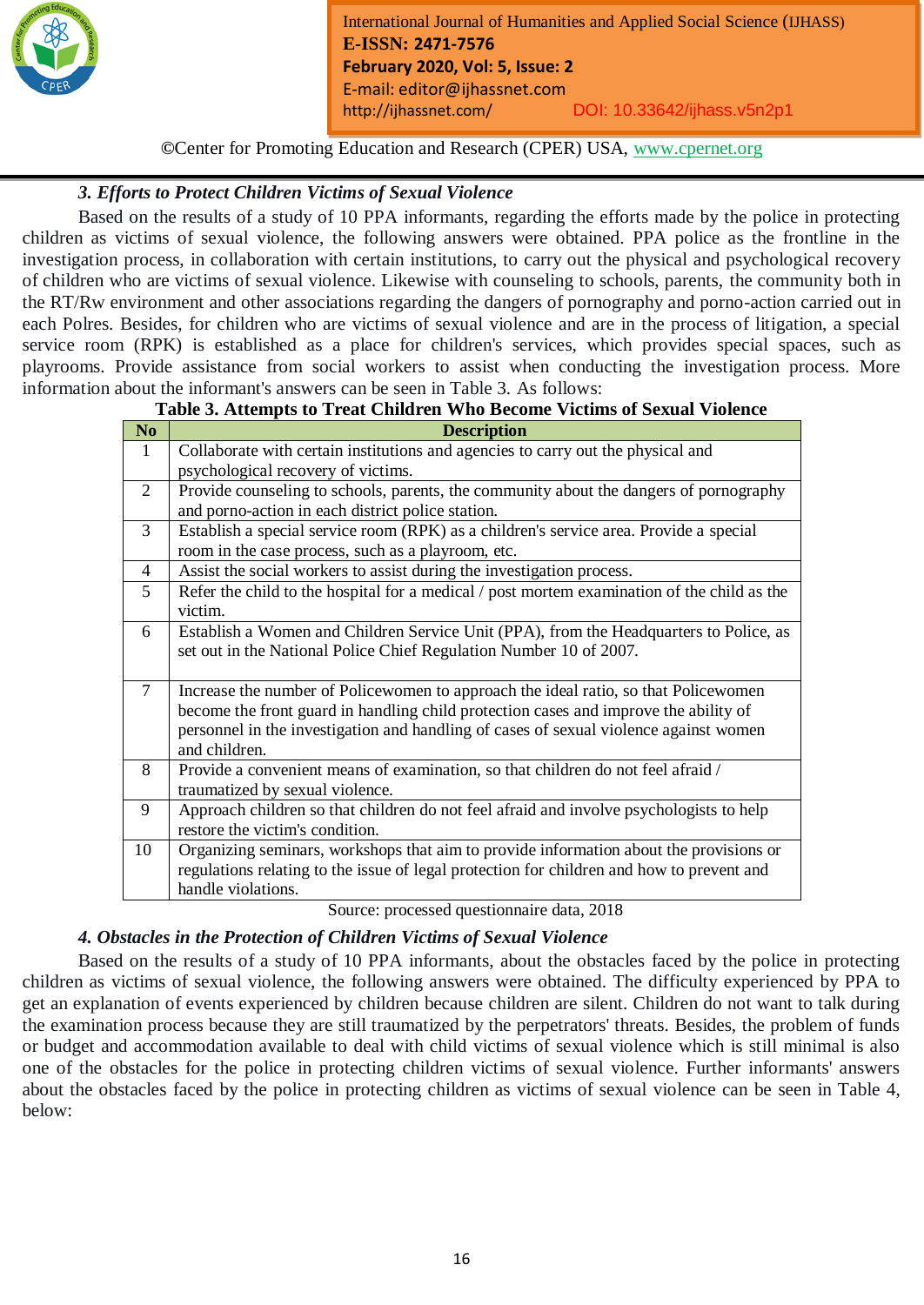

*Month Year: January2019*

|                | Table 4. Obstacles in Providing Protection for Children Victims of Sexual Violence                      |
|----------------|---------------------------------------------------------------------------------------------------------|
| N <sub>0</sub> | <b>Description</b>                                                                                      |
| -1             | Difficult to get an explanation, because the child is silent. Children do not want to talk during the   |
|                | examination process because they are still traumatized by the perpetrators' threats.                    |
| 2              | Budget and accommodation are still minimal.                                                             |
| 3              | Parents do not want their children's cases to be appointed/reported on the grounds of shame.            |
|                | Reporting parties are less pro-active towards the police.                                               |
| $\overline{4}$ | The lack of hospitals that can do a post mortem. Not necessarily every hospital or the nearest Public   |
|                | health center is willing and willing to provide a post mortem or a post mortem examination, only        |
|                | designated hospitals / Public health center can issue a post mortem. If the post mortem is not          |
|                | designated in the hospital, the investigator provides an application for medical advice.                |
| 5              | Settlement of children's cases in a fairly short examination so that the police sometimes lack time. It |
|                | takes a long time for investigators to gather accurate evidence to uncover cases and appropriate        |
|                | sanctions for perpetrators related to sexual violence against children.                                 |
| 6              | HR personnel and quality in the police are still minimal regarding the protection of victims.           |
| 7              | Reporting parties are slow or incomplete.                                                               |
| 8              | It takes a long time related to sexual violence in children given the nature of children who are afraid |
|                | of the sexual violence they experienced.                                                                |
| 9              | The victim's address is not clear, so when the police want to ask for information the victim has        |
|                | difficulty.                                                                                             |
| 10             | The difficulty of proof is because there is no clue because only witness testimony.                     |

Source: processed questionnaire data, 2018

# *5. Protection of Children Victims of Sexual Violence in the Criminal Justice System*

Protection of child victims of sexual violence requires handling using a multi-disciplinary approach, which includes sociological, cultural, legal, psychological, and so on. As a consequence of deviant acts committed by the community, criminal policies are needed as a legal consequence for the actions committed by the perpetrators. Criminal policy is a part of public policy that will formulate normative rules regarding punishment or actions of the State to ensure that perpetrators of criminal acts will not repeat acts against the law, this policy can involve the substance of the procedure, and the objectives to be achieved by the act of punishment (Arief, 2005).

According to Thomas and Znaniecky, that environment is socially organized, when conventional values and traditions are not transmitted from one generation to the next. This can be seen in the lives of children who are raised in rural areas with culture and customs that are still thick, then continue their education to a higher level to urban areas that are full of freedom of association, then, in the end, makes them familiar with liquor, and free sex (Alam and Ilyas, 2018) When children with a strong rural culture mingle with city life that is new to them with a variety of technological advances, making children who are not given proper education and supervision, will change their behavior, which sometimes deviates from the rule of law. But it all does not just happen, there must be a process that is learned by children from adults and the surrounding environment.

The study of social disorganization from Thomas and Znaniecky was subsequently developed by Park and Burgess, by introducing an ecological analysis of human society. Approach to examine human ecology, (human ecology), namely the interrelation between humans and their environment. (Nature and Ilyas, 2018). In their study Park and Burgess examined the characteristics of regions consisting of concentration zones. Each zone has its structure and organization, cultural characteristics and its inhabitants.

The society in which children grow and develop also has a very important role in protecting children, bearing in mind that children as the next generation of the nation are not only the responsibility of parents but also the community. Article 72 of Law Number 23 the Year 2003 concerning Child Protection accommodates community participation, namely: a. the community has the right to the broadest opportunity to play a role in protecting children; b. This role is carried out by individuals, child protection institutions, social institutions, educational institutions, religious institutions, business entities, and the mass media. If this role is carried out to the maximum, then the protection of children can be guaranteed its implementation.

In addition to protecting child victims of sexual violence from the multidisciplinary study above, the protection of child victims of sexual violence is also a shared responsibility of all parties, through an integrated criminal justice system, which includes the police, prosecutors, judges, advocates, but also must involve various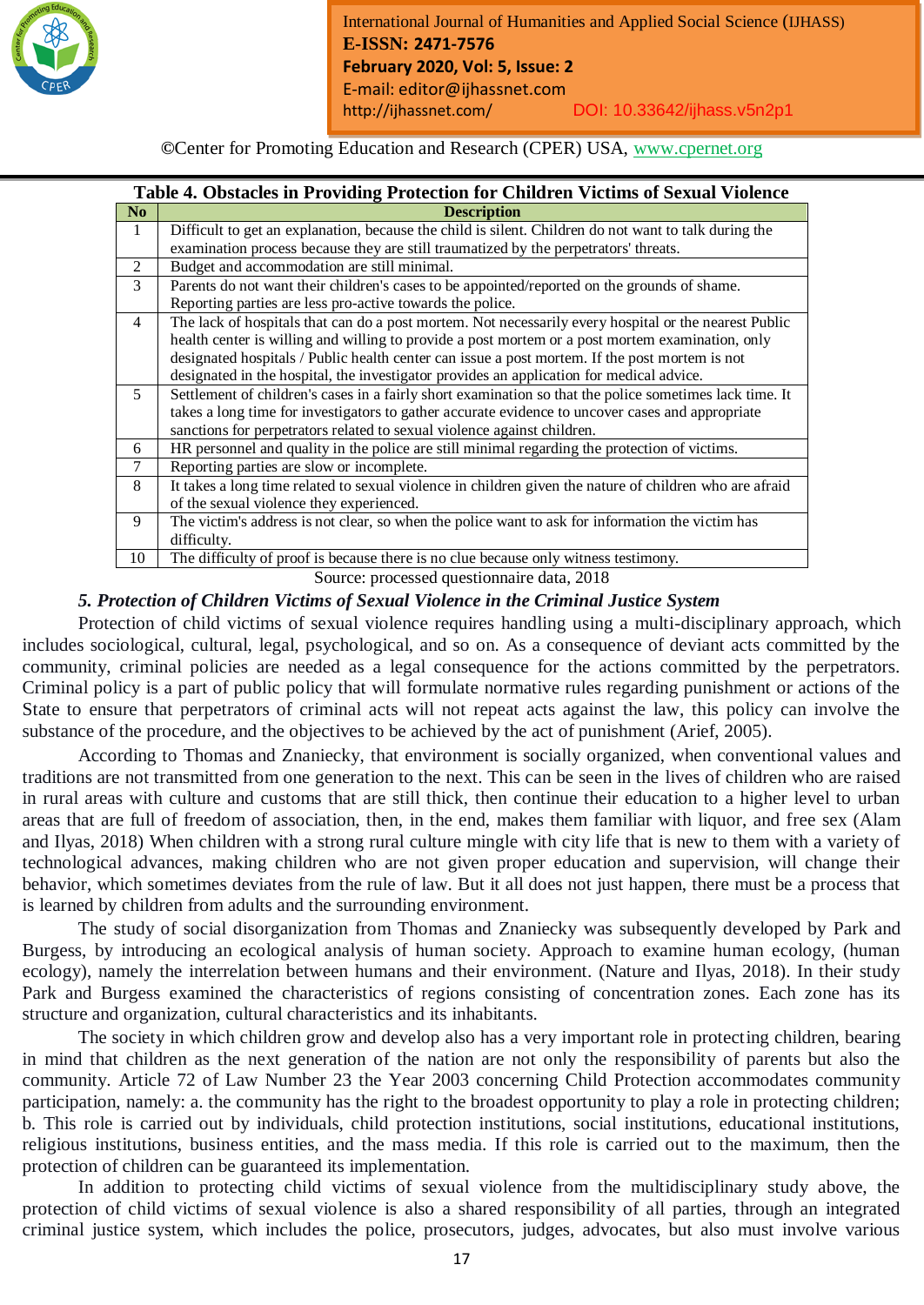

**©**Center for Promoting Education and Research (CPER) USA, www.cpernet.org

*Month Year: January2019*

parties such as LPSK, KPAI and other related parties such as Hospitals, Legal Aid Institutions and so on. The synergy of several institutions will give more hope to the child victims of sexual violence and their families to get justice for the suffering they experience.

# *6. Protection of Children Victims of Sexual Violence by the Police Women's and Children's Services Unit (PPA)*

Women's and Children's Services Unit (PPA) based on the Regulation of the Head of the Indonesian National Police Number. Pol: 10 of 2007 concerning the Organization and Work Procedure of the Women's and Children's Services Unit (PPA), is a unit that is tasked with providing services in the form of protection for women and children who are victims of crime and law enforcement against perpetrators (Article 1 number 1). Protection provided by the National Police at the time of examination from the investigation to the investigation stage, protection provided in the form of examination of witness and/or victim information, examination of evidence related to criminal acts experienced, including accompanying at the time of medical examination and request for post mortem report from the hospital, the process of criminal acts includes arresting suspected offenders to detaining suspected offenders if they are deemed to meet elements of a criminal offense.

There are currently twenty-six members of the Police PPA Police Unit who are BKO (Under Operational Control) at LPSK, four of whom are female police. The Polri member on duty is called the Pamwal Task Force, which is the Task Force for the Safeguarding of the Guard, which serves as the LPSK frontline in achieving the goals of the institution (Alam and Ilyas, 2018). This PPA unit police in carrying out their duties in collaboration with the Integrated Service Center for Empowering Women and Children (P2TP2A) which is an integrated center of activity that provides services for women and children victims of violence. The protection provided includes medical services, legal services, psychological and social rehabilitation.

The police guardian task force protects witnesses and/or victims of women and children to be safeguarded during the criminal proceedings they experience, or until the witness and/or victim feels safe there is no threat to him anymore. Often meet witnesses and/or victims who are difficult to work with, feel uncomfortable to be witnesses and / or victims and to continue the criminal process, this is caused by internal and external threats, peace efforts by the perpetrators, blindness education about the legal process in Indonesia so that witnesses and/or victims feel reluctant to continue the case. In examining victims a Special Service Room (RPK) is needed, which is a very important means of protecting children, but in reality in police stations, not all have it.

#### *7. Protection of Children Victims of Sexual Violence by Prosecutors*

The protection provided is to sue the defendant of sexual violence following applicable law. Based on the results of an interview with prosecutor Ricardo (2019). Regarding the protection of children who are victims of sexual violence, considering that children are God's creations that must be protected and protected as stipulated in the law if children experience sexual violence, the law must act as fairly as possible, meaning that the perpetrators must apply sanctions following applicable laws.

The prosecution is not only based on the perpetrators' mistakes but also has to consider the consequences that the child must suffer. Therefore, in his demands, the prosecutor as the public prosecutor does not merely sue the perpetrators with corporal punishment or fines but must also pay attention to other rules that protect victims, such as demands for compensation from the state, restitution from perpetrators and assistance to victims. The criminal prosecution of the offender in addition to being able to provide a deterrent effect on the defendant at least makes the child victim feel safe because of the presence of the state to protect his rights as a victim.

#### *8. Protection of Children Victims of Sexual Violence by Judges*

Judges following their authority are to render fair decisions following the actions of the convicted and the wrongdoers. Based on the results of interviews with Judge Informants (Sutrisno, 2019). related to the protection of child victims of sexual violence, as a judge who has a duty in law enforcement to get justice for justice seekers within the TNI and the Indonesian community, the task of law enforcement is realized in examining and adjudicating a case delegated by military prosecutors (Public Prosecutors), which takes place in a military court environment.

During his time as a Military Judge, he has only decided three cases of sexual violence against children (3 cases), namely in 2011 in the Military Court II-08 Jakarta and 2016 in the High Military Court III Surabaya (in the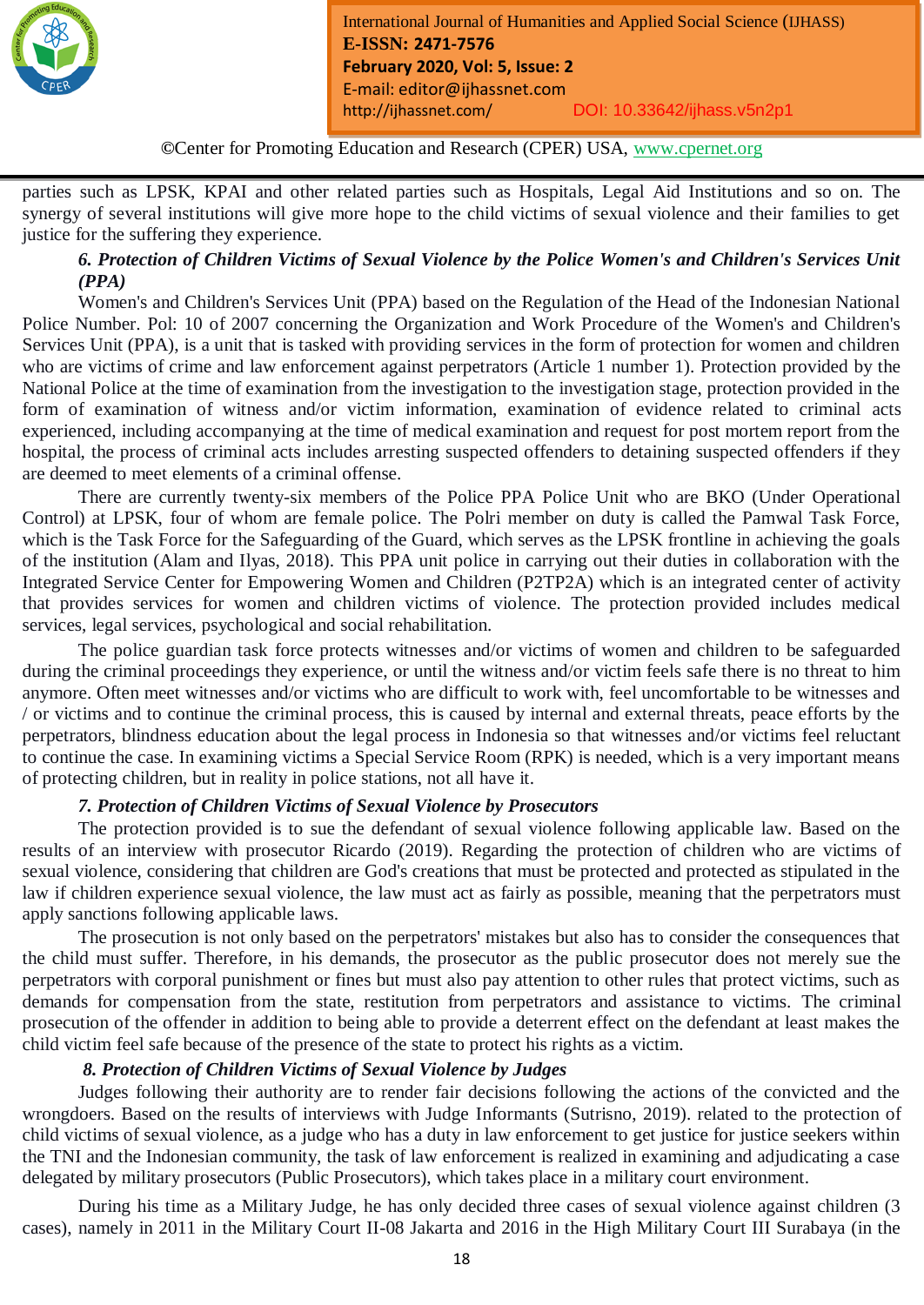

*Month Year: January2019*

case of an appeal). The protection given as a judge is to examine and try the case (sexual violence) by giving the fairest justice to the victim, without neglecting justice for the perpetrators of the crime (balanced with the fault of the defendant). The severity of a sentence against a defendant is measured by the extent to which the defendant is proven to have committed the crime. The criminal conviction must be balanced with the defendant's guilt which is proven in the proof of the elements and background of the criminal act committed by the defendant.

In the case of military perpetrators, in addition to being sentenced to imprisonment and fines, there is also a very severe criminal sentence namely an additional crime "fired from military service" because the defendant will lose his status from a TNI soldier and become a civil society (losing his job as a TNI). Related to cases of sexual violence against children so far, as a judge always imprisonment is never below the minimum starch at and is followed by an additional sentence "fired from military service", therefore the judge believes the punishment is worthy and balanced with the mistakes/actions of the Defendant.

The basis for considerations used by judges in giving sentences to perpetrators of sexual violence against children is a. the actions of the defendant can be detrimental to the victim and his family both morally and materially because with this incident it would severely hit the victim's soul which would cause a prolonged trauma, b. the Defendant's actions were very inappropriate for a TNI soldier who was supposed to protect and protect the community, not the other way around, c. Defendant's actions are very contrary to the lives of soldiers who obey and obey the rule of law, both doctrine (Sapta Marga, Oath of Warriors or eight mandatory TNI), as well as applicable laws so that they must be separated from the lives of soldiers and fired from military service.

In convicting a criminal against a defendant, it is always followed by a criminal fine following Law Number 23 of 2002 concerning Child Protection. Regarding sanctions in giving something for treatment or recovery of the victim or his family, he never included it in the verdict, but in the trial, the judge always allowed the defendant to provide medical assistance that was agreed upon during the hearing (as a form of evidence that the defendant regretted his actions and was responsible for the actions.) but also saw the Defendant's abilities. Whereas the implementation of criminal fines which are always followed by confinement subsidiary for some months, this is left to the editor as the executor whether the defendant will pay the fines or add to the imprisonment for how much according to the verdict.

#### *9. Protection of Children Victims of Sexual Violence by Advocates*

Advocates as a profession in providing legal services have an important role in helping victims of sexual violence in obtaining assistance in every legal process. Moreover, if the victim is a child, special skills are needed to assist. The protection given by advocates of Advocates (Tompul, 2019) to clients (children) who are victims of sexual violence is done by assisting when the victim makes a post mortem, counseling to a psychologist (Pulih Foundation), opening a police report, the victim provides information before the investigator and brings a psychologist when a child victim of sexual violence states the District Police Station. Furthermore, advocates, fight for legal protection for children victims of sexual violence in the Court and seek to provide a deterrent effect for perpetrators.

Facts on the ground, child victims of sexual violence are often not accepted in the environment and even expelled from schools, what advocates do is a fight for children's rights, especially health and education rights by visiting the school and explaining children's rights.

# *10. Protection of Children Victims of Sexual Violence by the Witness and Victim Protection Agency (LPSK)*

LPSK is an independent institution established and is responsible for handling the provision of protection and assistance to witnesses and victims based on their duties and authorities as stipulated in the law. LPSK aims to fight for the rights of witnesses and victims in the criminal justice process. In realizing this goal, LPSK cooperated with several agencies, one of which was the Indonesian National Police.

LPSK provides information and education about the legal process that witnesses and/or victims are supposed to undergo and also collaborates with doctors and psychologists to provide medical and psychological services as a result of criminal acts committed by perpetrators, especially witnesses and/or child victims who have special difficulties. LPSK provides services according to protected needs, and protection services provided can be in the form of Safe Houses, monitoring and assistance, these services are provided following the LPSK leadership's decision after analyzing threats to witnesses and/or victims. If the threat is considered high for witnesses and/or victims, it is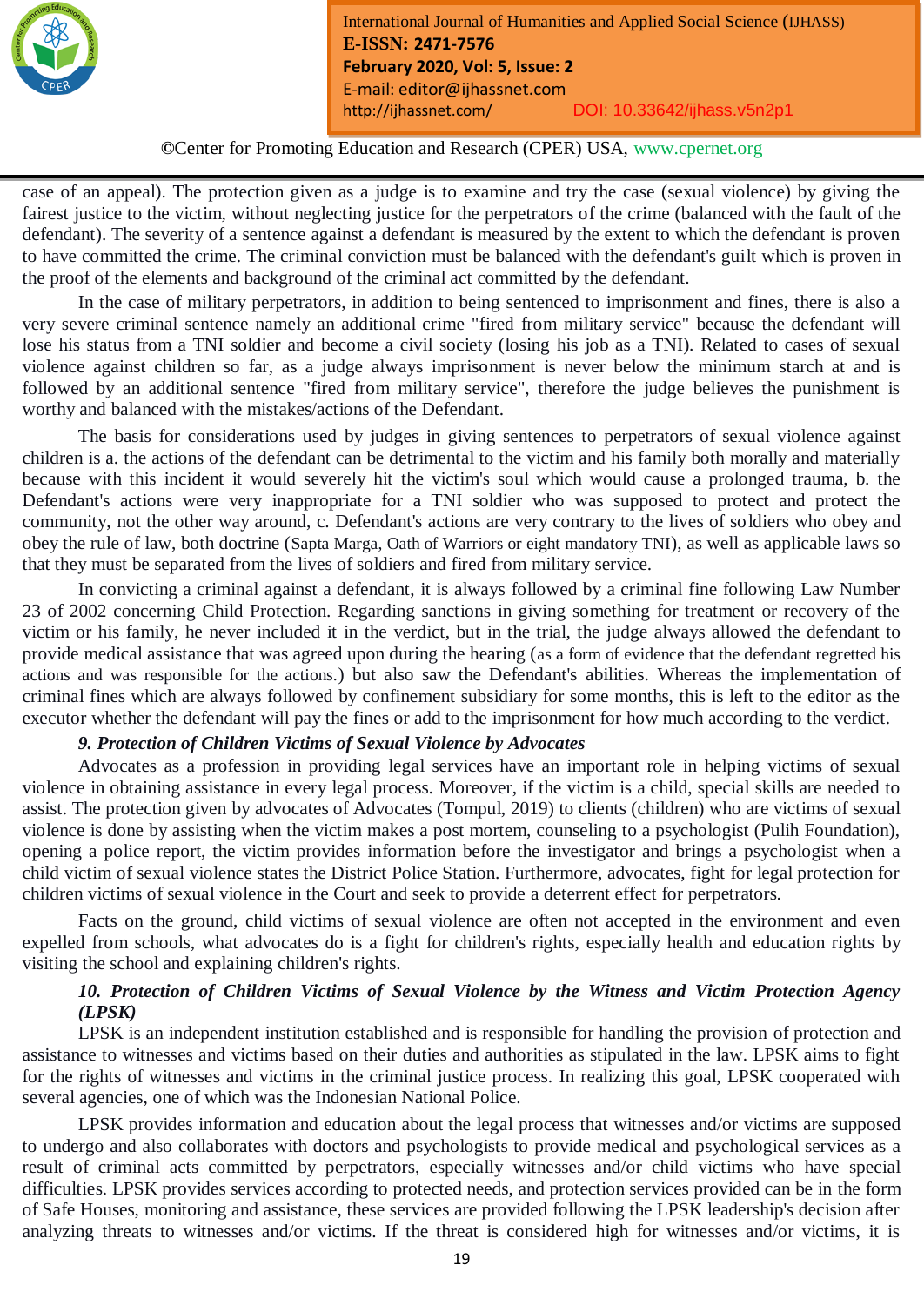

*Month Year: January2019*

necessary to provide a Safe House service, where the Protected Guard is guarded by the task force for 24 hours every day at the Safe House that has been provided, for moderate and low threats LPSK provides monitoring services, namely surveillance services or the monitoring carried out by the Satgaspamwal, an example of its activities, is monitoring the activities of the Protected at home or workplace and analyzing threats that might occur.

Furthermore, for assistance services, namely services provided by LPKS to witnesses and/or victims in the process of investigation, investigation to the examination of witnesses and/or victims' statements at the trial, this assistance service is carried out by the LPSK along with the staff responsible for his case (Case Manager). LPSK also helped submit a request for Compensation, Restitution, and Assistance. This is also the job of the staff responsible for his case (Case Manager).

LPSK welcomes the enactment of Government Regulation No.7 of 2018 concerning Provision of Compensation, Restitution and Assistance to Witnesses and Victims by the President on March 1, 2018, then. With this government regulation, it is expected to further strengthen witness protection and fulfillment of victims' rights, whereas, in the previous government regulation, namely Government Regulation No.44/2008 concerning Granting Compensation, Restitution, and Assistance to Witnesses and Victims, several obstacles and problems were found.

Law Number 13 of 2006 concerning Witness and Victim Protection has been amended by Act Number 31 of 2014 concerning Amendment to Law Number 13 of 2016 concerning Witness Protection has changed. Including the expansion of criminal acts where victims get priority protection. Amendments to the Witness and Victim Protection Act certainly must be supported by derivative rules, including government regulations, which can support the implementation of the Witness and Victim Protection Law.

Existing developments in this government regulation include a detailed breakdown of the components of restitution (compensation from perpetrators to victims), to the related expansion of victims of criminal offenses entitled to receive assistance. Regarding the detailed component of calculating restitution is considered important because it can be the legal basis for the amount of restitution submitted. Previously, there was a debate about the basic value of the amount of restitution calculated by LPSK, because it was considered that there was no clear basis. As a result, it is not uncommon for the amount to be reduced when sentenced, or even rejected by the judge.

Regarding self-help, if Government Regulation No.44/2008 can only be given to victims of gross human rights violations, in Government Regulation No.7/208 this assistance can also be given to victims of terrorism, human trafficking, torture, criminal acts of sexual violence and severe maltreatment. This is of course very important considering the victims of these crimes also need assistance in terms of medical, psychological, and social psycho services. This becomes the legal basis for LPSK if there is a witness or victim-witness protection that requires assistance. Of course, the expansion of the types of criminal acts for which victims can be assisted is very positive considering the trauma they experienced must, of course, be recovered including through relief efforts. LPSK is ready to carry out the mandate given by the PP because previously LPSK had also carried out the mandate of providing compensation, restitution, and assistance. LPSK also hopes that there will continue to be legal improvements in favor of witnesses and victims.

In its implementation, the role of LPSK in providing psychological assistance to the two clients handled by LPSK is children aged 10 (ten) years and 11 (eleven) years who are victims of sexual violence against children can be described as follows. Implementation of Government Regulation No.7 of 2018 concerning Provision of Compensation, Restitution, and Assistance to Victim Witnesses, some obstacles arise concerning restitution as victims are the absence of force, and there is a criminal formulation subsidized by confinement. Furthermore, Syahrial (2015) said, the Government Regulation Mechanism Number 43 the Year 2017 concerning the Implementation of Restitution for Children who are Victims of Crime has no confiscation of assets for restitution. There is a crime in trafficking in persons (TPPO) but there has never been confiscation of assets for restitution (Article 50). For example, in the case of sexual violence against children (13 years), against sexual assault perpetrators, the prosecutor asked the perpetrators of 5 (five) people to assist victims, for Rp 6,000,000 (six million rupiahs).

As an illustration of the calculation of the costs to be incurred by the victim and her family, Syahrial (2015) gave an example of two clients handled by LPSK, as follows. Information about the costs involved in the recovery process of victims of sexual violence is very important. This is because these costs become an important tool in the recovery of victims of sexual violence that must be borne by the victim and her family if the victim does not receive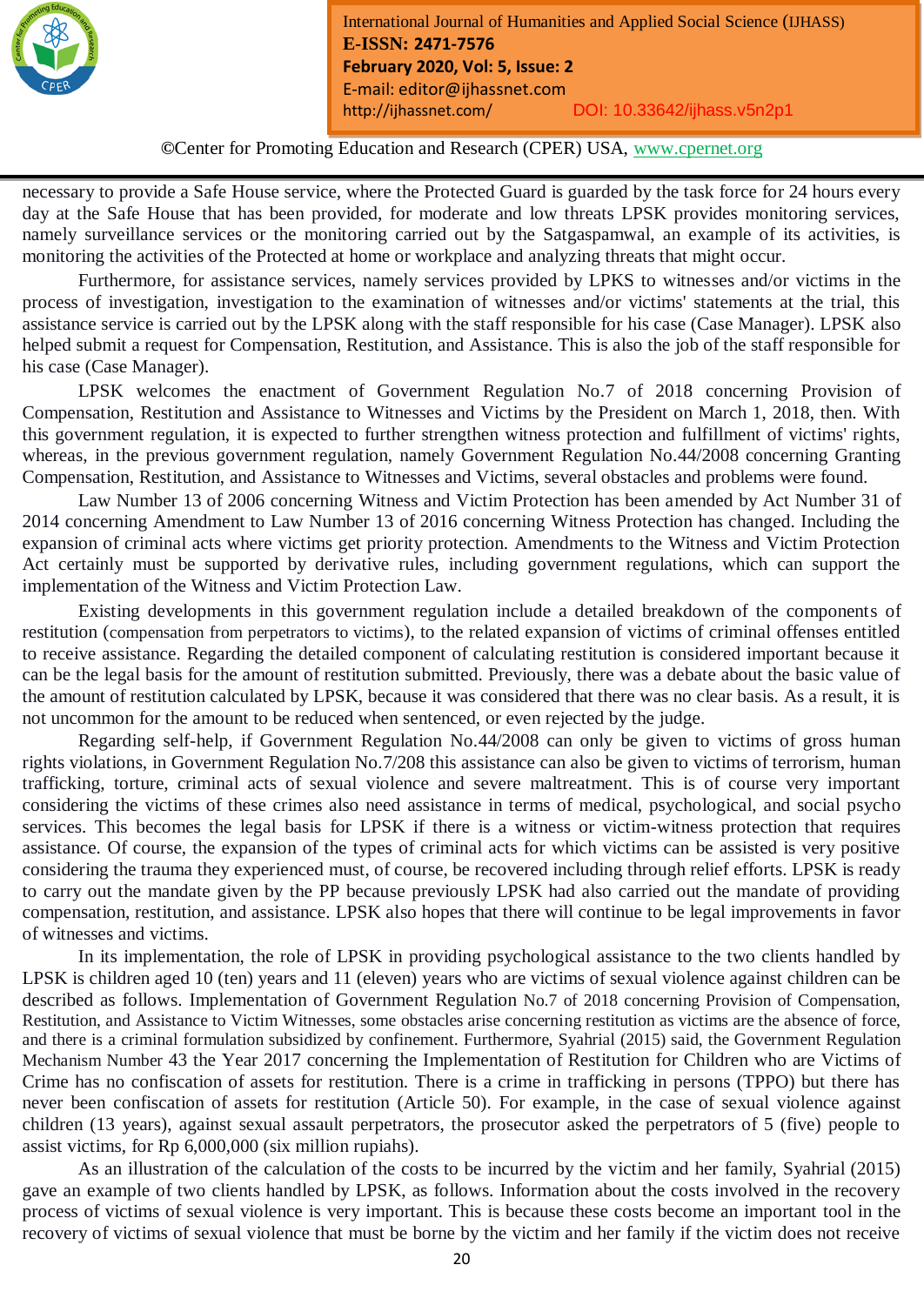

*Month Year: January2019*

compensation, restitution or compensation for the results of sexual violence by the perpetrator. Based on the results of interviews with LPSK delivered by Martanto (2019), for cases of sexual violence against minors, related to the cost of recovery of victims in protecting victims of sexual violence in the form of compensation, restitution, and compensation to victims, so far it has not been able to realize.

In connection with efforts to protect victims of sexual violence, LPSK provides an overview of the psychological condition of victims and costs to be incurred in the recovery of victims' conditions involving the role of psychologists appointed by LPSK, namely two examples of cases handling clients (children who are victims of sexual violence) aged ten years and eleven years have been handled, as follows.

The first client, the client's complaint that is a child aged 10 (ten) years, has been a victim of sexual violence, for that it takes personality to see the extent to which events experienced affect the client in psychological terms. For the client's complaint, the procedure performed in carrying out the inspection is as follows. The first is a psychological examination of the client in the form of an interview about perceptions of self, family, the environment, trauma experienced, knowledge of the reproductive organs and views of the future. Then clinical observations are carried out, to see the behavior that appears during the assessment process, this serves to help as reinforcing data from other assessment processes carried out.

The next stage, a graphical test, is carried out in three parts, namely: a) draw a person test (DAP), which functions to see the client's perception of himself and others around him, b) the BAUM test/Tree test which functions to see aspects ego, emotional condition at that time, sensitivity to the environment, attitudes and perceptions in facing the future, c) House Tree Person test (HTP) that serves to see the client's perception of his family, and d) draw a family test is used to determine internal conflicts experienced by clients and fears, interactions and perceptions of family members. This test is carried out as an HTTP booster test.

Based on the examination carried out on the client (victim), the following results can be obtained. For yourself, the client is a child who has a difficult tendency to be obedient to authority figures (parents, teachers, and other older people), this is due to seek attention from both parents. Clients often feel that their parents are too busy so they don't take the time to be with them. Since his two younger siblings were born, he has to be an obedient and obedient child, so when a mother asks him for help with a gentle and understanding manner, the client will immediately obey.

The client's view of himself is very good; he can see the advantages possessed by himself. Even so, a family background that is not very good affects the development of inferiority tendencies in clients. This has an impact on the emergence of doubt in adaptation to his social environment, so he prefers to limit himself to playing with his friends. The ability of socialization is very good, but for the time being, he tends to limit it because of the problems experienced.

From the family side, the client has a good view of each family member, especially the mother. Even so, he did not have an emotional closeness to all family members. This is because family communication systems tend to be cold, and family time is rarely there. During that time, his parents were also often seen fighting, so sometimes he felt uncomfortable and blamed himself for it. The client's relationship with his older siblings is also not emotionally close. This is seen from the draw a family test, where the client refuses to color the entire picture of a family member. He explained that he only felt close to his younger brother who was still a baby because he would not scold or mock him when he told me something.

From the environmental side, the client is an individual who likes the process of social interaction, besides that he has a high enough dependence on others. But the condition of communication in the family that is not warm and negative views of the environment around him make it limit and cover themselves from the process of social interaction. Regarding the traumatic experience, the client has a positive view of the future; he tends to make the experience of sexual violence that he experienced as a lesson. He revealed that he must change into a better child, obey his parents and draw closer to religion for doing bad things. Throughout the assessment process to the client, it is indicated that he is less likely to experience certain trauma caused by the experience.

The second client, victims of sexual violence aged 11 (eleven) years old, so it takes a personality to see the extent to which the events experienced affect the client in psychological terms. Based on the psychological examination of the client in the form of clinical interviews, observations and graphic tests can be obtained as follows.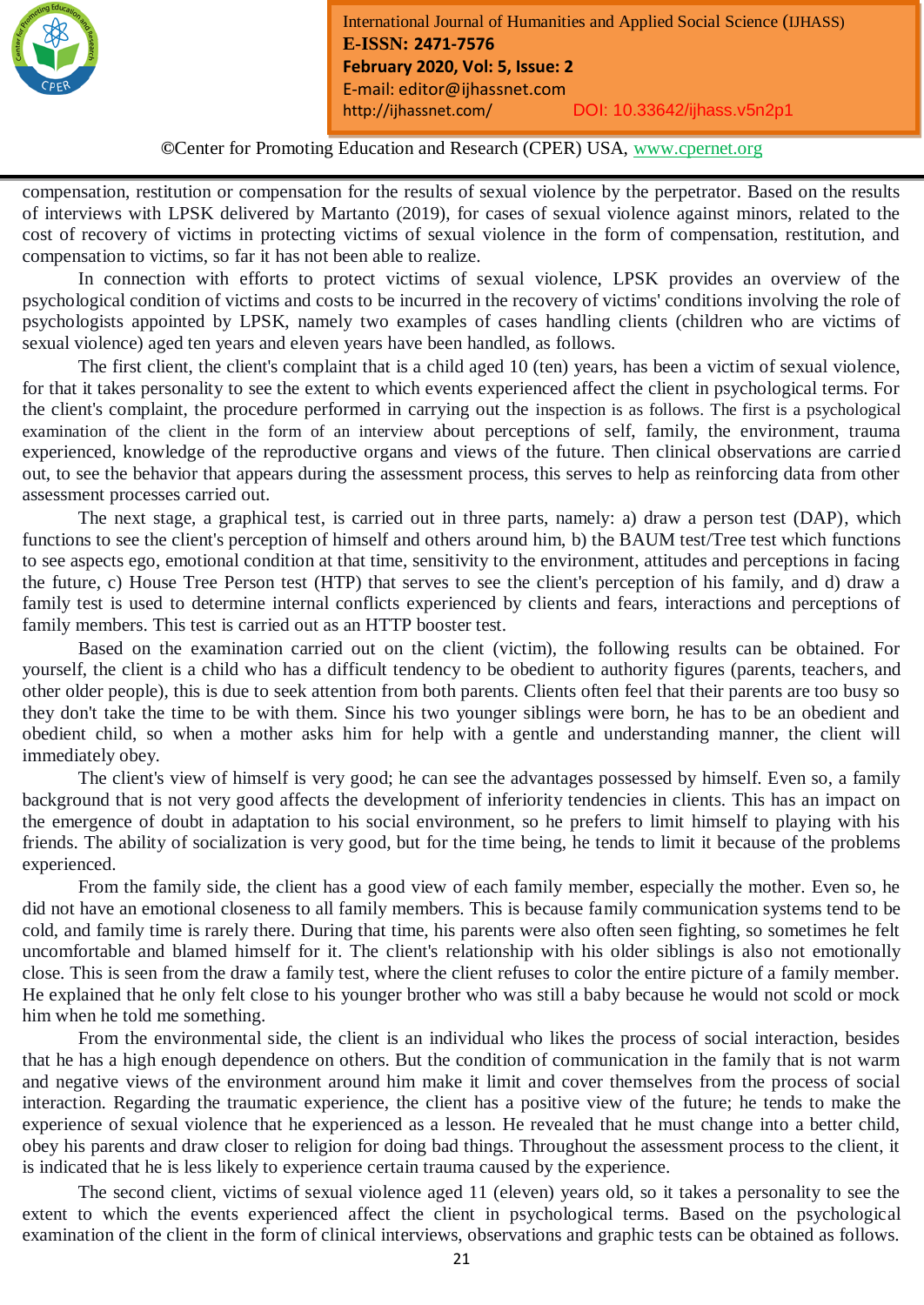

**©**Center for Promoting Education and Research (CPER) USA, www.cpernet.org

*Month Year: January2019*

Clinical interviews about perceptions of self, family environment, trauma experienced, knowledge of the reproductive organs as well as guidance on the future. Then clinical observations are carried out, to see the behavior that appears during the assessment process, this serves to help as reinforcing data from other assessment processes carried out. The next stage, a graphical test, is carried out in three parts, namely: a) draw a person test (DAP), which functions to see the client's perception of himself and others around him, b) the BAUM test / Tree test which functions to see aspects ego, emotional condition at that time, sensitivity to the environment, attitudes and perceptions in facing the future, c) House Tree Person test (HTP) which functions to see the client's perception of his family, d) WARTEGG test is used to measure the overall character of an individual based on cognitive, emotional, social and personality aspects. e) Dragon test is used to find out internal conflicts experienced by clients as well as fear, interaction, and perception of family members. This test is performed as a reinforcement of the HTP test results.

Based on the results of the examination, the client is a child who has a difficult tendency to comply with authority figures (parents, teachers, others who are older), this is because he considers himself to be worthless. He often feels neglected in the family, due to the busyness of both parents and siblings. The client feels that in this world he does not have anyone he trusts, this results in every time he has a problem he tends to solve it himself and hide it from the closest person.

Based on various tests given, it appears that the results of the client drawings are small and always in the left corner of the paper. This indicates that the client has a depressive phase, due to his poor self-concept. Poor selfconcept is likely due to a feeling of great inferiority so that in dealing with the problem the client tends to be less brave to act, repression (hiding the problem from others). Therefore, in living their lives the client is less friendly and lacks the fighting spirit.

In relationships with family, the client's view of the father figure is a figure that is far and not so close to him. During the assessment process, the client refuses to talk about his father. But in the HTP test and Dragon test, it appears that the client perceives the father as a person who does not undergo the function and role properly. Different things can be seen from the mother figure for the client, he sees that the mother is a strong and dominant person in his life, even though emotionally the client and mother are not close. This distant emotional relationship causes the client and mother to become very closed and away from each other when experiencing conflict.

Both tests regarding the family show that there is latent anger experienced by the client to his parents. Even so, he has chosen to ignore and harbor such anger so that it might have an impact on his parents' rejection. Assessment with the mother shows that while at home, the client is a child who always refuses when told. Besides, he tends to prefer playing alone compared to sitting together with all family members.

Concerning the environment, the client has a person who has good social skills and is very easy to adapt to the surrounding environment. Even so, poor self-concept and introvert personality and a great tendency to suppress the emotional expression that he felt made the client away from his social environment. Meanwhile, concerning traumatic experiences, based on the test equipment, it was concluded that there was aggressive suppression of the client. During the test work, the client uses the pencil roughly and strikes irregularly, even so, he does not leave marks on the back of the paper. Further assessment cannot be carried out because the client refuses to discuss it.

From the cognitive side, the client's cognitive abilities are indicated to have disturbances, during the process of working on the client's test must be given instructions many times and then start working. The possibility of the client-controlled by fantasy or shadow of past events they experienced. Besides the way the client reacts to problems or events in his life tends to be rushed and does not have a mature consideration. An assessment is needed to analyze this aspect.

Emotionally, the client tends to suppress aggression; this is the impact of feeling very helpless and low selfesteem. He also tends to act impulsively (without consideration) when one day he is no longer able to exercise selfcontrol. However, for this aspect further assessment is needed. Likewise, the client's knowledge about the body and reproductive organs, based on interviews conducted found that the client does not have enough understanding or knowledge about the body, as well as the body's reproductive system. Although at this time the client has experienced menstruation, he does not understand that this indicates a big change in him. He only assumed that menstruation was the thing that he should have experienced because now he was getting older.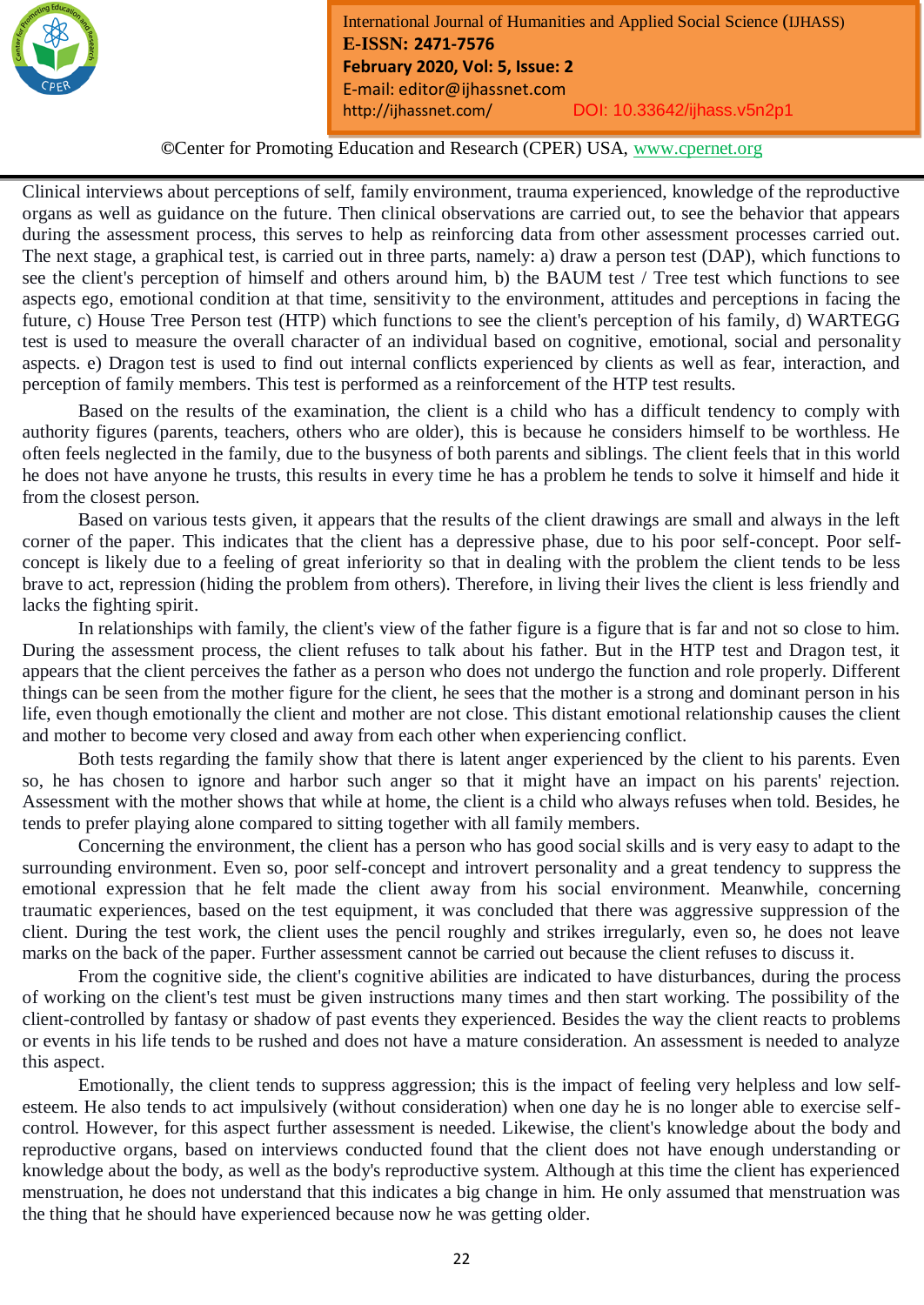

**©**Center for Promoting Education and Research (CPER) USA, www.cpernet.org

*Month Year: January2019*

Based on the results of the analysis of the entire assessment process carried out to the client, it was concluded that the client had a self-concept and a bad view of himself. So he tends not to respect himself. Besides, the client is cognitively indicated to have a disorder, so there is a possibility that the occurrence of sexual violence experienced is also caused by the inability of the client to analyze the problem and consider the action taken. The client has an introverted personality tendency, so he prefers to be alone rather than having to interact with others. Individuals with introverted characters also tend to repress or suppress emotional responses or conflicts experienced. This has an impact on the depressive phase that may arise because he is unable to communicate the problem and share the emotions he feels with those around him.

Socially the client is an individual who is easily adaptable to others, even so, because of the feelings of inferiority and worthlessness that are so big owned makes the client a closed individual and tends to stay away from his social environment. The recommendations are given, psychological assistance that should be given to clients include four things, namely a. Advanced clinical psychology assessment, in the form of intelligence ability tests and other projective tests to see client perceptions about the sexual behavior they undergo. b. Trauma healing aims to get clients out of depression experienced. So the client can communicate well and eagerly live his life. c. Cognitive Behavior Therapy, done to prevent misconceptions about sexual behavior. The client will likely translate sexual behavior as something fun so this needs to be followed upon. d. Family therapy, done to improve the system in the family, a bad perception of the family is expected to change so that the client has a good and warm relationship with all family members.

From the interviews, the client can be seen clients often feel both parents are too busy so they don't spend time with him, family communication systems tend to be cold, and family time is rarely there. His parents are also often seen fighting, so sometimes he feels uncomfortable and blames himself for it. The client feels that in this world he does not have anyone he trusts, this results in every time he has a problem he tends to solve it himself and hide it from the closest person. There is a tendency for clients to only feel close to people they think will not scold or ridicule him when he tells something, in this case, the person is his baby sister.

When viewed from the environmental side, basically the two clients are individuals who like the process of social interaction, besides that he has a high enough dependence on others. However, due to the condition of communication in the family that is felt by the client is not warm and negative views of the environment around him make it limit and cover themselves from the process of social interaction. Likewise, because feelings of inferiority and worthlessness that are so great to have made clients become closed individuals and tend to stay away from their social environment.

Regarding the traumatic experience, the client has a positive view of the future; he tends to make the experience of sexual violence that he experienced as a lesson. He revealed that he must change into a better child, obey his parents and draw closer to religion for doing bad things. Throughout the assessment process to the client, it is indicated that he is not likely to experience the particular trauma caused by the experience.

Another problem that must be borne by the client and his family is the cost of psychological recovery of victims after the sexual violence they experienced. If we look at the costs that victims must incur during the process of psychological examination and recovery on the two clients of victims of sexual violence as described above, it can be concluded that these costs are not cheap. Therefore, in protecting children who are victims of sexual violence it is necessary to have such financial assistance through the process of submitting compensation, restitution, and compensation. This is what LPSK is fighting to protect child victims of sexual violence, even though the results are not as expected.

#### *11. Protection of Children Victims of sexual violence by KPAI*

Based on the results of interviews with the Deputy Chair of the KPAI in connection with the protection of children as victims of sexual violence (Pranawati, 2019), the following answers were obtained. SPPA tends to children as perpetrators. For child victims a little. Legal Aid Institutions do not accompany child victims, but rather children who become perpetrators because children are dealing with the law. The Hospital General does not have a free visa policy unless there is a recommendation from the National Commission that suggests a free visa. The Hospital Bhayangkara Cianjur, there is a special service. The problem is that the community's stigma towards victims is difficult to avoid. In schools, victims of sexual violence are excluded because of the good name of the school.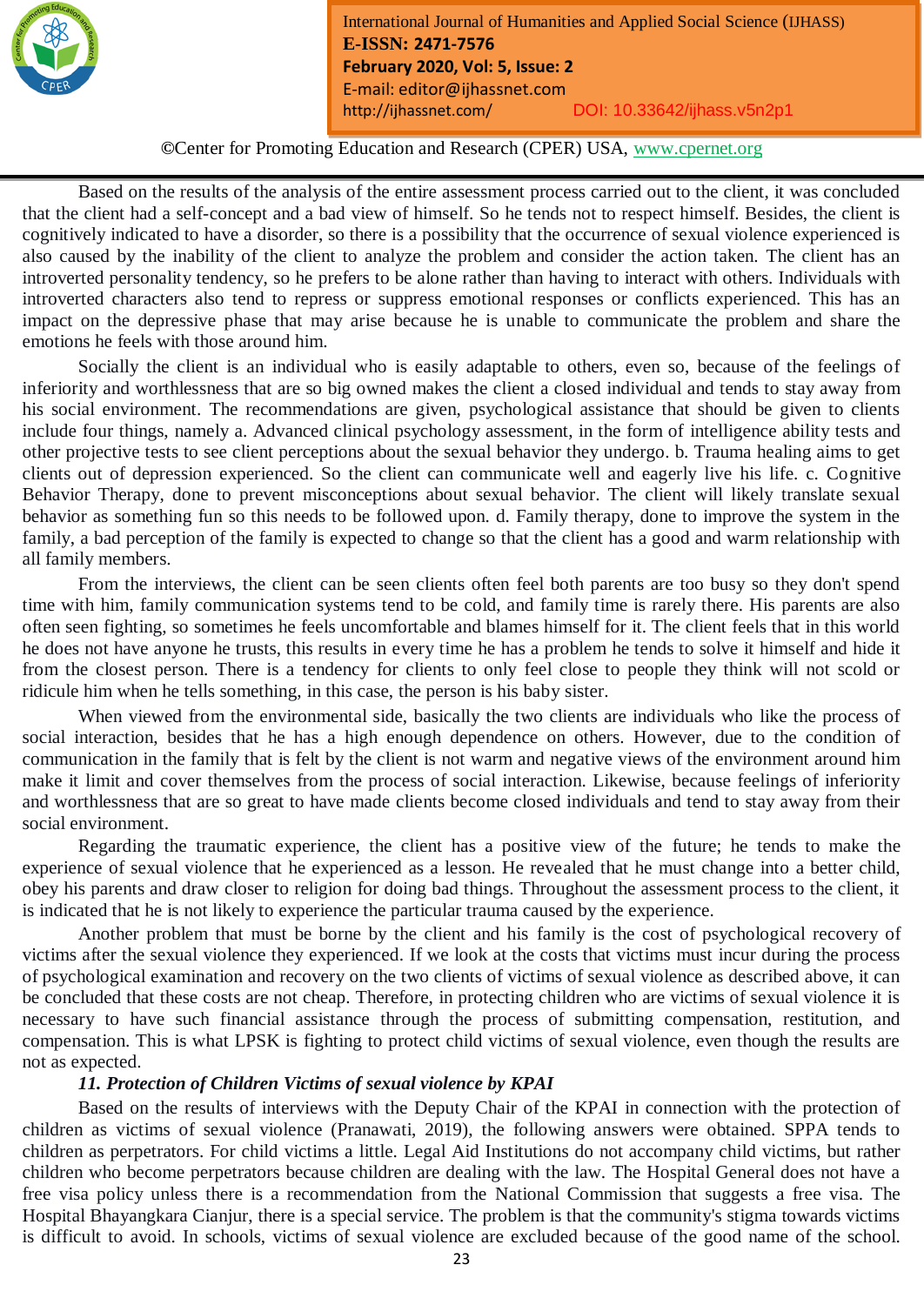

**©**Center for Promoting Education and Research (CPER) USA, www.cpernet.org

*Month Year: January2019*

Many victims were transferred to other schools; this greatly disrupted the learning process of children. Adjusting to the new environment is not easy for children. But if the child is not moved there is fear that the child's parents will be bullied by his friends.

Related to the obstacles faced by KPAI in protecting child victims of violence is the issue of child budget. The limited budget for children can only be done in the short term, even though children need prolonged treatment both for recovery and rehabilitation of psychologists. Children who are not handled properly can be crazy. Parental perspective cannot yet, parents should have the responsibility of caring for children sometimes often ignore the child because other matters that are considered more important. In practice, it is the region's business to assist child victims, but the regions have not yet implemented it. There must be a recovery process for the victim.

For example, KPAI in fighting for the rights of child victims after regional autonomy. Local government has no victim perspective. The Child Social Rehabilitation Agency needs Special Protection (BRS AMPK), specifically dealing with children who need special protection. But the regions state that they have a center, which has regions that are not very active. Regarding restitution rarely. Should have turned into state restitution. There is negligence in the context of state restitution. Trafficking cases have received restitution but they are very small. The hospital, he said, was free of charge but in practice, it was not free.

# *12. The decision of the Case of Sexual Violence in Children*

The study material used as the object of analysis in this Dissertation is a court decision at the first level, appeal level, and appeal level, for cases of sexual violence that occurred in DKI Jakarta and Bekasi, which occurred between 2006 and 2016, amounting to 11 decision. Of the 11 cases, 7 cases were criminal acts of sexual violence against children that occurred in DKI Jakarta, and 4 cases were criminal acts of sexual violence against children that occurred in Bekasi. While the perpetrators of sexual violence who make children as victims are generally adults.

The researchers' basic considerations took a period between 2006 and 2016 because in that period there were several changes to the rules regarding sexual violence with children as victims, both elements and criminal sanctions. The legislation governing sexual violence against children is as follows. Law Number 23 of 2002 concerning Child Protection took effect on October 22, 2002.

The rise of the crime of sexual violence against children in the community requires increased commitment from the Government, Regional Government, and the community as well as all stakeholders related to the implementation of Child Protection, making Law No. 23 of 2002 need to be changed. The amendment of Law Number 23 the Year 2002 to Law Number 35 the Year 2014 concerning Child Protection also emphasizes the need to impose criminal sanctions and fines for perpetrators of crimes against children, to provide a deterrent effect, and to encourage concrete steps to recover physically, psychologically. And socially the victim's child and/or the perpetrator's child. This needs to be done to anticipate child victims and/or children of perpetrators of crime in the future not to be the same perpetrators.

Looking at the cases of sexual violence against children that continue to occur, and have not fully caused a deterrent effect on the perpetrators, then to be able to cause a deterrent effect on the perpetrators, the rules governing sexual violence are amended by Law of the Republic of Indonesia Number 17 the Year 2016 concerning Establishment of Government Regulation instead of Law Number 1 Year 2016 Regarding the Second Amendment to Law Number 23 Year 2002 Regarding Child Protection Into Law, which came into force on the date of promulgation (Article 2), namely on November 9, 2016.

As for the consideration for the enactment of Law Number 17 of 2016 due to changes in the previous Act, namely Law Number 35 of 2014 has not significantly reduced the level of sexual violence against children, the State needs to take optimal and comprehensive steps by not only imposes criminal sanctions, also applies a form of prevention by providing actions in the form of chemical castration, electronic detection devices, and rehabilitation for perpetrators of sexual violence against children. To address the phenomenon of sexual violence against children, give a deterrent effect on perpetrators, and prevent sexual violence against children, the President has enacted Government Regulation instead of Law Number 1 of 2016 concerning Second Amendment to Law Number 23 of 2002 concerning Child Protection May 25, 2016.

The Government Regulation instead of Law Number 1 Year 2016 has received approval from the House of Representatives to then be ratified into Law on the Establishment of Government Regulation instead of Law Number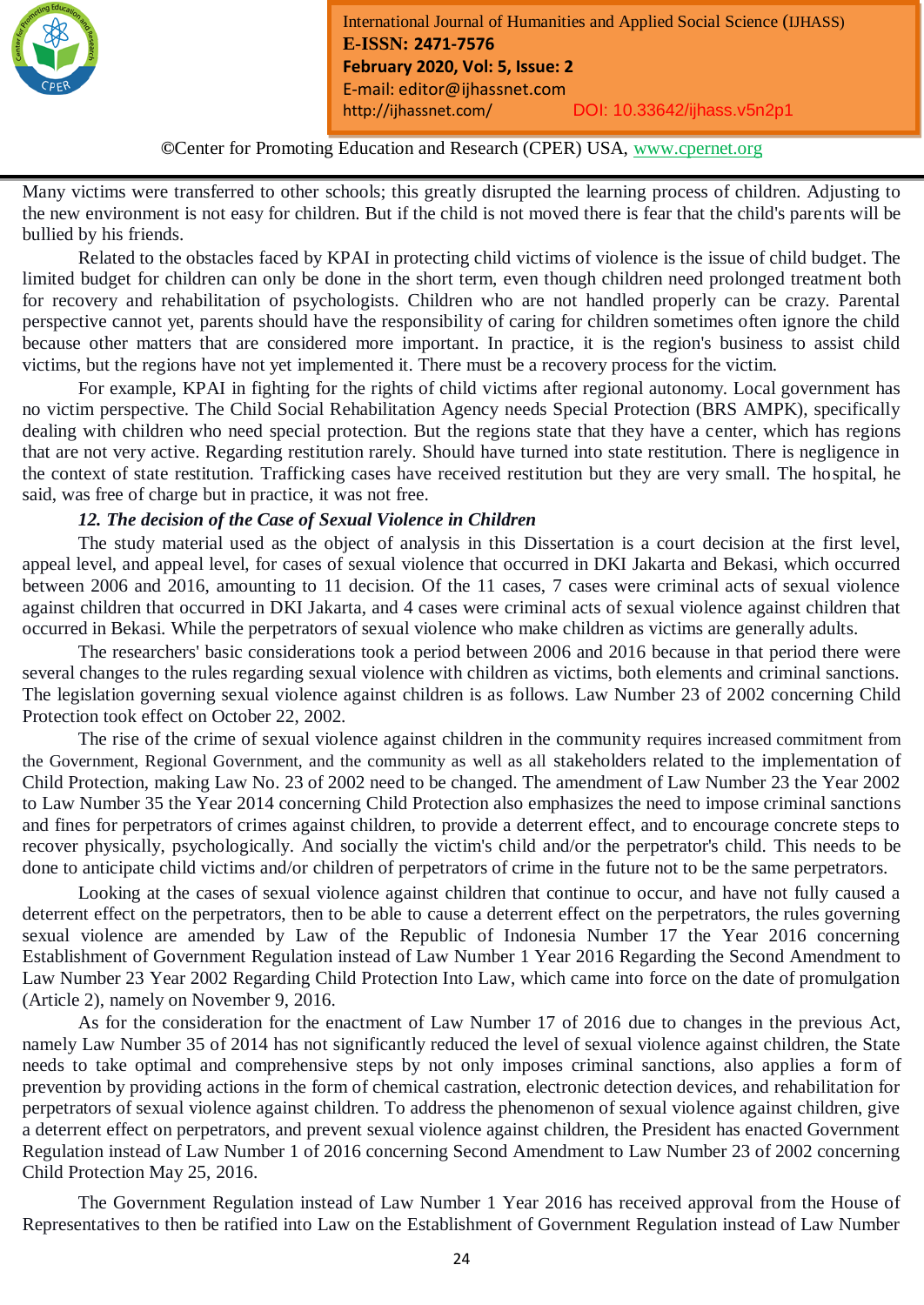

*Month Year: January2019*

1 of 2016 concerning Second Amendment to Law Number 23 of 2002 concerning Protection The child becomes a law based on the provisions of Article 22 paragraph (2) of the 1945 Constitution of the Republic of Indonesia.

To find out whether the amendment to the law provides legal protection for victims of sexual violence, the following is an analysis of court decisions regarding cases of sexual violence that make children victims, as follows:

# *a. Cases of Sexual Violence against Children in DKI Jakarta in a Court Decision*

Research on the Court's Verdict on cases of sexual violence with child victims that occurred in the Special Capital Region of Jakarta (DKI Jakarta), as many as 7 (seven) cases, each of which the perpetrators (defendants) have been proven guilty and sentenced by the judge. The seven cases are as follows.

- *1) Decision Number 522/Pid.B / 2012 / PN.Jkt.Tim Jo. Decision Number 204 / PID / 2012 / PT.DKI Jo Decision Number 1878 K / Pid.Sus / 2012.*
- *2) Decision Number 08 / Pid.Sus.A / 2014 / PN. Jkt.Pst.*
- *3) Decision Number 1168 / Pid.Sus / 2014 / PN. Jak Cell.*
- *4) Decision Number 150 / Pid.Sus / 2015 / PN. Jak.Sel.*
- *5) Decision Number 1397 / Pid.Sus / 2014 / PN. Jkt. Cell.*
- *6) Decision Number 1089 / Pid.Sus / 2013 / PN. Jkt.Tim.*
- *7) Decision Number 1288 / Pid.Sus / 2014 / PN. Jak.Sel.*

#### *b. Cases of Sexual Violence against Children in Bekasi in a Court Decision.*

Subsequent research is on 4 (four) Court Decisions on cases of sexual violence against children that occurred in the Bekasi area, where each culprit (the defendant) has been proven guilty and the judge was sentenced. The four cases are as follows.

- *1. Decision Number 2144/Pid.B/2006/PN.Bks.*
- *2. Decision Number 929/Pid.B/2013/PN.Bks.*
- *3. Decision Number 221 / Pid.Sus / 2014 / PN.Bks.*
- *4. Decision Number 546 / Pid.Sus / 2016 / PN.Bks.*

#### **CONCLUSIONS AND RECOMMENDATIONS** *Conclusion*

The protection of children who are victims of sexual violence is a very important need for children's growth and development going forward. Even though at first when the child was still unaware of what he was experiencing, namely violence against his body that contained sexual elements, but one day when the child realized what he was experiencing, it would be a disgrace to be endured for the rest of his life. Therefore early treatment is the most important way to do after sexual violence experienced by children. Protecting children who are victims of sexual violence will be very useful in treating physical wounds and psychological wounds of children to recover from illness and normal activities.

Based on the formulation of the problems in this dissertation, after conducting research based on the results of interviews with informants and analysis of cases of sexual violence against children who have been terminated by the court and occurred in the Jakarta and Bekasi, a conclusion can be obtained as follows:

1. Protection of children as victims of sexual violence must be a top priority and is something that cannot be delayed in its implementation. This is because the condition of children who are victims of sexual violence requires immediate treatment so that children can return to live their lives naturally; there is no prolonged trauma that will be fatal for the child's mental development going forward.

Ideally, protection for children as victims is carried out in every examination process until the punishment of the perpetrators. Therefore, in every examination process, from the police to the court, it is necessary to guarantee that the child is in a safe, comfortable and protected condition. It must be avoided questions, attitudes, gestures that can create pressure that causes the victim to feel scared and pressured so that they do not dare to reveal the events they experienced to find the perpetrators and process them legally.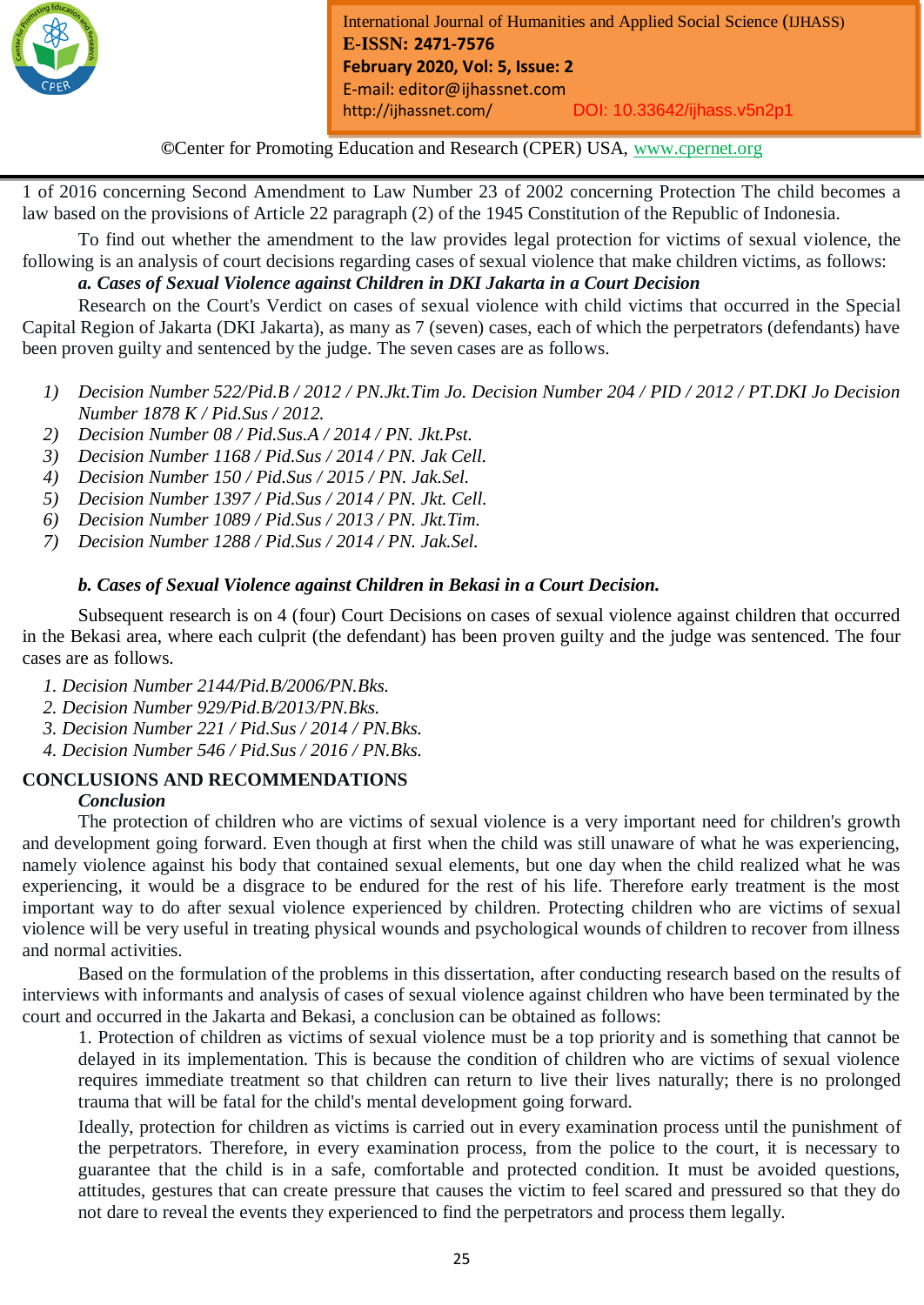

**©**Center for Promoting Education and Research (CPER) USA, www.cpernet.org

*Month Year: January2019*

The punishment of the accused perpetrators of sexual violence against children is not only a serious crime, but it is also necessary to consider the need for compensation, restitution and assistance to the victim as an effort to treat and recover the physical and psychological conditions of the victim. As a consideration, the number of costs that must be borne by victims of sexual violence and their families includes the cost of post mortem report, psychological examination, and others. As an illustration, for examining the psychological condition of child victims of sexual violence handled by LPSK, not a few costs must be incurred for the psychological examination process of victims, even though these costs do not include post mortem costs or recovery of psychological conditions of victims to be released from the burden of suffering. Seeing so much the costs that must be incurred for the recovery of children who are victims of sexual violence, then in protecting children victims of sexual violence, regarding psychosocial assistance, LPSK is looking for the right formula to provide maximum protection for victims. Likewise, the rights of children who are victims of sexual violence as stipulated in the law as much as possible must be given, even if the child and his family are not aware of these rights. This will greatly benefit the victim to be able to return to have a hope of having a happy future.

2. Based on the results of research on cases of sexual violence against children that occurred in the Jakarta and Bekasi areas, none of the prosecutors in their demands requested that the judge who decided the sexual violence case impose a criminal offense in the form of giving restitution or compensation to the victim. This opinion was strengthened by the statement of the LPSK which stated that so far the children who had been victims of sexual violence had never been given restitution or compensation money from the perpetrators. One reason is that the perpetrators also come from poor families. Therefore, one of the efforts made by the LPSK is to collaborate with other agencies. The process in the criminal justice system so far has not thoroughly provided a place for child victims of sexual violence to get justice, because there is a tendency in cases that make children victims, law enforcers have not fully paid attention to the rights of children as victims as regulated in the law. However, because of the struggle of many parties who care about the increasing problems of children, then the need for protection of child victims has begun to receive attention.

3. Based on interviews with informants, to protect children who are victims of sexual violence, law enforcers such as the PPA Police Unit, Prosecutors, Judges, and Advocates must work together with institutions such as LPSK, KPAI, and LBH following their respective duties and authorities respectively. Problems in practice, because there is no appropriate system, the LPSK works on a case-by-case basis, so that the treatments given vary from case to case. But in broad outline, all the rights of child victims have been assisted, psychological and medical, but not specifically victims of sexual violence. Meanwhile, KPAI stated that it had never handled cases where victims received restitution or money to compensate victims of sexual violence from the perpetrators. The limited budget for children around the child can only be done for short-term handling, even though children need prolonged treatment both for recovery and psychological rehabilitation. Children who are not handled properly can be crazy. The parent's perspective has not been able to achieve the goal. In practice, it is the region's business to assist child victims, but the regions have not yet implemented it, but whatever the reason, there must be a process of recovery for victims. Arrangements in protecting children as victims of sexual violence to realize clear and complete formal justice have been regulated in several laws in force in Indonesia, namely in Law Number 23 of 2002 concerning Child Protection, Jo. Law Number 35 the Year 2014 Jo. Law Number 17 of 2016 concerning Child Protection; Law Number 13 Year 2006 Jo Law Number 34 Year 2014 concerning Protection of Witnesses and Victims, along with the implementing regulations, namely Government Regulation Number 44 of 2008 Jo Government Regulation Number 7 of 2018 concerning Provision of Compensation, Restitution and Assistance to Witnesses and Victims, Government Regulation Number 43 of 2017 concerning Implementation of Restitution for Children who are Victims of Criminal Acts. The law stipulates the rights of children as victims, criminal threats to perpetrators in the form of prisons and fines, and if those who commit sexual violence against children are parents, guardians, people who have family relationships, child caregivers, educators, educational staff, officers who deal with child protection, or are carried out by more than one person together, the recipient, the criminal is added 1/3 (one third) of the criminal threat as referred to in paragraph (1). In the case of a criminal offense that causes more than 1 (one) person, resulting in serious injury, mental illness, infectious disease, disruption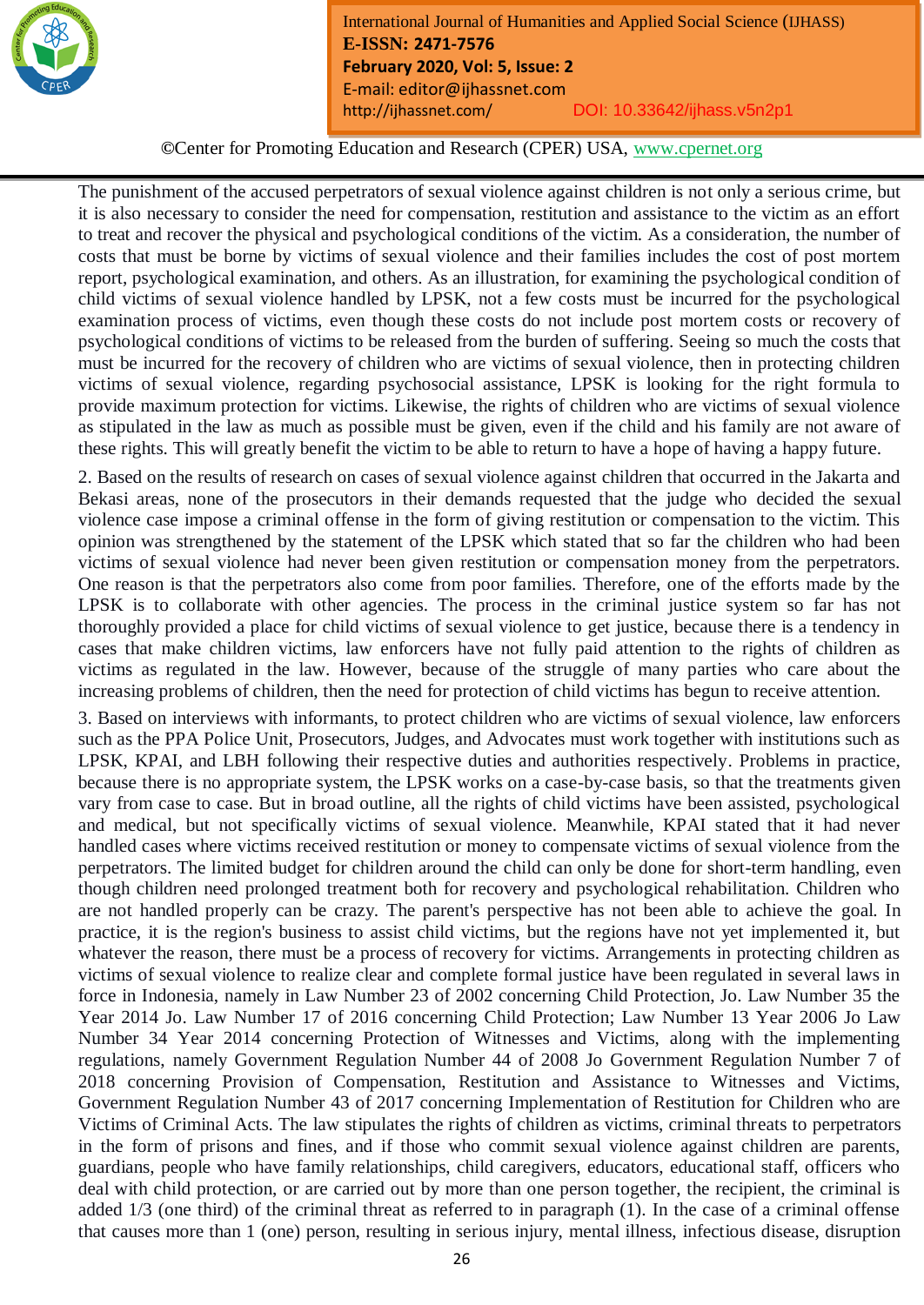

*Month Year: January2019*

or loss of reproductive function, and/or death, the perpetrator is sentenced to death, life imprisonment, or a prison sentence of at least 10 (ten) years and a maximum of 20 (twenty) years. As a new form of crime against perpetrators of sexual violence against children, actions can be imposed in the form of chemical castration and chip installation.

4. Government Regulation No. 44 of 2008, as the implementing regulations for the provisions of Article 7 paragraph (3) and Article 34 paragraph (3) of Law Number 13 of 2006, has not provided compensation to victims of sexual violence but victims of gross human rights violations. Whereas the restitution charged to the offender is still constrained by the condition of the offender who is not a capable family. Furthermore, bearing in mind that this Government Regulation still encounters several obstacles and problems, Government Regulation No. 7 of 2018 was drafted regarding the Provision of Compensation, Restitution, and Assistance to Witnesses and Victims by the President on 1 March 2018. Additions to this Government Regulation include a detailed description of the restitution component (compensation from perpetrators for victims), to the expansion of victims of criminal acts who are entitled to assistance.

The breakdown of the component of calculating restitution is considered important because it can be the legal basis for the amount of restitution submitted. Previously, there was a debate about the basic value of the amount of restitution calculated by LPSK, because it was considered that there was no clear basis. As a result, it is not uncommon for the amount to be reduced when sentenced, or even rejected by the judge. The existence of this PP is expected to further strengthen witness protection and fulfillment of victims' rights. Related to aid, in Government Regulation No.7 of 2018, in addition to victims of acts of terrorism, human trafficking, torture, and serious torture, assistance is also given to victims of sexual violence. This is of course very important considering victims of sexual violence are in dire need of assistance in terms of medical, psychological, and social psycho services. The expansion of the types of criminal acts for which victims can be assisted is very positive given the trauma they experienced must, of course, be recovered including through relief efforts.

5. In practice, although there are rules regarding compensation, restitution, and assistance to victims as above, the regulation has not been fully implemented so that it cannot yet be said to protect victims (children) of sexual violence. Likewise, the unclear rules regarding the implementation of castration crime, which is an understanding of castration crime itself, still arise (pros and cons) between law enforcement officials, legal experts, as well as executors and the public. Therefore, this in-depth study of castration crime from various disciplines must be carried out immediately so that it will be useful in protecting children as victims of sexual violence without creating new problems that are detrimental to the victim.

# *Recommendations*

Based on the above conclusions which are answers to the formulation of the problem as stated in the first chapter of this paper, then after an in-depth study of cases of sexual violence that have been decided by the court and have permanent legal force, in the end, the author submits some recommendations which would be useful in protect children as victims of sexual violence as follows.

- 1. In every examination process to prove the wrongdoing of the perpetrators, whether requested or not, the victim (child) must be given maximum assistance. To realize fair and beneficial law enforcement and provide protection to victims (children), it is necessary for law enforcers to be more sensitive in understanding the problem of children as victims, how victims' rights must be respected and fulfilled. Likewise, in the punishment of perpetrators of sexual violence with children as victims, in addition to imprisonment and fines imposed on the perpetrators, crimes must also be included in the form of compensation, restitution, and assistance to victims.
- 2. To create a criminal justice system to provide a place for victims (children) of sexual violence to get justice, it will be very meaningful for victims of law enforcement agencies work together with other agencies such as LPSK, KPAI, LBH children to immediately implement the granting of children's rights as victims especially those relating to the provision of compensation, restitution, and assistance as provided for in the law.
- 3. To be able to create an ideal legal rule, which protects children (victims) of sexual violence, as soon as possible clear rules of implementation are made and do not cause multiple interpretations that can harm the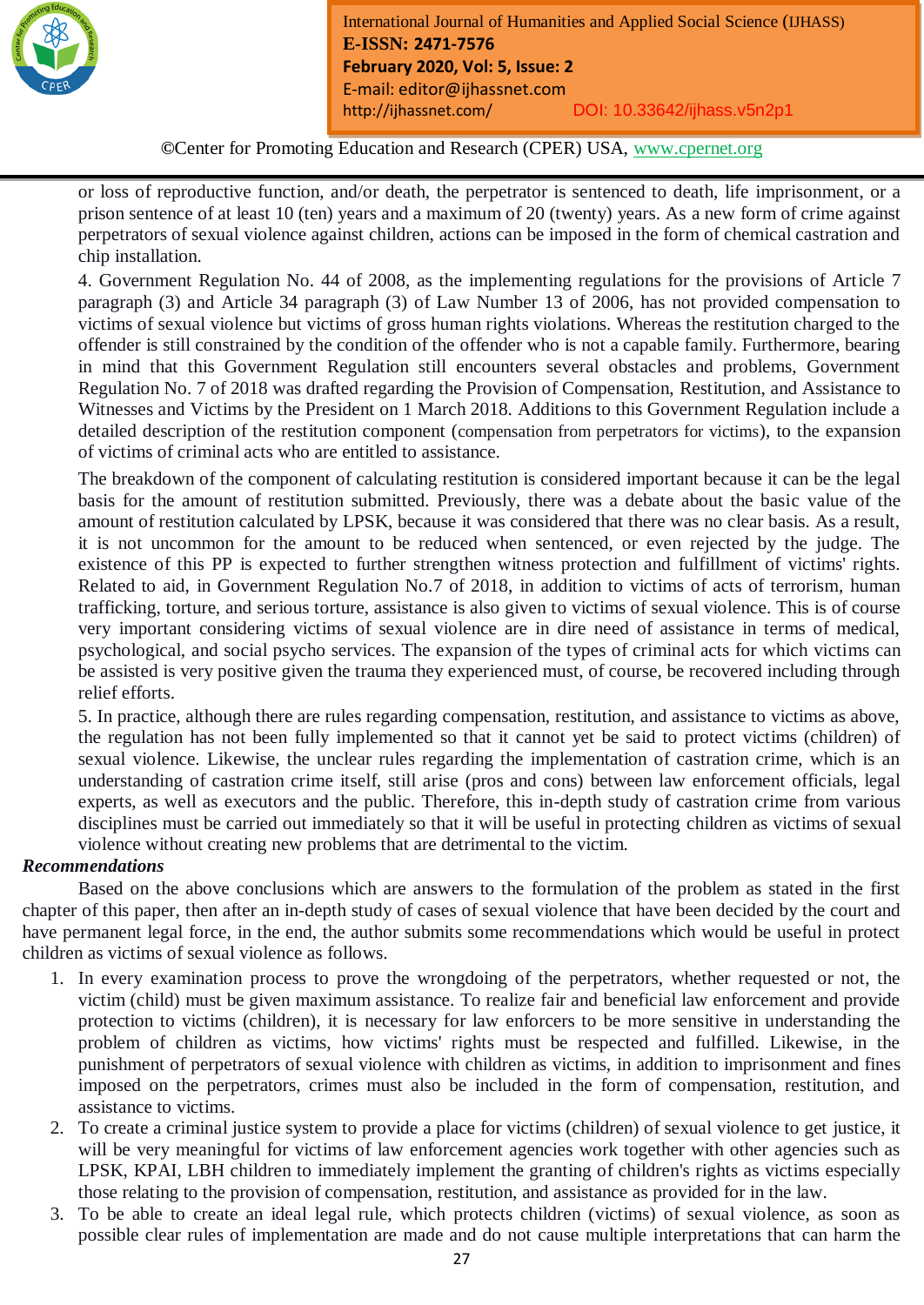

*Month Year: January2019*

victim. Besides, to facilitate law enforcement implementing appropriate measures in determining the wrongdoers of sexual violence, it is necessary to stipulate in the law a criterion on the category of sexual violence, namely:

- 4. Severe sexual violence, i.e. "every act of violence or threat of violence carried out to commit promiscuity or fornication resulting in victims of contracting a dangerous disease, or seriously injured or dying".
- 5. Moderate sexual violence, i.e. "every act of violence or threat of violence accompanied by sexual lust done by kissing the lips, squeezing, or other obscene acts, which does not result in victims of injury, illness or health problems".
- 6. Mild sexual violence is "any act of violence or threat carried out by touching or touching that does not result in injuries, illness or health problems".

# **References**

- A.Z. Abidin Farid dan A. Hamzah. *Bentuk-bentuk Khusus Perwujudan Delik (Percobaan, Penyertaan, dan Gabungan Delik) dan Hukum Penitensier*. Jakarta : RajaGrafindo Persada, 2006.
- Abdul Wahid, dan Irfan Muhammad. *Perlindungan Korban Kekerasan seksual. Advokasi atas Hak Asasi Perempuan*. Cetakan kedua. Jakarta : PT Refika Aditama, 2011.
- Adami, Chazawi, *Tindak Pidana Pornografi. Penyerangan terhadap Kepentingan Hukum Mengenai Tegaknya Tatanan Kehidupan akhlak dan Moral Kesusilaan Yang Menjunjung Tinggi Nilai-Nilai Ketuhanan Yang Maha Esa Dan Kemanusiaan Yang Adil Dan Beradab.* Surabaya : PMS, 2009.
- Agus, Takariawan, *Perlindungan Saksi Dan Korban.* Cetakan ke-1. Bandung : Pustaka Reka Cipta, 2016.
- Andika Wijaya, Wida Peace Ananta, *Darurat Kejahatan Seksual*. Cetakan pertama. Jakarta : Sinar Grafika, 2016.
- Arif, Gosita, *Masalah Perlindungan Anak.* Jakarta : Akademika Pressindo, 1989.
- Bambang, Waluyo, *Pidana dan Pemidanaan*. Jakarta : Sinar Grafika, Cetakan kedua, 2004.
- Bambang, Waluyo*, Viktimologi, Perlindungan Korban dan Saksi*. Jakarta Sinar Grafika, 2016.
- Barda, Nawawi Arief. *Bunga Rampai Kebijakan Hukum Pidana,*Bandung : Citra Aditya Bakti, 1996.
- Barda, Nawawi Arief.,.*Perbandingan Hukum Pidana*, Jakarta : PT Raja GrafindoPersada, 2003.
- Belli Jenawi, Kajian Kendala Dalam Perlindungan Hukum Oleh Aparat Penegak Hukum Terhadap Anak Korban Pelecehan Seksual (Ditinjau dari UU No. 35 Tahun 2014), *Lex Crimen*, Vol.VI/No. 8/Okt/2017.
- Boy, Nurdin, *Filsafat Hukum*, *Tokoh-Tokoh Penting Filsafat : Sejarah dan Intisari Pemikiran*. Jakarta : Litera Antar Nusa, Edisi pertama, 2014.
- C. Maya Indah, *Perlindungan Korban, Suatu Perspektif Viktimologi dan Kriminologi*, Jakarta : Kencana Prenadamedia Group, 2014.
- Chairul, Huda, *Dari Tiada Pidana Tanpa Kesalahan Menuju Kepada Tiada Pertanggungjawaban Pidana Tanpa Kesalahan., Tinjauan Kritis Terhadap Teori Pemisahan Tindak Pidana dan Pertanggungjawaban Pidana*, edisi pertama, Jakarta : Prenadamedia Group, cetakan kelima, 2015.
- Deklarasi Prinsip-Prinsip Dasar Keadilan Bagi Korban Kejahatan dan Penyalahgunaan Kekuasaan, yang dikeluarkan pada tahun 1985 sebagai Resolusi PBB Nomor 40/34 Tanggal 2 Nopember 1985.
- Dian Puji, N Simatupang, *Paradoks Rasionalitas Perluasan Ruang Lingkup Keuangan Negara dan Implikasinya terhadap Kinerja Keuangan Pemerintah*. Jakarta : Bagian Penerbit FHUI, 2011.
- Direktur Jenderal Bina Kesehatan Masyarakat Departemen Kesehatan Republik Indonesia. (Unicef, *Buku Pedoman Deteksi Dini, Pelaporan Dan Rujukan Kasus Kekerasan dan Penelantaran Anak Bagi Tenaga Kesehatan*).
- Eddy, O.S, Hiariej. *Teori & Hukum Pembuktian*, Jakarta : Penerbit Erlangga, 2012.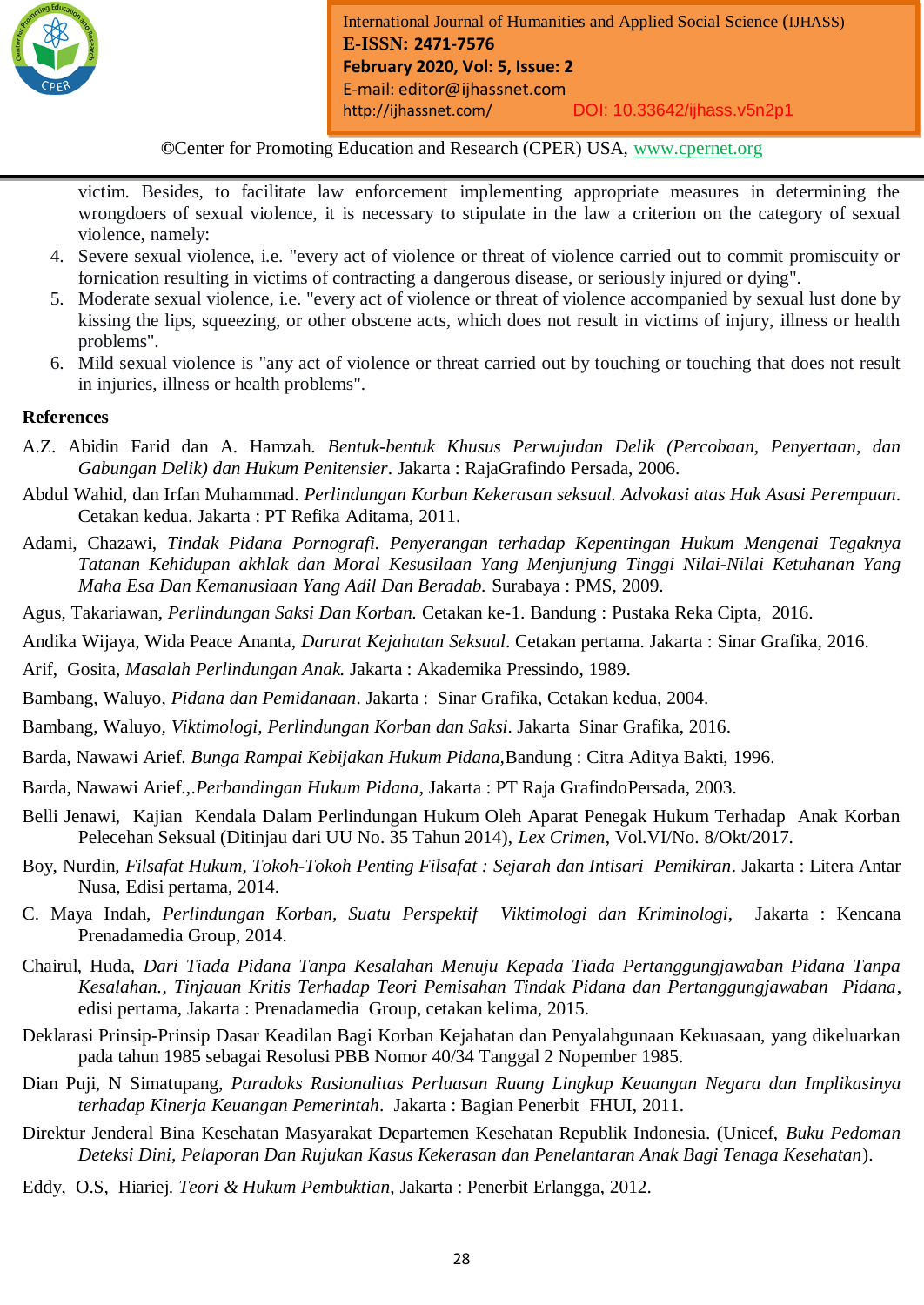

*Month Year: January2019*

- Erasmus, Napitupulu, "*Jurnal Perlindungan*", edisi 4 volume 1 Tahun 2014. LPSK : Peran dan Pengalaman Penegakakn Hukum terkait Perlindungan Saksi dan Korban untuk Beberapa Kasus (Hak Asasi Manusia, KDRT, TPPO dan Korupsi).
- Fakultas Hukum, Petunjuk Penulisan Disertasi Program Doktor Ilmu Hukum Fakultas Hukum Universitas Krisnadwipayana, 2014.
- Farah Noersativa,Perkara Kekerasan Anak di Kota Bekasi, REPUBLIKA.CO.ID, BEKASI, Senin 08 Januari 2018, diakses 10 September 2018.
- H.A.K. Moch, Anwar, *KUHP Buku II*. Bandung : Alumni, 1981.
- H.R. Abdussalam, *Kriminolog*i. Jakarta : Restu Agung, cetakan ketiga, 2007.
- Herkutanto, *Kekerasan Terhadap Perempuan dan Sistem Hukum Pidana Pendekatan dari Sudut Pandang Kedokteran*. Bandung : Alumni, 2000.
- I Dewa, Gede Atmadja, *Filsafat Hukum*, Dimensi Tematis dan Historis, Malang : Setara Press, 2013.
- I.S. Susanto, *Kriminolog*i. Yogyakarta, Genta Publishing, 2011.
- Indiana Malia. *KPAI : Korban Kekerasan Seksual Anak Didominasi Laki-Laki*, Jakarta , IDN Times, 28 Desember 2018.
- Indonesia, Peraturan Pemerintah Pengganti Undang-Undang (PERPPU) Nomor 1 Tahun 2016 Tentang Perubahan Kedua Undang-Undang Nomor 23 Tahun 2002 TentangPerlindunganAnak. (Lembaran Negara Republik Indonesia Tahun 2016 Nomor 99, TambahanLembaran Negara Republik Indonesia Nomor 5882).
- Indonesia, Undang-Undang Nomor 23 Tahun 2002 Tentang Perlindungan Anak, Lembaran Negara Republik Indonesia Tahun 2002 Nomor 109, Tambahan Lembaran Negara Republik Indonesia Nomor 4235.
- Indonesia, [Undang-Undang Nomor 8 Tahun 1981 Tentang](http://www.hukumonline.com/pusatdata/detail/2647/node/629) Kitab Undang-Undang Hukum Acara Pidana (KUHAP), Lembaran Negara Republik Indonesia Tahun 1981 Nomor 76, Tambahan Lembaran Negara Republik Indonesia Nomor 3209.
- Indonesia, Undang-Undang Nomor 11 Tahun 2012 Tentang SistemPeradilan Pidana Anak. Lembaran Negara Republik Indonesia Tahun 2012 Nomor 153, Tambahan Lembaran Negara Republik Indonesia Nomor 5332.
- Indonesia, Undang-Undang Nomor 13 Tahun 2006 Tentang Perlindungan Saksi dan Korban, Lembaran Negara Republik Indonesia Tahun 2006 Nomor 64, Tambahan Lembaran Negara Republik Indonesia Nomor 4635.
- Indonesia, Undang-Undang Nomor 17 Tahun 2016 Tentang Penetapan Peraturan Pemerintah Pengganti Undang-Undang Nomor 1 Tahun 2016 Tentang Perubahan Kedua Atas Undang-Undang Nomor 23 Tahun 2002 Tentang Perlindungan Anak Menjadi undang-undang.
- Indonesia, Undang-Undang Nomor 21 Tahun 2007 Tentang Pemberantasan Tindak Pidana Perdagangan Orang. Lembaran Negara Republik Indonesia Tahun 2007 Nomor 58, Tambahan Lembaran Negara Republik Indonesia Nomor 4720.
- Indonesia, Undang-Undang Nomor 31 Tahun 2014 Tentang Perubahan Atas Undang-Undang Nomor 13 Tahun 2006 Tentang Perlindungan Saksi dan Korban, Lembaran Negara Republik Indonesia Tahun 2014 Nomor 293, Tambahan Lembaran Negara Republik Indonesia Nomor 5602.
- Indonesia, Undang-Undang Nomor 35 Tahun 2014 Tentang Perubahan Atas Undang-Undang Nomor 23 Tahun 2002 Tentang Perlindungan Anak, Lembaran Negara Republik Indonesia Tahun 2014 Nomor 297, Tambahan Lembaran Negara Republik Indonesia Nomor 5606.
- Indonesia, Undang-Undang Nomor 39 Tahun 1999 Tentang Hak Asasi Manusia. Lembaran Negara Republik Indonesia Tahun1999 Nomor 165, Tambahan Lembaran Negara Republik Indonesia Nomor 3886.
- Indonesia, Undang-Undang Nomor 4 Tahun 1979 Tentang Kesejahteraan Anak. Lembaran Negara Republik Indonesia Tahun1979 Nomor 32, Tambahan Lembaran Negara Republik Indonesia Nomor 5332.
- Indonesia, Undang-UndangNomor 1 Tahun 1946 Tentang Kitab Undang-Undang Hukum Pidana.
- Indonesia,Undang-UndangNomor 23 Tahun 2004 Tentang Penghapusan Kekerasan Dalam Rumah Tangga, Lembaran Negara Republik Indonesia, Tahun 2004 Nomor 95, Tambahan Lembaran Negara Republik Indonesia Nomor 4419.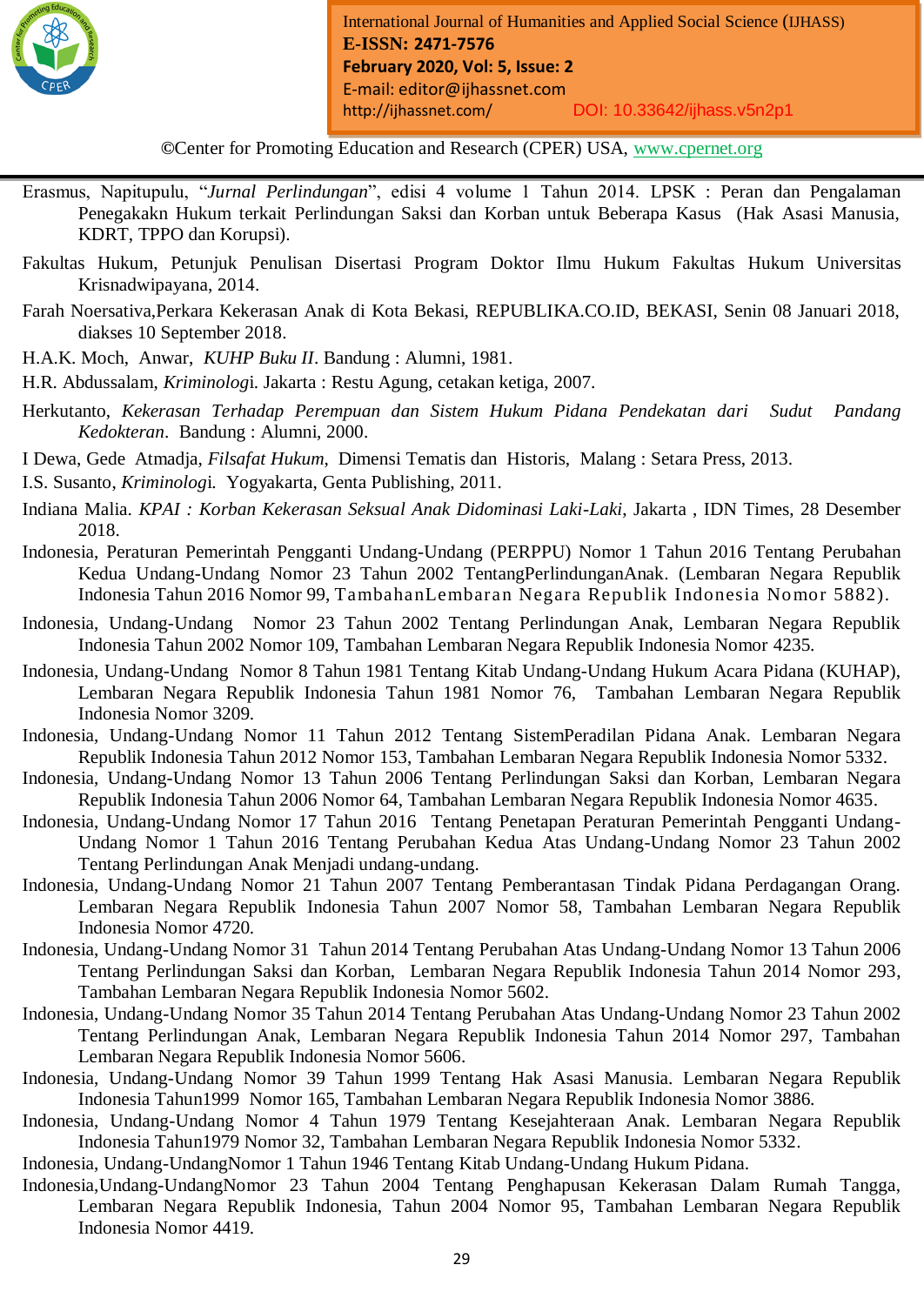

*Month Year: January2019*

Irma, Setyowati, Soemitro, *Aspek Hukum Perlindungan Anak,* Jakarta : Bumi Aksara, 1990.

J.M. Van Bemmelen, *Hukum Pidana 2* (terjemahan Hasnan). Bandung : Bina Cipta, 1986.

- J.M. Van Bemmelen, Van, Bemmelen, *Hukum Pidana I* . Bandung : Bina Cipta, 1987.
- Jan, Remmelink, *Hukum Pidana, Komentar atas Pasal-Pasal Terpenting dari KitabUndang-Undang Hukum Pidana Belanda dan Padanannya dalam Kitab Undang-Undang Hukum Pidana Indonesia*, Jakarta : PT Gramedia Pustaka Utama, 2003.
- Karen, Lebacqz, *Teori-Teori Keadila*n, *Six Theories of Justice*, Bandung: Nusa Media, 1986.
- Kementerian Kominfo, Indonesia Darurat Kekerasan Seksual pada Anak.
- Koesparmono, Irsan, *Perlindungan Anak Dan Wanita.* Jakarta : Universitas Bhayangkara, 2008.
- Komisi Perlindungan Anak Indonesia Bidang Data Informasi dan Pengaduan.
- Komnas Perempuan, *Modul Pelatihan*, Menumbuhkan Sensitivitas Hak Asasi Manusia dan Gender Bagi Aparat Penegak Hukum dalam Penanganan Kasus-Kasus Kekerasan terhadap Perempuan di Lingkungan Peradilan Umum, 2011.
- Konvensi Internasional Hak-Hak Anak. Jakarta : Yayasan Obor Indonesia,1998.
- M, Abdullah Surjaya, Bekasi Darurat Kejahatan Seksual Anak, *Koran Sindo*, Edisi 01-04-2017, diakses 10 September 2018.
- M. Arief Amrullah. *Politik Hukum Pidana Dalam Rangka Perlindungan Korban Kejahatan Ekonomi di Bidang Perbankan*. Malang : Bayu Media Publishing, 2003.
- M. Azis, Syamsuddin. *Perlindungan Saksi dan Korban, Menuju Proses Peradilan yang Adil*. Jakarta : Indonesia, cetakan pertama, 2006.
- M.L. Hc Hulsman, *Sistem Peradilan Pidana*, Jakarta, CV Rajawali, cetakan pertama, 1984.
- Made, Darma Weda, *Teori Kriminologi*, Yogyakarta :Genta Publishing, cetakan pertama, 2017.
- Maharani, Siti Shopia, Aksesibilitas Korban Kejahatan Dalam Sistem Peradilan Pidana, *Jurnal Perlindungan*, Lembaga Perlindungan saksi dan Korban Republik Indonesia, edisi 4 Vol.1 Tahun 2014
- Mahrus, Ali, *Dasar-Dasar Hukum Pidana*. Jakarta : Sinar Grafika, 2011.
- Maidin, Gultom,. *Perlindungan Hukum Terhadap Anak. Dalam Sistem Peradilan Pidana Anak Di Indonesia.* Cetakan Keempat Revisi. Bandung : PT. Refika Aditama, 2014
- Mardjono, Reksodiputro, *HakAsasiManusiaDalamSistemPeradilanPidana*. Jakarta : Pusat Pelayanan Keadilan Dan Pengabdian Hukum, Lembaga Kriminologi UI, 1999.
- Matius Alfons, LPSK Kasus Kekerasan seksual pada Anak Meningkat Tiap Tahun, detikNews. 24 Juli 2019.
- Moeljatno, *Asas-Asas Hukum Pidana*, cetakan kedelapan, Edisi Revisi. Jakarta : Rineka Cipta, 2008.
- Mudzakkir, Kedudukan Korban Tindak Pidana Dalam Sistem Peradilan Pidana Indonesia Berdasarkan KUHP dan RUU KUHP, "*Jurnal Ilmu Hukum*", Volume 14 No.1 Maret 2011.
- Muhamad, Erwin, *Filsafat Hukum*, *Refleksi Kritis terhadap Hukum*. Jakarta : PT. RajaGrafindo Persada, cetakan ke-3, 2013.
- Muhammad, Rusli, *Sistem Peradilan Pidana Indonesia* . Yogyakarta : UII Press, 2011.
- Muladi, dan Barda Nawawi, *Teori-Teori dan Kebijakan Pidana*. Bandung : Alumni, 1984.
- Muladi, *Hak Asasi Manusia, Politik dan Sistem Peradilan Pidana*, Semarang : UNDIP, 1997.
- Muladi, *Kapita Selekta Sistem Peradilan Pidana*, Semarang : UNDIP, 1995.
- Munir, Fuady, *Teori Hukum Pembuktian Pidana dan Perdat*a. Bandung : PT Citra Aditya Bakti, 2012.
- Nur Iman Subono, Kekuasaan Negara, Seksualitas dan Perubahan Kebijakan di Amerika Latin, "*Jurnal Perempuan"* No. 41 untuk pencerahan dan kesetaraan.
- Peraturan Kepala Kepolisian Nomor 10 Tahun 2007 tentang Organisasi Tata Kerja Unit Pelayanan Perempuan dan Anak (PPA) di Lingkungan Kepolisian Negara Republik Indonesia.
- Peraturan Menteri Negara Pemberdayaan Perempuan Dan Perlindungan Anak Republik Indonesia Nomor 02 Tahun 2011 Tentang Pedoman Penanganan Anak Korban Kekerasan.
- Peraturan Pemerintah Nomor 44 Tahun 2008 Tentang Pemberian Kompensasi, Restitusi dan Bantuan Kepada Saksi dan Korban.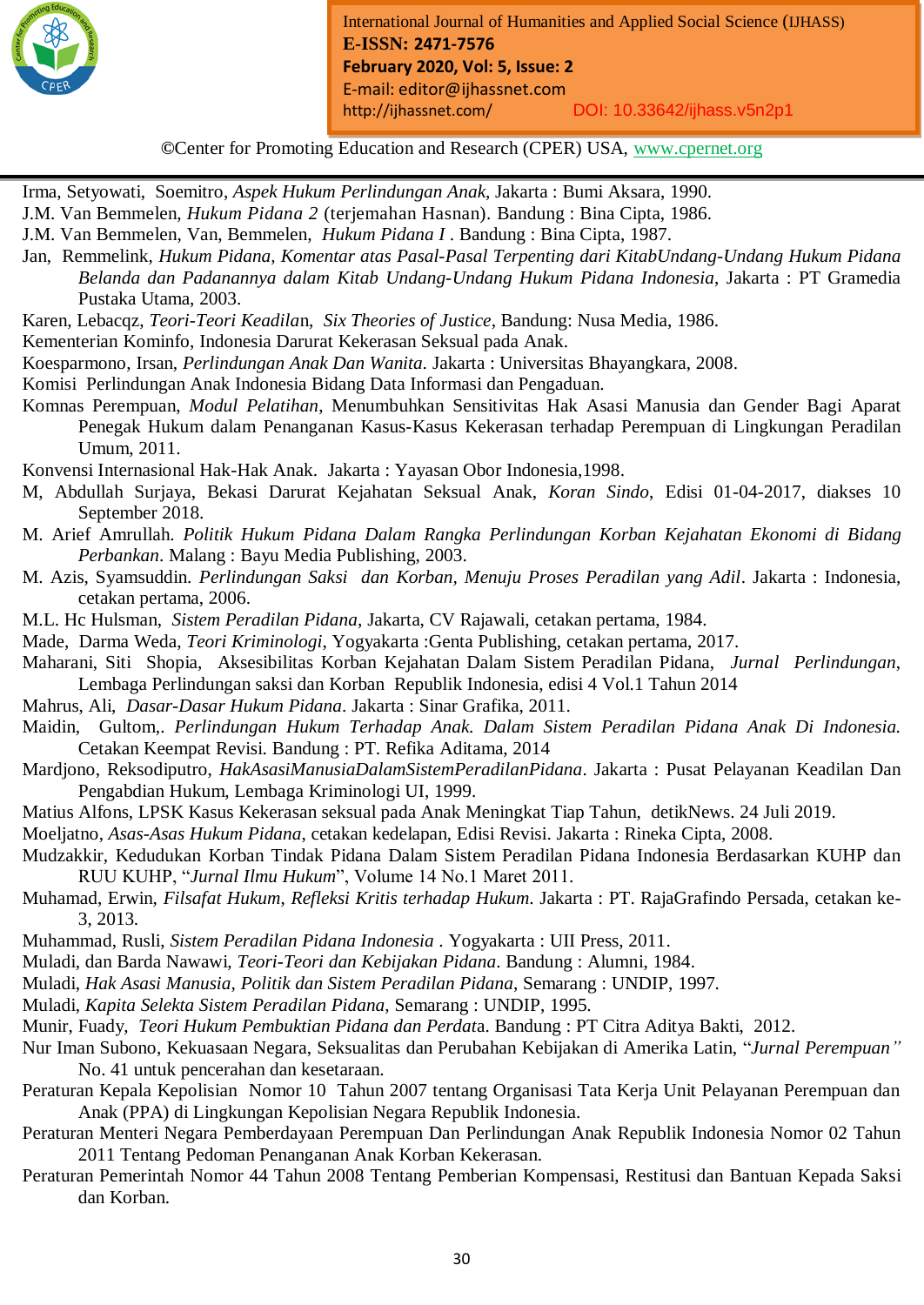

*Month Year: January2019*

Peraturan Pemerintah Nomor 7 Tahun 2018 Tentang Pemberian Kompensasi, Restitusi Dan Bantuan Kepada Saksi dan Korban.

- Peraturan Pemerintah Republik Indonesia Nomor 17 Tahun 2017 tentang Pelaksanaan Restitusi Bagi anak Yang Menjadi Korban Tindak Pidana,
- Perlu adanya Koreksi terhadap Hukuman", *Forum Keadilan* , No. 35. 03 Januari 2010.
- Putusan Mahkamah Agung Nomor 1878 K/Pid.Sus/2012.
- Putusan Pengadilan Negeri Jakarta Pusat Nomor 08/Pid.Sus.A/2014/PN. Jkt.Pst.
- Putusan Pengadilan Negeri Jakarta Selatan Nomor 150/Pid.Sus/2015/PN. Jak.Sel.
- Putusan Pengadilan Negeri Jakarta Selatan Nomor 1168/Pid.Sus/2014/PN. Jak Sel.
- Putusan Pengadilan Negeri Jakarta Selatan Nomor 1288/Pid.Sus/2014/PN. Jak.Sel.
- Putusan Pengadilan Negeri Jakarta Selatan Nomor 1397/Pid.Sus/2014/PN. Jkt. Sel.
- Putusan Pengadilan Negeri Jakarta Timur Nomor 1089/Pid.Sus/2013/PN. Jkt.Tim.
- Putusan Pengadilan Negeri Jakarta Timur Nomor 405/Pid.Sus/2018/PN.Jkt. Tim.
- Putusan Pengadilan Negeri Bekasi Nomor 2144/Pid.B/2006/PN.Bks.
- Putusan Pengadilan Negeri Bekasi Nomor 221/Pid.Sus/2014/PN.Bks.
- Putusan Pengadilan Negeri Bekasi Nomor 546/Pid.Sus/2016/PN.Bks.
- Putusan Pengadilan Negeri Bekasi Nomor 929/Pid.B/2013/PN.Bks.
- Putusan Pengadilan Negeri Jakarta Timur Nomor 1089/Pid.Sus/2013/PN.Jkt. Tim*,*
- Putusan Pengadilan Negeri Jakarta Timur Nomor 522/Pid.B/2012/PN.Jkt.Tim.
- Putusan Pengadilan Tinggi Daerah Khusus Ibu kota Jakarta Nomor 204/PID/2012/PT.DKI.
- R. Sugandhi, *KUHP dan Penjelasannya*. Surabaya : Usaha Nasional, 1981.
- Rancangan Undang-Undang Tentang Penghapusan Kekerasan Seksual Didasarkan Pada Progres Kemajuan sampai dengan 1 September 2015.
- Rena*,* Yulia, *Viktimologi, Perlindungan Hukum Terhadap Korban Kejahatan*. Cetakan pertama. Yogyakarta : Graha Ilmu, 2010.
- Roeslan Saleh, *Stelsel Pidana Indonesia*. Jakarta : Aksara Baru.
- Roeslan Saleh, *Perbuatan Pidana dan Pertanggungjawaban Pidana.* Dua Pengertian Dasar Dalam Hukum Pidana. Jakarta : Aksara Baru, 1983.
- Romli, Atmasamita, *Sistem Peradilan Pidana*, *Perspektif Eksistensialisme dan Abolisionisme*. Bandung : Bina Cipta, 1996.
- Siska, Lis Sulistiani, *Kejahatan dan Penyimpangan Seksual dalam Perspektif Hukum Islam dan Hukum Positif Indonesia*, Bandung : Nuansa Aulia, Cetakan I, 2016.
- Siswanto, Sunarso, *Viktimologi dalam Sistem Peradilan Pidana*. Jakarta :SinarGrafika, cetakan pertama, 2012.
- Soeharto, *Perlindungan Hak Tersangka, Terdakwa dan Korban*, Tindak Pidana Terorisme Dalam Sistem Peradilan Pidana, Bandung : Refika aditama, 2007
- Soenarto, Soerodibroto, *KUHP dan KUHAP Dilengkapi Yurisprudensi Mahkamah Agung Dan Hoge Raad*, edisi kelima, Jakarta : RajaGrafindo Persada, 2003.
- Soerjono Soekanto, Herkutanto dan Budi Sampurno, *Visum Et Repertum Visum Et Repertum, Teknik Penyusunan Dan Pemerian.* Jakarta : IND-HILL-C0, 1987.
- Stephen Schafer, *Sistem Peradilan Pidana Kontemporer*, Jakarta : Prenada Media Group, 2010.
- Stephen Schafer, (dalam Made Darma Weda, *Teori Kriminologi*, Yogyakarta ; Genta Publishing, cetakan pertama, 2017, hlm., 93.
- Sudradjat, M Bassar, *Tindak-Tindak Pidana Tertentu di Dalam Kitab Undang-undang Hukum Pidana,* Bandung : Remadja Karya, 1986.
- Syahrial Martanto, Wiryawan, *Perlindungan Hak-Hak Korban Kejahatan, Perubahan Undang-Undang Dan Tantangannya Dalam Pembaharuan Hukum Pidana Nasional*. "*Jurnal Perlindungan*" Volume 5 Nomor 1, Desember 2015.
- Teguh, Prasetyo, *Filsafat, TeoridanIlmuHukum*, Pemikiran Menuju Masyarakat yang Berkeadilan dan Bermanfaat. Jakarta : PT RajaGrafindo Persada, 2012.